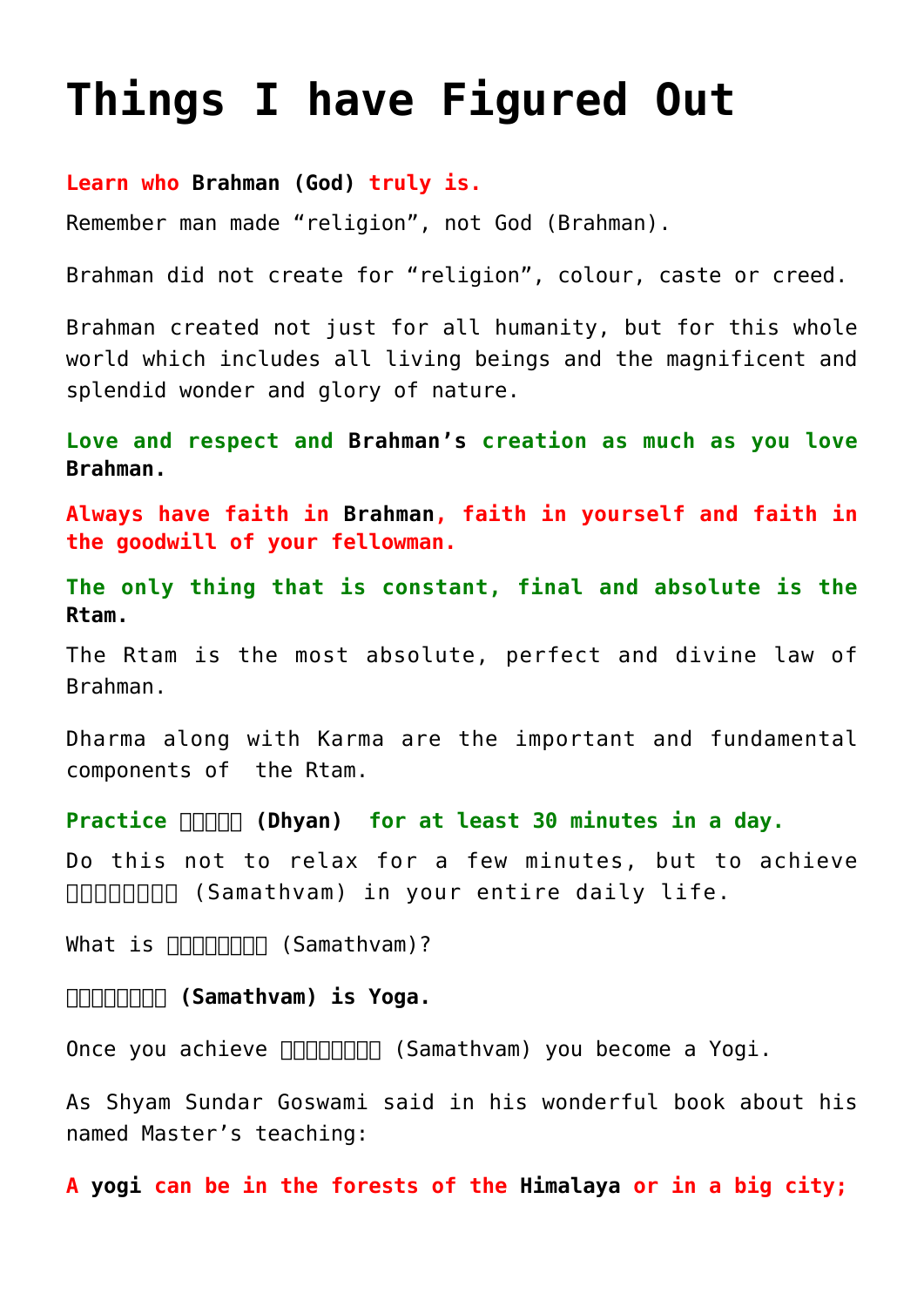**a real [yogi](https://en.wikipedia.org/wiki/Yogi) is unconcerned with his own environment as he is with himself.**

**Find at least 30 minutes a day for [Hatha Yoga,](http://en.wikipedia.org/wiki/Hatha_yoga) or at least 15 rounds of [Suryanamaskar](http://en.wikipedia.org/wiki/Surya_Namaskara).**

**Practice the main key to [Happiness.](https://aryadharma.world/articles/what-is-true-family/the-main-key-to-happiness/) Learn to [have no](https://aryadharma.world/articles/what-is-true-family/the-main-key-to-happiness/) [expectations](https://aryadharma.world/articles/what-is-true-family/the-main-key-to-happiness/) in every action you do.**

**Selfishness and Ego are the root cause of all suffering and evil in this world.**

**Never have an ego and never be selfish and inconsiderate.** 

Help the weakest of people and treat them as your equal with love and respect.

**In the eyes of [Brahman](http://aryadharma.world/brahman/), all are equal.**

It is the **[Rtam](https://en.wikipedia.org/wiki/%E1%B9%9Ata)** that makes people unequal.

The [Rtam](https://en.wikipedia.org/wiki/%E1%B9%9Ata) is a continuous wheel.

The wheel of [Justice](http://aryadharma.world/justice/).

If you are not selfish, inconsiderate and do not have an ego, you will have the world at your feet and the whole world will love you and respect you and some may even die for you.

Ironically, having people die for them was actually main intention of a selfish and egotistical person in the first place.

**Investing in people is the most valuable investment a person can make.**

To invest in people you don't need huge amounts of money.

*In fact to invest in people, you don't need any money at all.*

To invest in people you need the consistent practice of [True](https://artofrealwealth.wordpress.com/articles/true-love-and-real-wealth/) [Love](https://artofrealwealth.wordpress.com/articles/true-love-and-real-wealth/), [Dharma,](http://aryadharma.world/concepts/brahman/dharma/) SEVA (Selfless Sacrifice) and the [things I have](http://aryadharma.world/articles/figured_out/) [figured out.](http://aryadharma.world/articles/figured_out/)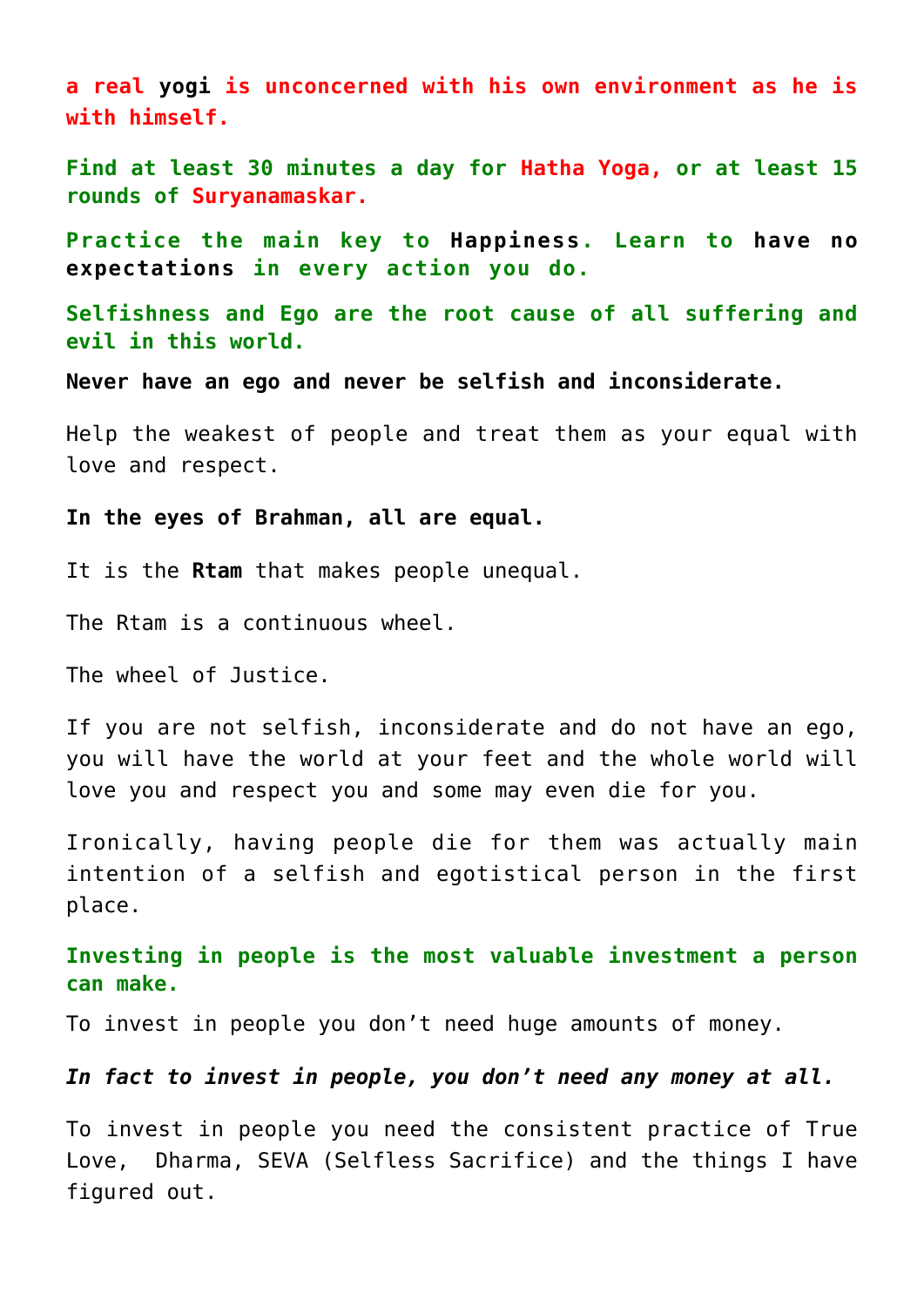The first people to invest in are your [true family](https://aryadharma.world/articles/what-is-true-family/) and true friends.

Your [true family](https://aryadharma.world/articles/what-is-true-family/) and true friends are not attracted to your wealth, they are attracted to you. They will be the only ones standing by you when you no longer have your wealth.

Your [true family](https://aryadharma.world/articles/what-is-true-family/) is not just your blood family, they are just products of your [Karma](https://aryadharma.world/vedasandupanishads/karma-or-destiny/).

From my personal experience, your blood family usually shows you fish love.

Your [true family](https://aryadharma.world/articles/what-is-true-family/) and true friends give you [true love](https://artofrealwealth.wordpress.com/articles/true-love-and-real-wealth/), not fish love.

**Only ignorant idiots take pride in the feeling of "I" and "my" and "only mine".**

It is only a world class ignorant dumbass who thinks the world begins and ends with only "I", "my" and "only mine".

It is an even more world class ignorant [Six Sigma](https://en.wikipedia.org/wiki/Six_Sigma) [quality](https://en.wikipedia.org/wiki/Six_Sigma) dumbass who thinks that they are immortal and can continue what they are doing forever.

It is an even more world class ignorant [Kaizen](https://en.wikipedia.org/wiki/Kaizen) [Six Sigma](https://en.wikipedia.org/wiki/Six_Sigma) [quality](https://en.wikipedia.org/wiki/Six_Sigma) dumbass who thinks that they can continue to dictate what the world should do even after they are gone.

**Nothing you consider "yours" is really yours.**

Your name was given to you by your mother.

Whether you like it or not, one day all your family would have left you.

That includes your mother and father who will eventually pass way, your siblings who will have their own families to look after, and your children who will wander off to chase their own dreams.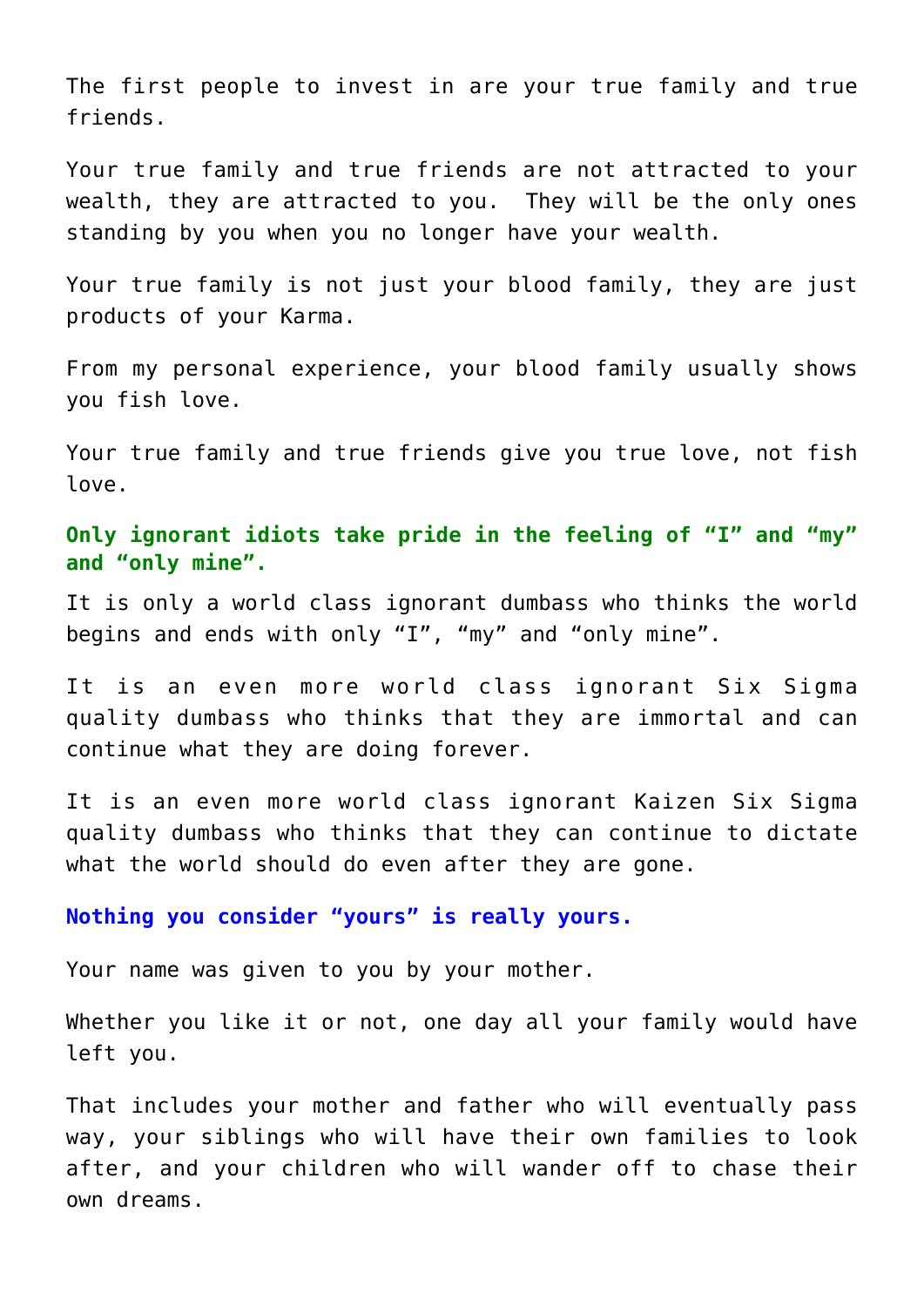All that will be left is you and your spouse.

And one day, even your spouse will grow old and die.

And finally on the ultimate day, whether you like it or not you will be forced to leave your body.

Even if you are sorry for being forced to leave on that ultimate day, be extremely thankful if you first did not already end up blind, toothless, wearing [adult diapers](https://en.wikipedia.org/wiki/Adult_diaper) and probably [not remembering](https://en.wikipedia.org/wiki/Alzheimer%27s_disease) when you ate your last meal, and [not](https://en.wikipedia.org/wiki/Alzheimer%27s_disease) [even remembering](https://en.wikipedia.org/wiki/Alzheimer%27s_disease) the name of your favourite child.

All the so called "wealth" you earned and proudly claimed as only yours, will one day be lost by your heirs who took their inheritance for granted.

Even worse, the so called "wealth" that you earned, may be thrown back in your face by your heirs, and abandoned to the wilderness if you aim to force your wishes on your heirs even after your gone.

## And as I have said many times:

**Anything that is taken for granted is usually lost, discarded or abandoned.**

**The only thing that is truly yours are the memories you leave behind in the ones who you truly love.**

# **[That is your only real wealth.](https://aryadharma.world/articles/real-wealth/)**

**Learn to treasure the value of things, not the price of them.** Some of the most precious things in life are "free".

Love, compassion, trust, kindness, honesty, respect, faith, devotion, sincerity, sacrifice, goodwill, benevolence, the splendour and glory of [Nature,](https://aryadharma.world/articles/nature/) and many other such intangible but priceless and invaluable things have no intrinsic "price".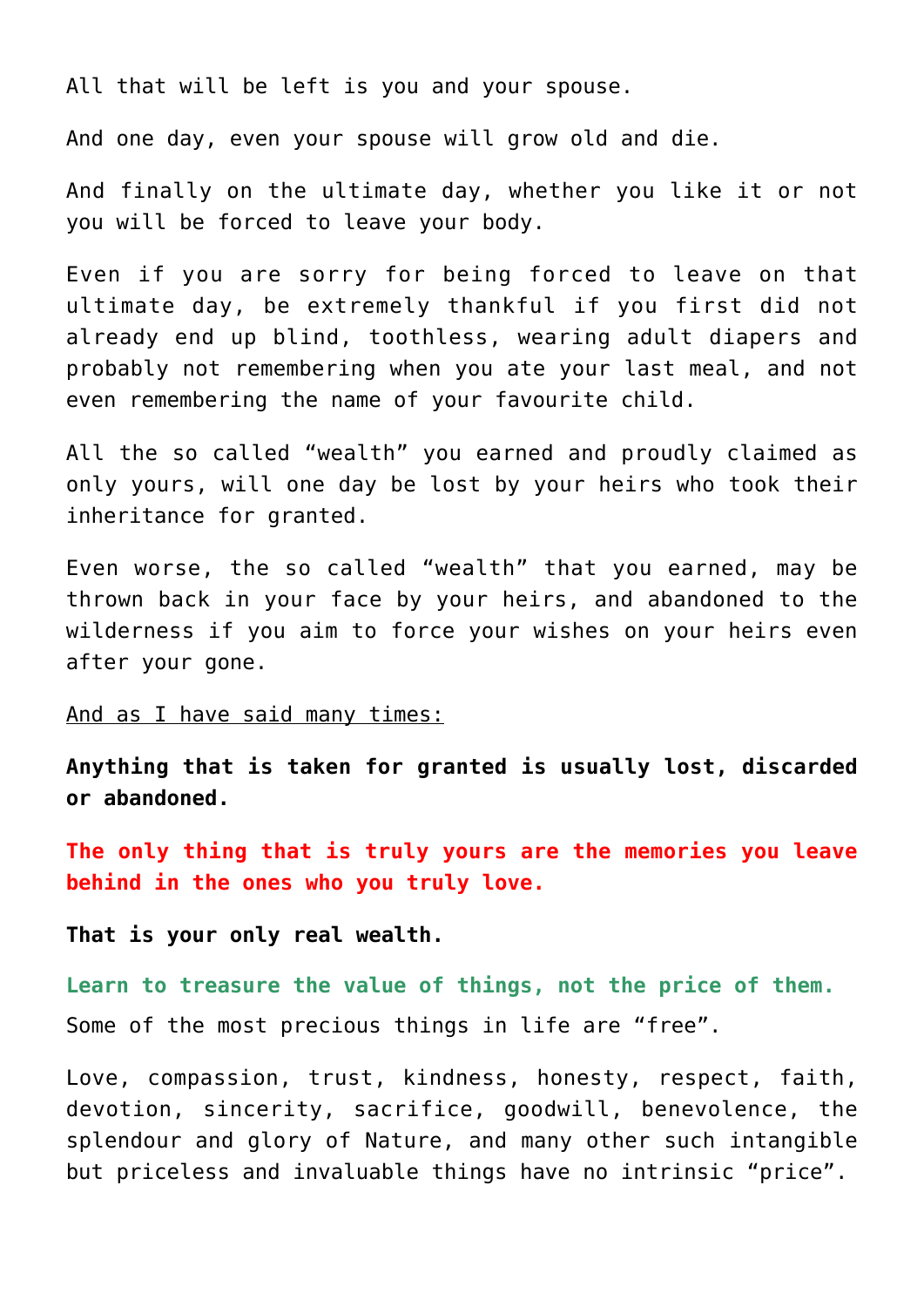# **There is no price on them, they are given freely and generously.**

Would you really prefer to take all the money and gold in the world, and not bother to have even one of what I have mentioned above, because they have no price and are given freely and generously?

**Never ever maintain any relationship with any person who only measures you by the money or wealth or assets you have.**

Once your money and wealth is gone, that person will also be gone.

**If the only problem is money, it is not a problem at all.**

Money comes and goes and comes again.

Anybody who loses heart because they dont have money, is making a big mistake.

I know some people who have even committed suicide because they had no money.

There are much worse things in life to lose than money – health, your sense of well being, your very consciousness of self, your reputation, kindness, solidarity and goodwill of others and most importantly the **trust, love and respect of those you love**.

As long as you have the above, money should be the least of your worries.

**Money while necessary motivates neither the best people nor the best in people. Purpose does**

A wonderful quote by Vala Afshar.

**Do not waste your time trying to offer a diamond to a pig.** There is absolutely no use offering a diamond to a pig.

It would step right over it, crush it into the filthy mud, and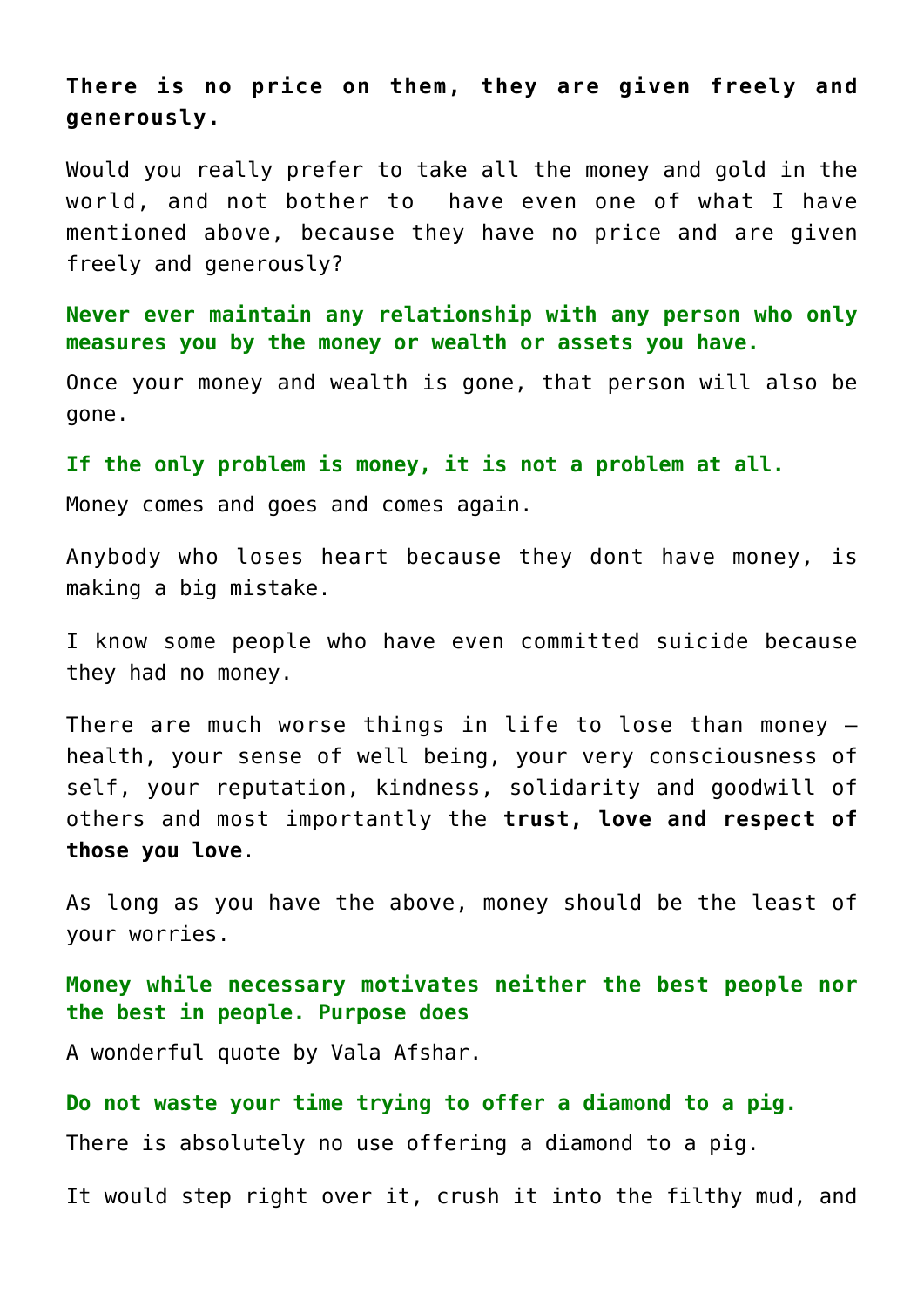still prefer to wallow in filthy mud and eat [slop.](https://en.wikipedia.org/wiki/Food_waste#Animal_feed)

Love, compassion, trust, kindness, honesty, respect, faith, devotion, sacrifice, sincerity, goodwill, benevolence, the splendour and glory of [Nature](https://aryadharma.world/articles/nature/) and many other such intangible but priceless and invaluable things have no intrinsic "price".

But the things I have mentioned above are more valuable than all the gold and diamonds, not just in the earth, but in the [Multiverse.](https://en.wikipedia.org/wiki/Multiverse)

They should only be offered to people who recognise its value.

**You only realise the value of something or someone when you lose them.**

**Learn to recognise what true love is before you give or take it.**

True love is to give without expectations.

Even more true love is to do for someone what they want to do, not what you want them to do.

**Love means nothing without trust first, and then respect.**

**Trust is the most important relationship. Then comes Respect.**

Only if you have trust and respect for a person does your love really mean something.

**Without trust and respect, thinking somebody loves you is just a pointless delusion.**

It is a two way pointless delusion:

You are deluded to think they really care about you and they are deluded to think they really care about you.

**Be honest – Trust can only be earned if one is honest. Never lie, cheat or steal except for the protection of [Dharma.](https://aryadharma.world/vedasandupanishads/dharma/)**

If you do not want to talk about anything, dont lie, just say "No Comment" like most diplomats do.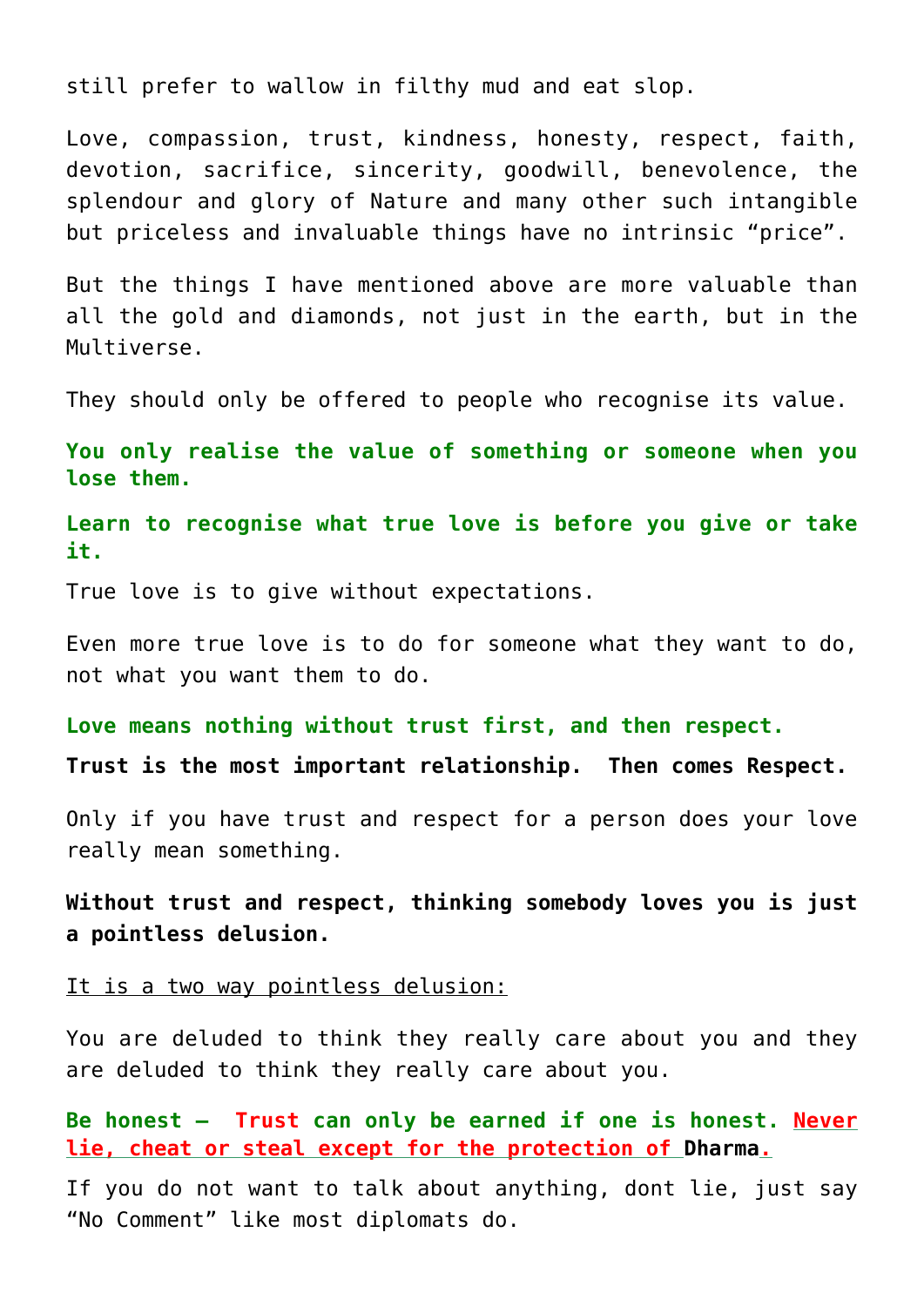## Or better yet, say:

**"That's for me to know and you to find out".**

Of course there are exceptions.

If somebody held a gun to your head and asked you for the address of your friend who he wanted to murder, then you can lie about your friend's address.

**Trust is the supreme relationship.** 

Trust is the fundamental basis of any relationship.

You cannot truly love or respect anybody unless you trust them first.

This applies even to your closest family including your parents, siblings, spouse and children.

Unless you trust them first, all your other proclaimed "relationships" with them are worthless.

It is like trying to build a house on a foundation of sand.

Even a dog shed cannot be built on a foundation of sand.

**Trust is that rock solid foundation over which you can build the worlds tallest skyscrapers and worlds' strongest castles, dams and forts.**

## **Trust but Verify.**

It is better to trust but verify, than never trust at all.

If somebody trusts you, they have every right to verify that trust.

But in the same measure, never blindly trust anybody without verifying their underlying intentions and motives.

Especially in legal, financial and contractual matters where your own reputation is at stake, or even worse, you can become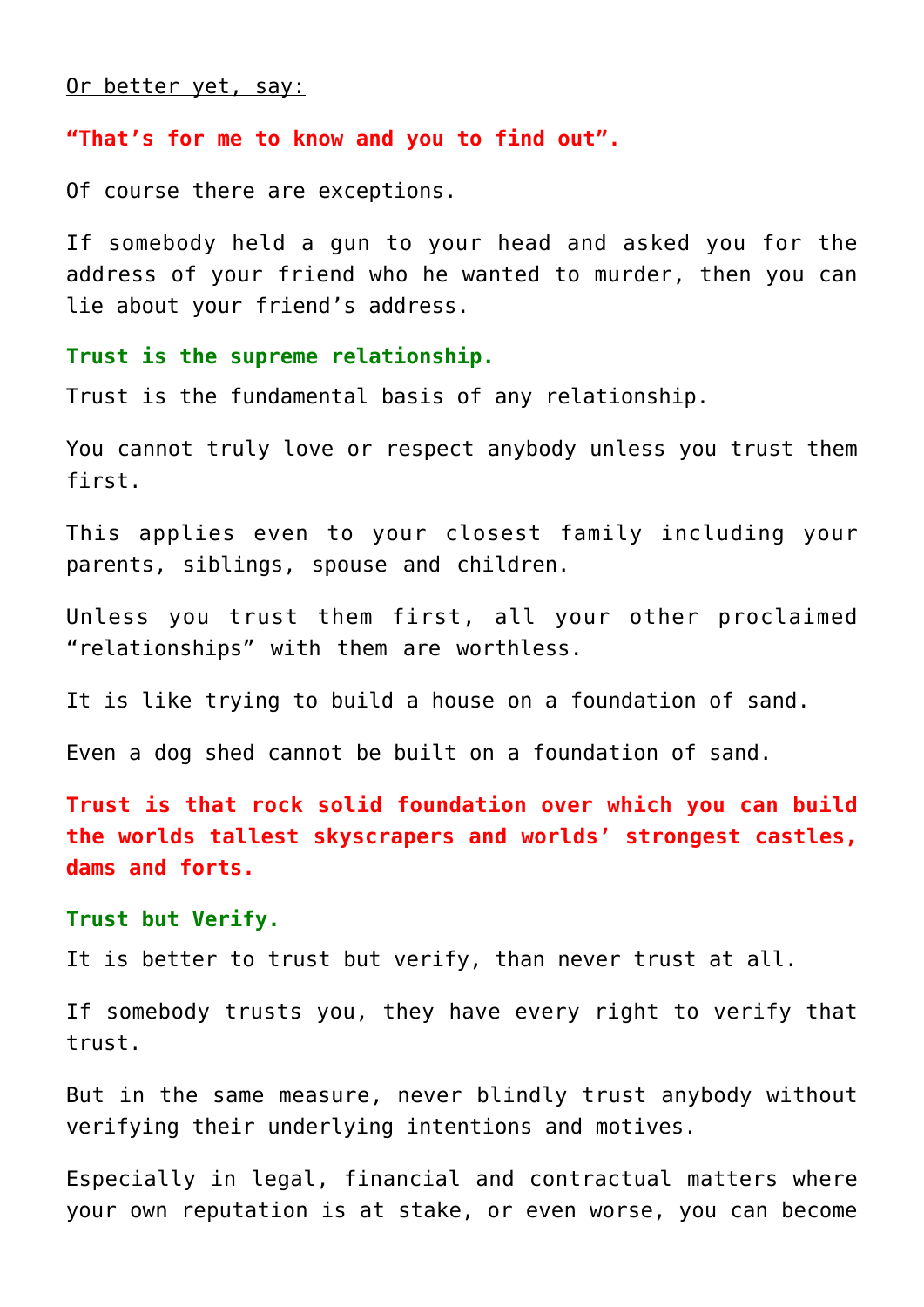bankrupt, be held liable, or even be imprisoned, do not trust even your own father, brother, sister, son, daughter or even spouse without verifying their underlying intentions.

The most grievous and serious of losses and even death to a person was caused because of betrayal, not by their enemies, but by those they considered closest to them, their own family including fathers, brothers, sons and spouses.

Usually the only person who will never betray you is your mother.

But sometimes even honest mothers lead the way to hell with their selfish, egotistical and ignorant intentions.

Most of the marriages of those I know who failed, were mainly because of problems with the mother-in-law.

**Word and action should be one like [Paravathi](https://en.wikipedia.org/wiki/Parvati) and [Parameshwara\(Shiva\).](https://en.wikipedia.org/wiki/Shiva)**

Above is a very famous saying from [Kalidasa](https://en.wikipedia.org/wiki/K%C4%81lid%C4%81sa) who was the greatest poet and playwright ever in the history of the world.

For a person to be truly united in word and action, they should have achieved **HARLARY (Samathvam)** and this only comes from sincere and sustained practice of  $\Box\Box\Box\Box$  Dhyan.

**Watch what you speak and write.**

There is a saying in Kannada:

**"A pearl once broken cannot be taken back, and words once spoken (or written) cannot be taken back."**

I personally know relationships that were built over years that were completely destroyed because of harsh words either verbally or written spoken in impulse and anger.

Verbal harshness is far more damaging especially if you do it in public and humiliate another person in front of a crowd.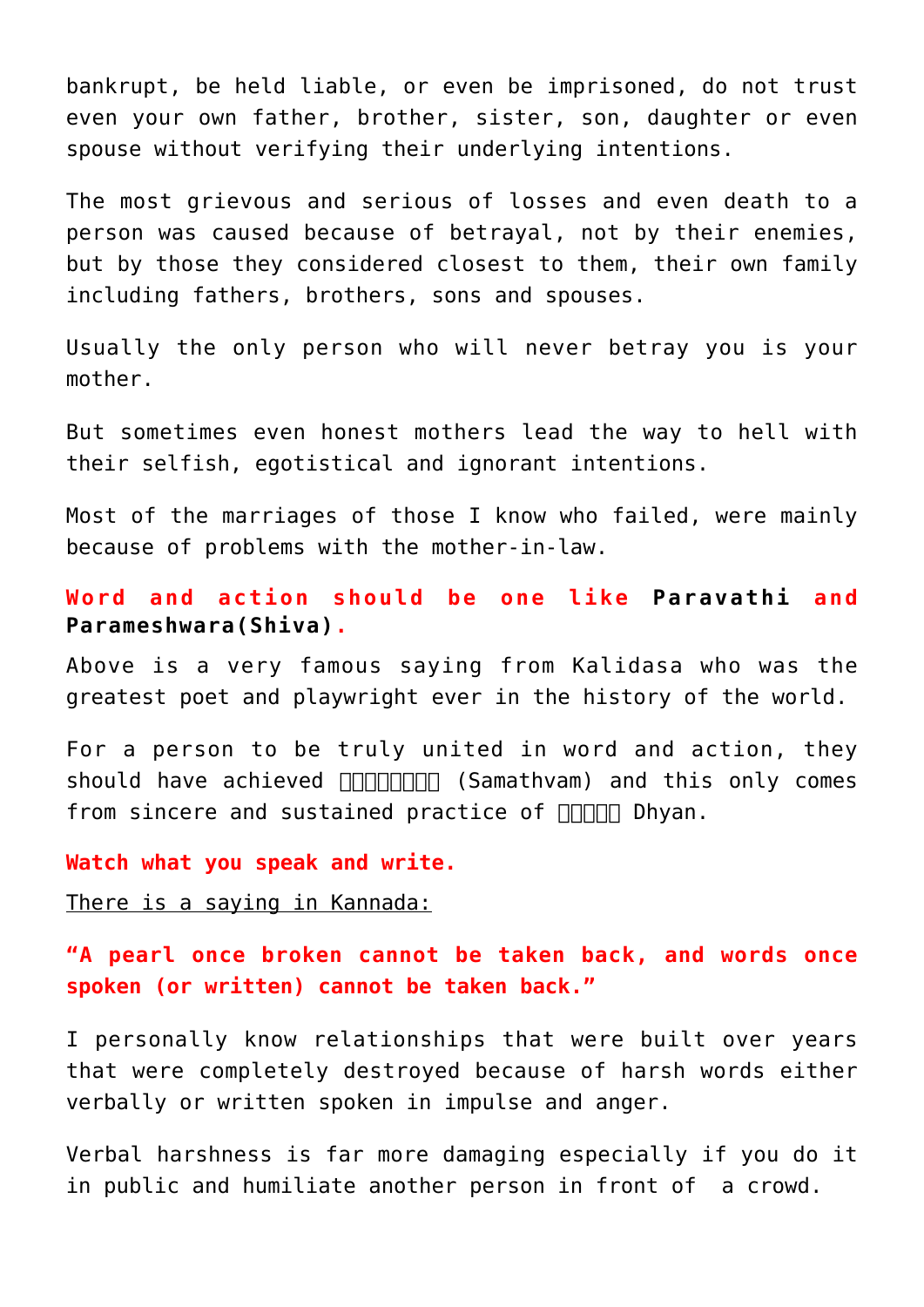Any person who cannot control impulsive harsh words and actions is not fit to be a leader or a manager of people and is only fit to be a low level technician or solitary worker who should not be allowed to interact with people or even animals and plants.

Such harsh, impulsive, selfish, self centered and disrespectful people are only fit to interact with machines or dig ditches or break stones.

People do not leave good companies, they leave bad managers.

# **The trouble with most of us is that we would rather be ruined by praise than saved by criticism.**

This is a very famous saying by Americas most famous motivational speaker [Norman Vincent Peale.](https://en.wikipedia.org/wiki/Norman_Vincent_Peale)

## **Focus on earning loyalty, not obedience**

Obedience comes from fear, loyalty comes from the heart.

Loyalty can only be earned by consistently practicing [Dharma,](https://aryadharma.world/vedasandupanishads/dharma/) and being just and fair and equal towards all without favouritism or nepotism.

Loyalty is not a one-way street  $-$  it is reciprocal, you must be the first one to stand and last one to leave to those who stand by you.

In fact if you were truly loyal, you would never leave at all.

However it must be known that in transactional affairs(where there is a monetary component involved) – eg employment or business relationships, many a times these affairs become transactional — when the person is no longer capable of compensating somebody, they will leave.

Hence loyalty in transactional affairs can only be given upto the point a person will be putting their own well being at risk to remain loyal.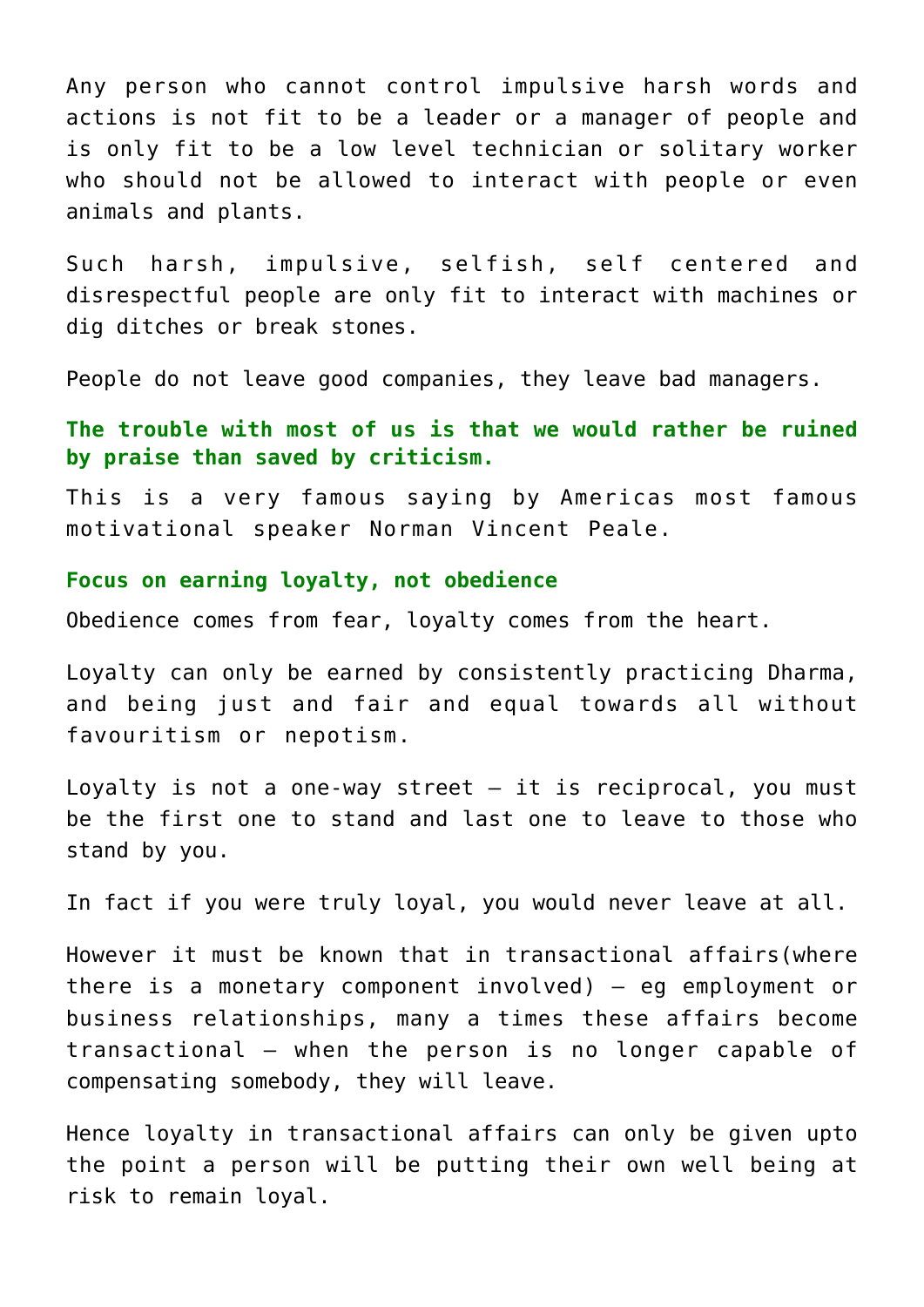Whereas in affairs where there is no transactional component, loyalty can be place upto whatever the other level of loyalty the other person is willing to commit.

As I mentioned before in my article on the [Raja Rishi \(Sage](https://aryadharma.world/concepts/thestate/administrators/raja-rishi-sage-king/) [King\)](https://aryadharma.world/concepts/thestate/administrators/raja-rishi-sage-king/):

**Only a just king commands the loyalty of people.**

**The subjects of a just king attacked by another will follow him until death, even if he is weak.**

**On the other hand, when a strong but unjust king is attacked, his people will either topple him or go over to the enemy.**

# **Focus on earning respect, not attention**

Barking dogs get attention, sleeping lions get respect.

So if a person is to earn respect, they need to develop qualities that are worth respecting and this only comes from the practice of [Dharma,](https://aryadharma.world/vedasandupanishads/dharma/) and development of some ability of competence with devotion, intelligence, talent, hard and smart work.

## **Age and authority does not mean automatic respect.**

Just because someone is an elder or in a position of authority, it does not mean you have to automatically respect them.

Some people can live to be 80, but still be worthless dumbasses and most of our Representative DFIs do not deserve any respect because they would be in the position of authority that they are in if not for the "wonder" of FUKUS democracy.

**Respect has to be earned by developing good Gunas (Character) and Karma(conduct),** not demanded automatically by position or age.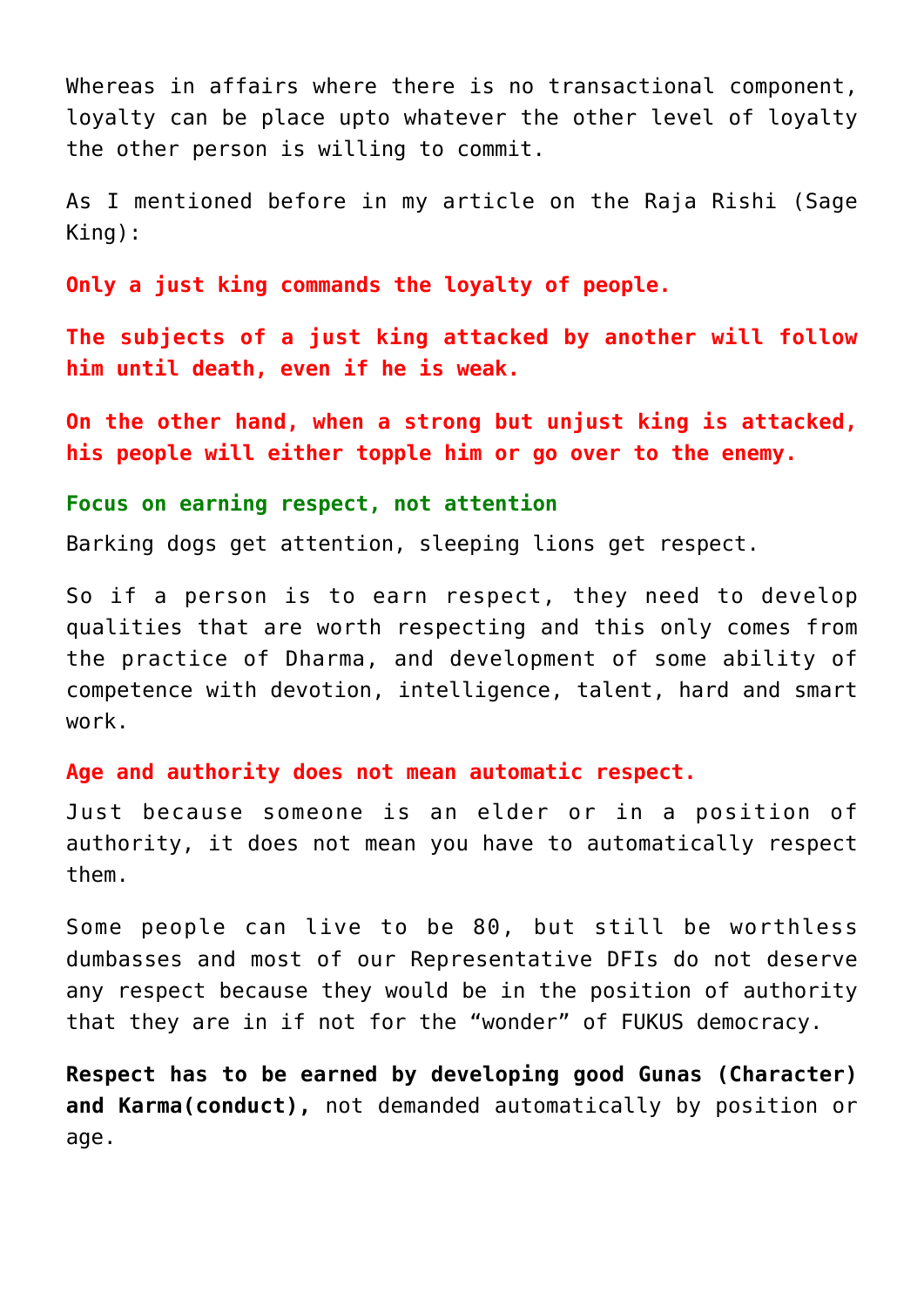# **Learn to recognise and work for good leadership and never work for bad leadership**

I wish I [read this excellent article](https://medium.com/swlh/4-traits-of-good-communication-often-ignored-by-bad-leaders-d0711978edea) by NK Carlson on the qualities of a bad leader. It is an eye opener and warning never to work for a bad leader.

[Extracts from the article:](https://medium.com/swlh/4-traits-of-good-communication-often-ignored-by-bad-leaders-d0711978edea)

# *Transparency*

Good leaders communicate transparently, but only to the point of necessity. Bad leaders communicate either too transparently or not transparently enough.

# *Compassionate*

Good leaders communicate with compassion. Bad leaders communicate with no compassion. When bad leaders communicate, they do not take the feelings of others into consideration. Bad leaders communicate in a way that is cold and distant. The root of this is those bad leaders don't actually care about anyone other than themselves and their own power. Along with this, bad leaders will never say, "I'm sorry." They won't say they are sorry for something they did, they won't even say they are sorry that a situation is bad. A bad leader never apologizes.

On the other hand, a good leader cares about people and takes others' feelings into account. Most importantly, a good leader communicates bad news in a way where employees leave the conversation knowing the leader cares about them.

# *Answers Questions*

A good leader is helpful and answers questions and concerns. A bad leader ignores questions or dances around them. This goes with the transparency issue above. A bad leader will withhold information for their own purposes. Even when you could be transparent and give answers, they will not, especially when those answers would undermine their power. A bad leader is far from helpful. In many cases, a bad leader will ignore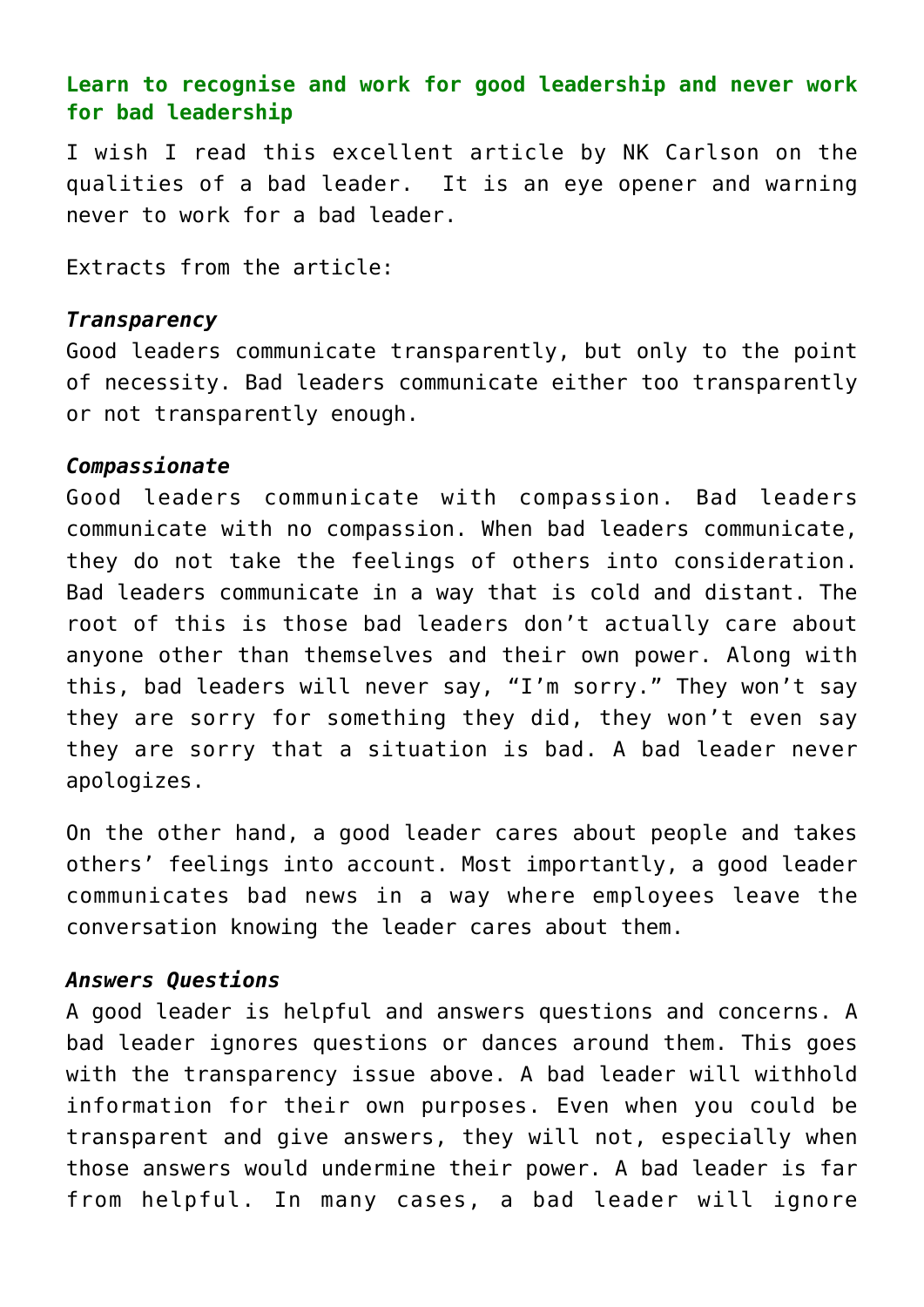questions or even attack question askers.

A good leader welcomes questions and answers each one, even if that answer is, "I'm sorry, I am unable to answer that question due to confidentiality." A good leader wants more information available rather than less. A good leader wants to foster understanding when decisions are made. A good leader will help their employees understand through questions and answers. A good leader has nothing to hide about how a decision is made and why.

# *Clarity*

Above all, good leaders seek to communicate with clarity. Bad leaders do not seek clarity, because many times, a bad leader makes decisions that would not pass scrutiny. Ironically, bad leaders may use more words to communicate decisions.

A good leader will communicate clearly in as few words as possible because they know that many words often bring more fog than clarity. A good leader is direct. Listening is also a sign of good communication. A good communicator listens to concerns rather than monopolizing the conversation so they can better address those concerns. Good communicators and leaders know that face-to-face conversation is usually the best way to communicate, especially when communicating bad news.

Good leaders choose the proper medium so that clarity can be maximized.

# **If you have nothing to hide, you have nothing to fear.**

Ironically this was said by [Goebbels](https://en.wikipedia.org/wiki/Joseph_Goebbels) who built his whole life by creating fear and hiding the real truth of the [Nazi's](https://en.wikipedia.org/wiki/Nazi_Party) work.

# **Always be good and kind to people who have nothing to lose.**

When a person has nothing to lose, they can either become a great saint or a dangerous suicide bomber.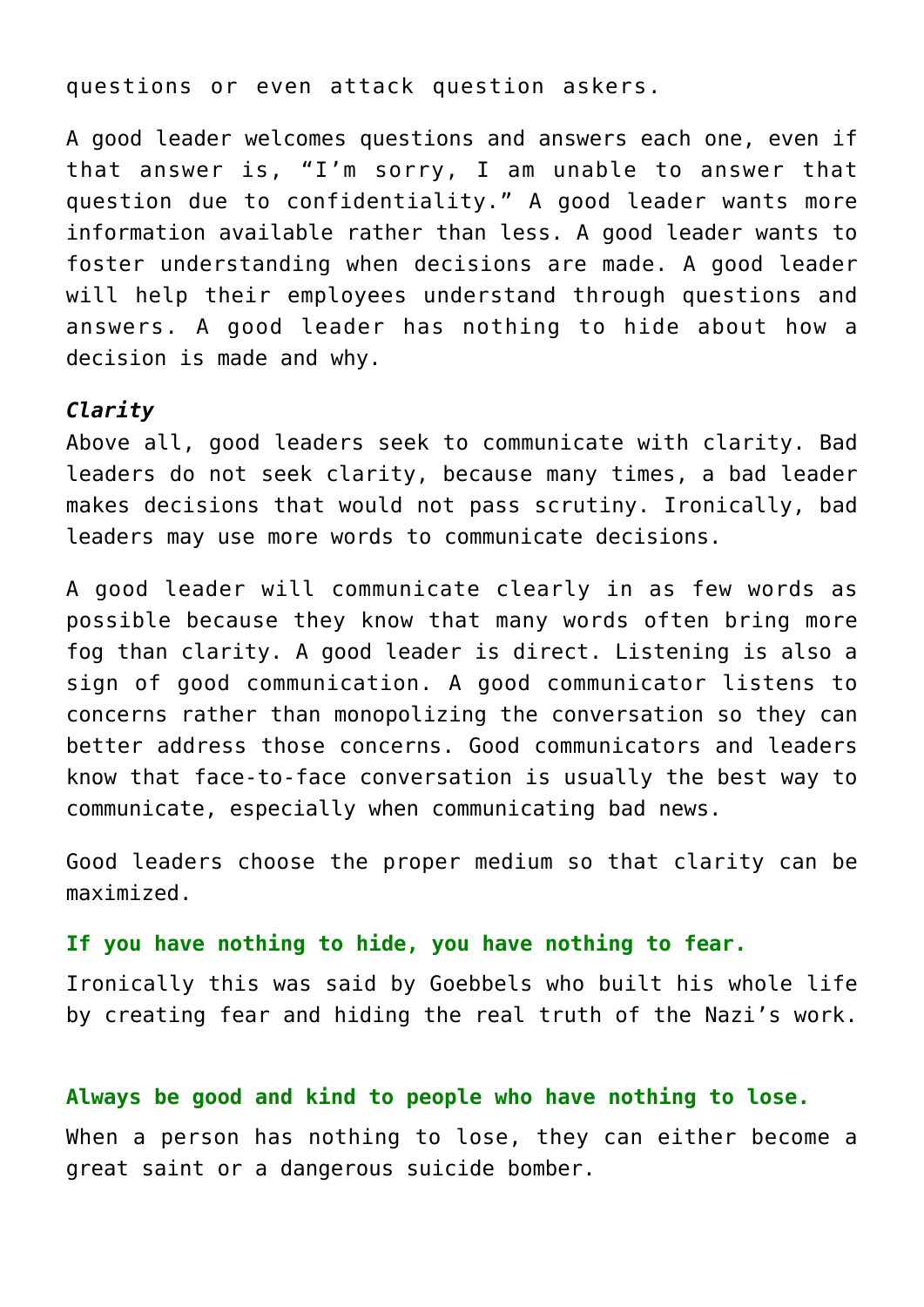The most dangerous suicide bomber is one who feels he has nothing to lose so he gives away his life freely in the form of hate for all mankind.

The most wonderful saint is one who feels he has nothing to lose, so he gives away his life freely in the form of love for not just mankind but the whole world.

**Love and hate are not inborn qualities.**

**They are developed by a person's interaction with the world around them.**

If a person has only been shown hate, he will become a hateful person.

If a person has only been shown love, he will become a lovable person.

#### **SEVA is only done selflessly.**

True SEVA is to be good and kind to people from you have nothing to gain, not even a thank you.

SEVA or selfless service is not returning a favour for somebody who has done you a favour.

SEVA is also not doing a favour for someone you care about or somebody who you think is important.

**SEVA or selfless service is the most selfish form of service.**

As the [Dalai Lama](https://en.wikipedia.org/wiki/Dalai_Lama) said:

**My advice is that if you must be selfish, be wisely selfish.**

**Wise people serve others sincerely, putting the needs of others above their own. Ultimately you will be happier.**

**If you want to be truly selfish, help someone.**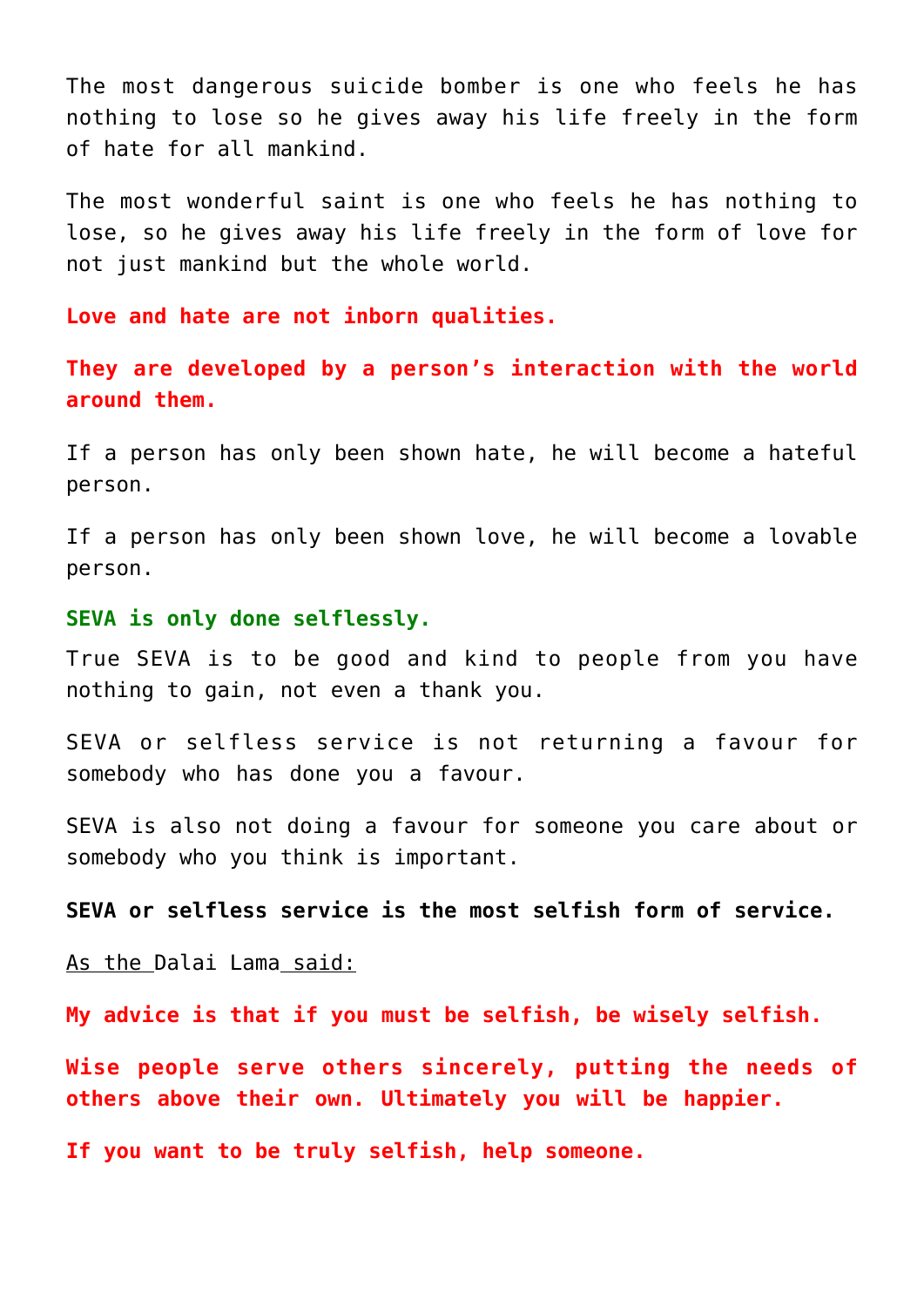**People perform their best and give their heart and soul when given the promise of a reward.**

This is a proven fact not only among adult humans, but also among children, and even among young animals.

**People perform the worst and will usually always fail and rebel when given only the threat of punishment.**

Ask the best of animal trainers, even those who train lions and tigers.

They use the promise of reward more than the threat of punishment.

Even to reform the worst of rapists, this is sometimes true.

But I always believe before the promise of reward, one must bear punishment for their actions especially if it is wicked actions that caused the suffering of another innocent person.

**Never assume things, ASSUME just makes and ASS of U and ME.**

Before arriving at a conclusion, depending on the answer you want, first always ask the questions:

- **"Let me know what you think first?"**
- **"Why did you say that?"**
- **"What do you mean?"**

**Consider the cumulative effect, not the recency effect.**

Most of us only consider the last interaction in a relationship.

Even if a person has been good to us previously, even for decades, but did something hurtful recently, we forget all the past good things and can even breakup a multi-decade relationship just because of the most recent bad experience.

Relationships once broken cannot be restored.

Work hard at saving a long term relationship.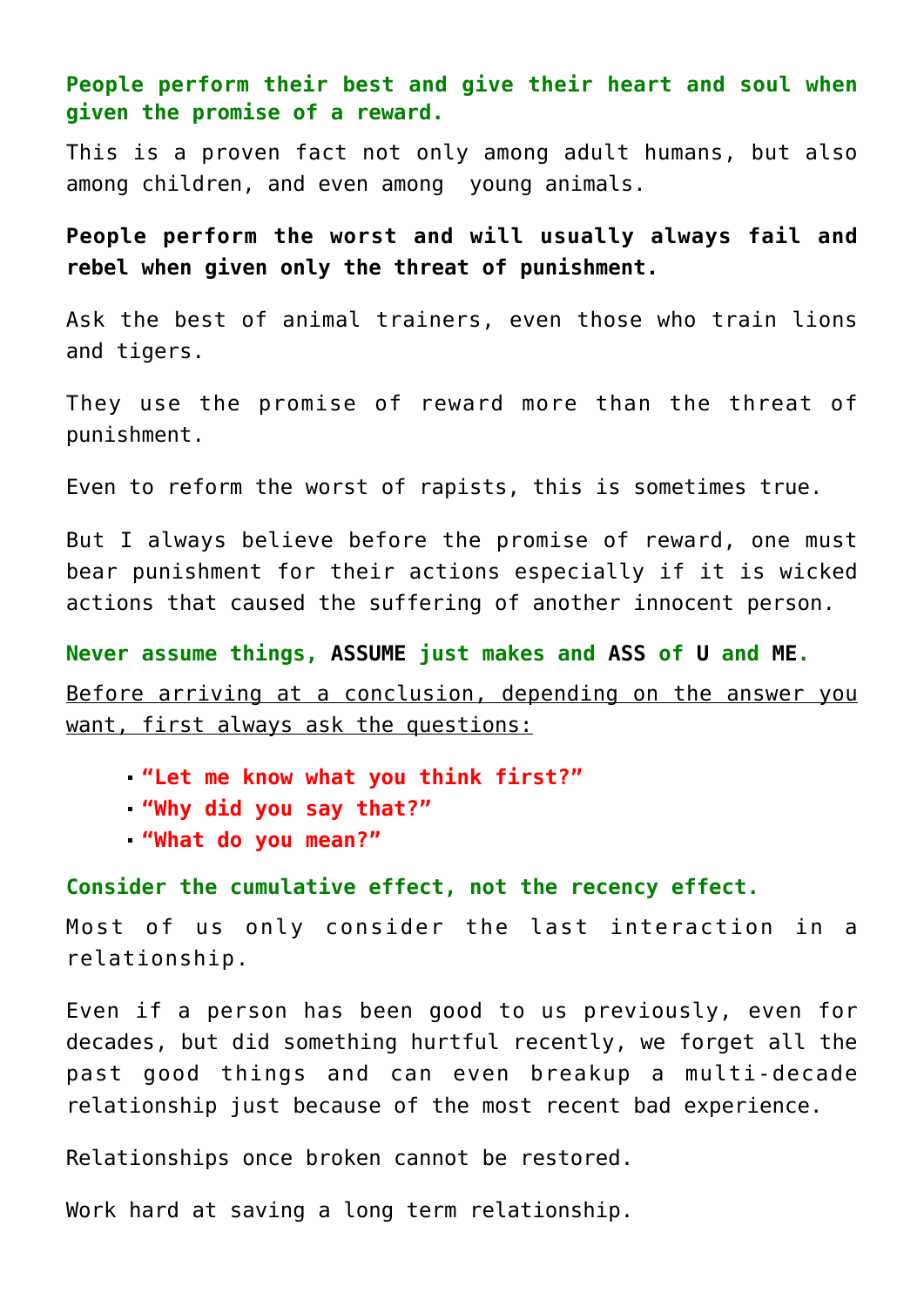When the relationship is down to its last threads, then work even more hard at saving even the last thread of that relationship.

Even if you have to cut off the thread of a new or unstable relationship, to save a valuable long term relationship, do it without hesitation.

Some people say that a broken relationship can be restored.

This is not true.

A good relationship is like a strong [steel ropes](https://en.wikipedia.org/wiki/Wire_rope) of a wire bridge.

It is extremely valuable until the last thread breaks.

Once that thread is broken, there is only disaster and loss that follows.

A good relationship is also like a clear unbroken unscratched beautiful mirror.

It is clear and beautiful and you love to look at it all the time since it unconditionally reflects all your actions and makes you look and feel good and laughs and cries with you.

Once the mirror is broken it shatters into pieces.

The reflection is permanently lost.

Even if all the pieces are gathered and pasted together, the cracks will still remain visible and you will never get the original reflection of a clear unbroken mirror.

There are only two things left to do with a broken mirror:

- Remain satisfied with a broken mirror whose clear reflection you will never regain or enjoy again.
- Discard the old mirror and get a new mirror whose reflection you will again enjoy.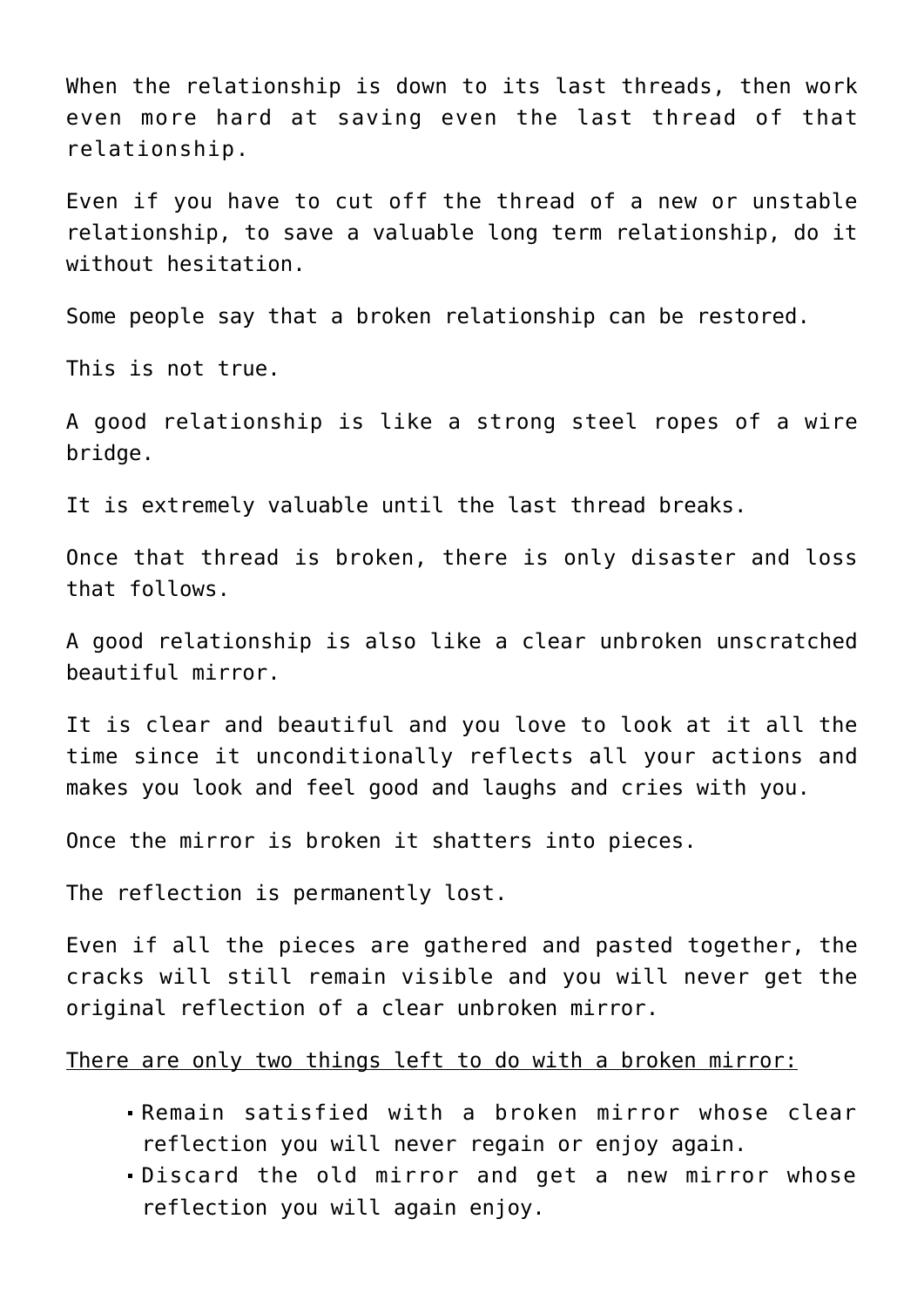Money can buy many things, but cannot restore a destroyed relationship nor restore a broken mirror.

However this also has exceptions.

Even if a person has been good to you in the past, but is continuously harmful and hurtful to you in the recent past for at least three years or more, then it is better to review the relationship from a futuristic perspective and make your decision considering your future well being.

There is a golden saying in the [Mutual Fund](https://en.wikipedia.org/wiki/Mutual_fund) and [Hedge Fund](https://en.wikipedia.org/wiki/Hedge_fund) and other [Investment Fund i](https://en.wikipedia.org/wiki/Investment_fund)ndustries which are the biggest ever con games devised by the [Wall Street/Dalal Street Pimps:](http://aryadharma.world/wallstreetpimps/)

**"Past performance is no guarantee of future results."**

**Do not value relationships more than religion.**

If you have to have to let go of religion to save a relationship, do that without any second thought.

**In fact do not value relationships more than monetary considerations or anything material.** 

**But be willing to sacrifice all relationships to protect [Dharma](http://aryadharma.world/dharma/).**

**Have long term relationships.**

Long term relationships in business or personal affairs are stable, and stability brings trust and that is a good thing.

Never forget your oldest and your childhood friends.

They are the only ones who were friends with you for who you were, not what you may have become later in life.

Old friends are like gold.

One popular saying: **Make new friends, but don't forget the old, One is silver, the other is gold.**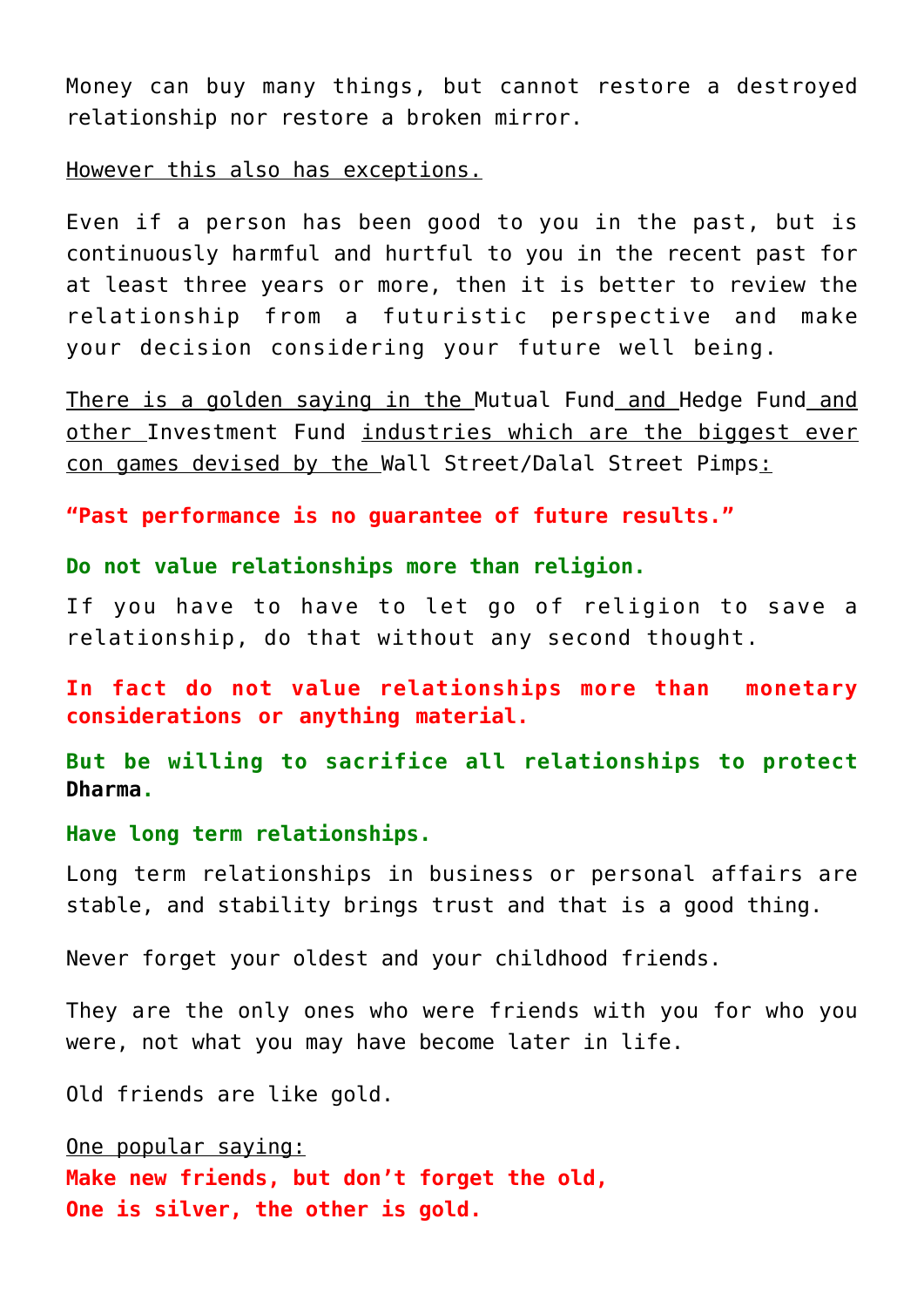Another popular saying: **Old friends are gold! New friends are diamonds! If you get diamonds, don't forget gold, Because diamonds can only be set in gold.**

**If you give in plenty first, you will get a lot more than you have given.**

Give a person respect the first time you meet them.

Any person, from the manhole cleaner to the supreme leader.

Give a person kindness the first time you meet them.

Give a person compassion the first time you meet them.

**The most ignorant and stupid saying is "Evil prevails when good men are silent and do nothing".**

**Good men would not be silent if they saw evil prevailing.**

Evil prevails because selfish evil men tolerate other evil men doing selfish evil things to other people.

Selfish evil men remain silent because the other evil men are not doing evil things to their family or their loved ones but to someone else's family and loved ones.

If these other evil men had done evil things to this selfish person's family, they would have been the first to rise up and stop the other evil men.

## And as I have said before:

# **Selfishness is the root cause of all evil.**

In my opinion, [Bhishma](https://en.wikipedia.org/wiki/Bhishma) was one of the most remarkable men ever in the history of the world.

He would have been on the same level of [Lord Ram,](https://en.wikipedia.org/wiki/Rama) if he had only placed adherence to [Dharma](https://aryadharma.world/concepts/brahman/dharma/) above adherence to his family.

[Bhishma](https://en.wikipedia.org/wiki/Bhishma) thought he was following [Dharma](https://aryadharma.world/concepts/brahman/dharma/), but he was also one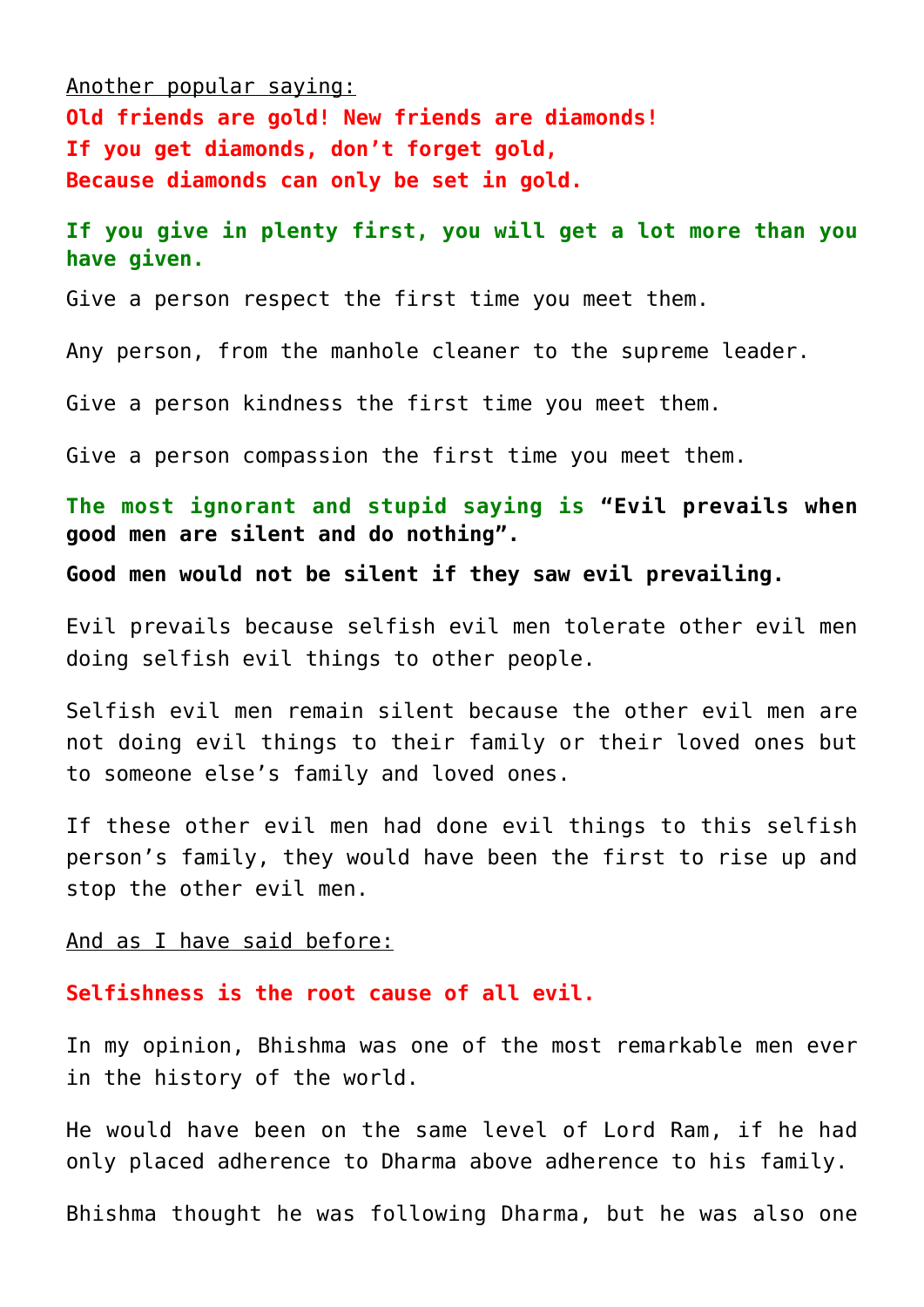of its greatest violators.

He was blind to the faults of his family.

He was not only blind, but also silent about their faults and even condoned it when they continuously committed the most grievous violations [Dharma,](https://aryadharma.world/concepts/brahman/dharma/) including the [public molestation](https://en.wikipedia.org/wiki/Draupadi#Duryodhana.27s_insult) of a woman who was also a wife and mother.

One cannot remain blind and silent and condone any violations of [Dharma,](https://aryadharma.world/concepts/brahman/dharma/) even if they are your done by your own family.

**If you remain silent about evil, you are no better than the evil doer.**

That is why [Lord Ram](http://en.wikipedia.org/wiki/Rama) is remembered with reverence even to this day:

**He put adherence to [Dharma](https://aryadharma.world/concepts/brahman/dharma/) not only above himself, but also [above the well being of](https://en.wikipedia.org/wiki/Ramayana#Uttara_Kanda) his most beloved pregnant wife and unborn child.**

[Lord Ram](http://en.wikipedia.org/wiki/Rama) loved [Sita](https://en.wikipedia.org/wiki/Sita) more than himself.

Yet he [sacrificed her and his unborn child](https://en.wikipedia.org/wiki/Ramayana#Uttara_Kanda) because of [Dharma](https://aryadharma.world/concepts/brahman/dharma/).

**One has to understand the conditions of those days to understand [what Lord Ram did.](https://en.wikipedia.org/wiki/Ramayana#Uttara_Kanda)**

Considering today's times, where [serial adulterer and sexual](https://en.wikipedia.org/wiki/Donald_Trump#Sexual_misconduct_allegations)  $predator$  [Pompous Prick](https://aryadharma.world/fukus/the-pompous-prick/)  $\Box$ presidents, can have a [nude](https://www.google.co.in/search?q=melania+trump+nude) supermodel third [wife](https://en.wikipedia.org/wiki/Melania_Trump) as [First Lady of USA,](https://en.wikipedia.org/wiki/First_Lady_of_the_United_States) some people are misguided and think [what Lord Ram did](https://en.wikipedia.org/wiki/Ramayana#Uttara_Kanda) was harsh and unfair and unreasonable.

But it is a really complex issue to understand [Lord](http://en.wikipedia.org/wiki/Rama) [Ram's](http://en.wikipedia.org/wiki/Rama) plight and what led to his painful decision to hurt his most beloved wife and unborn child.

**Another of the most ignorant and stupid sayings is "Everything is fair in love and war".**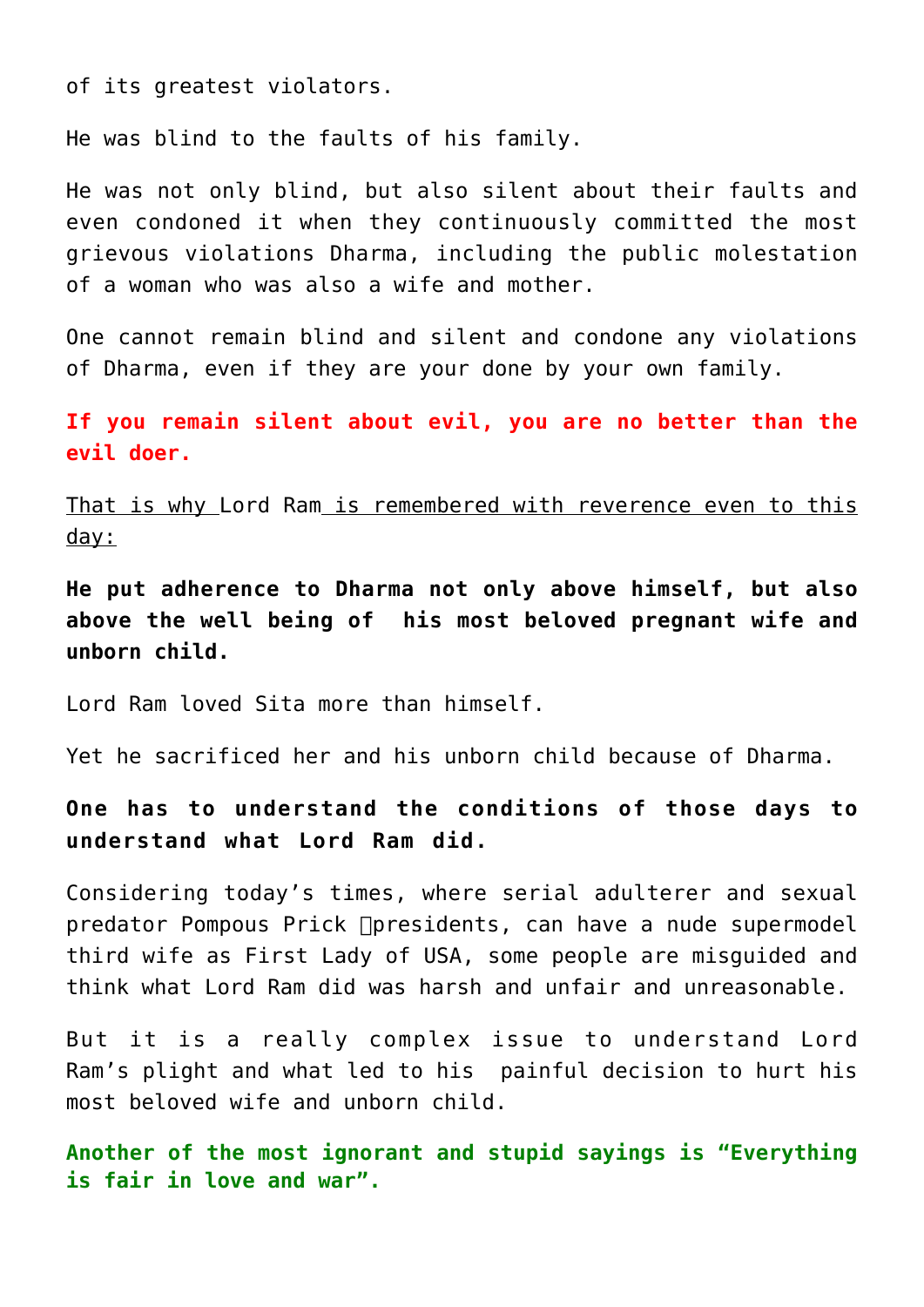**Nothing is fair if [Dharma](https://aryadharma.world/concepts/brahman/dharma/) is violated.** But everything is fair to protect [Dharma.](https://aryadharma.world/concepts/brahman/dharma/)

## **Hate the sin, not the sinner.**

Do not condemn the person entirely, but only condemn and [punish](http://aryadharma.world/laws/punishment/) the bad quality in that person until it is removed and they reform.

Read my articles on [Justice](http://aryadharma.world/laws/justice/) and [Punishment.](http://aryadharma.world/laws/punishment/)

**Do not worry about your reputation, but always focus on your character every moment you breathe.** 

If you have a good character, your reputation will come automatically without any additional effort.

Be good in your thoughts first, only then can you develop character.

What you think is what you speak and what you will do.

**Reputation is what others think of you. Character is what you think of yourself.**

Today most people are more bothered about developing their reputation than their character.

They measure their success not by the strength of their character, but the strength of their material wealth, even if this wealth has been procured through petty and dishonest means.

Even if they are third class porkis in their character and behaviour, they are not bothered about reforming their character, they just want to develop an appearance of being gentlemen so that they can get a good reputation.

They develop this reputation by "donating" a small amount of their immense wealth to so called "charitable" purposes, that are actually just business and self promotion expenses towards enhancing their so called "reputation" as gentlemen.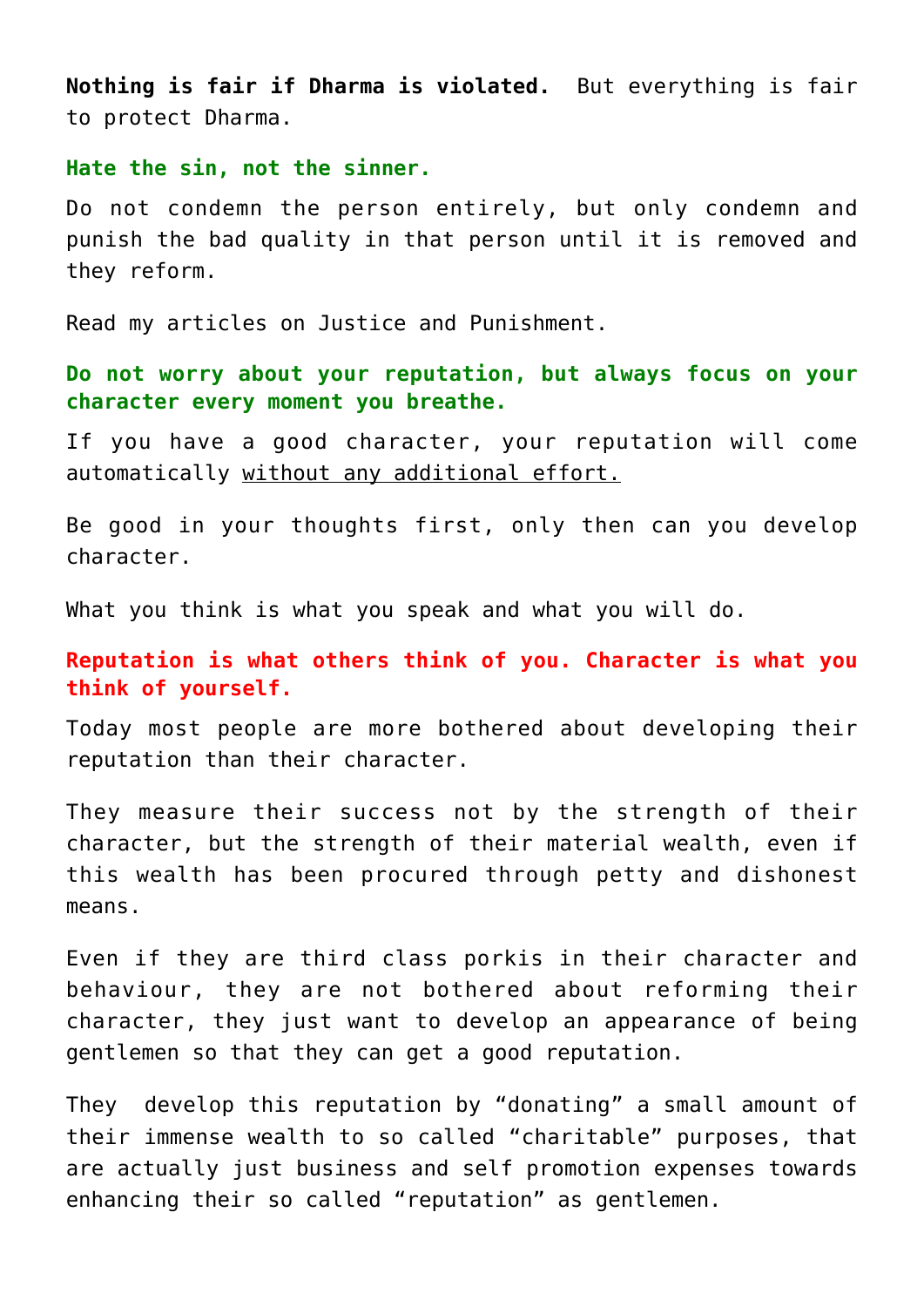They appear to meeker than a mouse and more polite to people from whom they are expecting some gain or benefit.

They also appear to meeker than a mouse and more polite to people who can bully them or could defame them or damage their reputation

But they will more wicked than a rabid dog to people who they think they can bully and from who they have nothing to gain from and think cannot affect their reputation.

A person may openly violate [Dharma](http://aryadharma.world/concepts/brahman/dharma/) and even question the existence of [Brahman,](http://aryadharma.world/concepts/brahman/) but if they "donate" a few lakhs to a so called "temple" they will be given a status higher than the most ardent and sincere devotee.

Unfortunately as is already written in the [Shrimad Bhagavatam,](https://en.wikipedia.org/wiki/Bhagavata_Purana) [Ramacharit Manas,](https://en.wikipedia.org/wiki/Ramcharitmanas) [Brighu](https://en.wikipedia.org/wiki/Bhrigu) and other texts about the evils of the [Kaliyuga:](https://en.wikipedia.org/wiki/Kali_Yuga)

**In the [Kaliyuga,](https://en.wikipedia.org/wiki/Kali_Yuga) people are measured by the strength of their wealth not by the strength of their character.**

**Do not worry about success, but strive to achieve satisfaction.** 

Success is a measure of your efforts by others, satisfaction is a measure of your efforts by yourself.

**The most important and priceless asset of yours is not your health, but your time.**

If you manage your time well, you can easily manage your life and even your health which is the next important asset after time.

Time is the most precious commodity and treats all equally, the poorest of the poor or even the richest billionaires.

You cannot recover time when it is lost even if you are willing to pay a hundred [trillion](https://en.wikipedia.org/wiki/Trillion) dollars for it.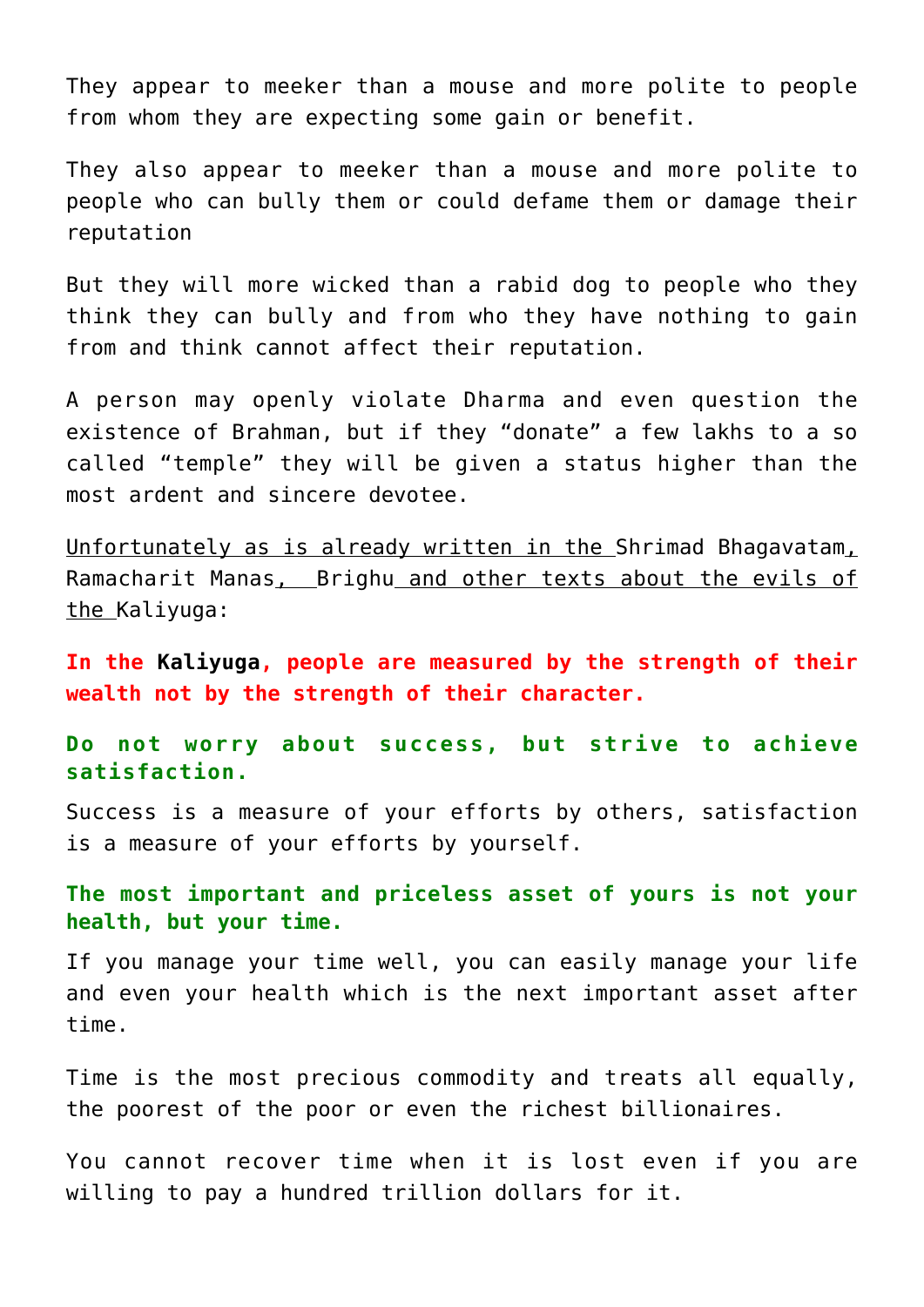**Proper time management is very important to have a healthy and happy life.**

Divide your time with a proper allocation for family, rest, exercise,  $\Pi\Pi\Pi\Pi$ (Dhyan) and food.

Once all this is in balance, then your time at work will automatically be the most productive even if it is short.

Life is much more than just working to earn a living.

The end goal of your life should not be only your work.

A day will come when you will no longer be working and forced to stop working – either you may get old, or tired or fired.

#### There is a golden saying:

**Love your job, not your company, because you never know when your company may stop loving you.**

But the other components of your life  $-$  family, rest, exercise, meditation and food remain with you and love you dearly till the end of your life and are the main contributors to your well being.

**Treat time as your most precious asset.** 

Be very careful how you spend your time. Especially when you spend it on people.

Spend your time only on your [True Family,](https://aryadharma.world/articles/what-is-true-family/) who will value and be grateful for the time you have spent for them, even if you have not given them anything material.

For the rest of the people just give them material things or money.

Most times we end up wasting time on people who dont really value our time, but actually only value our money.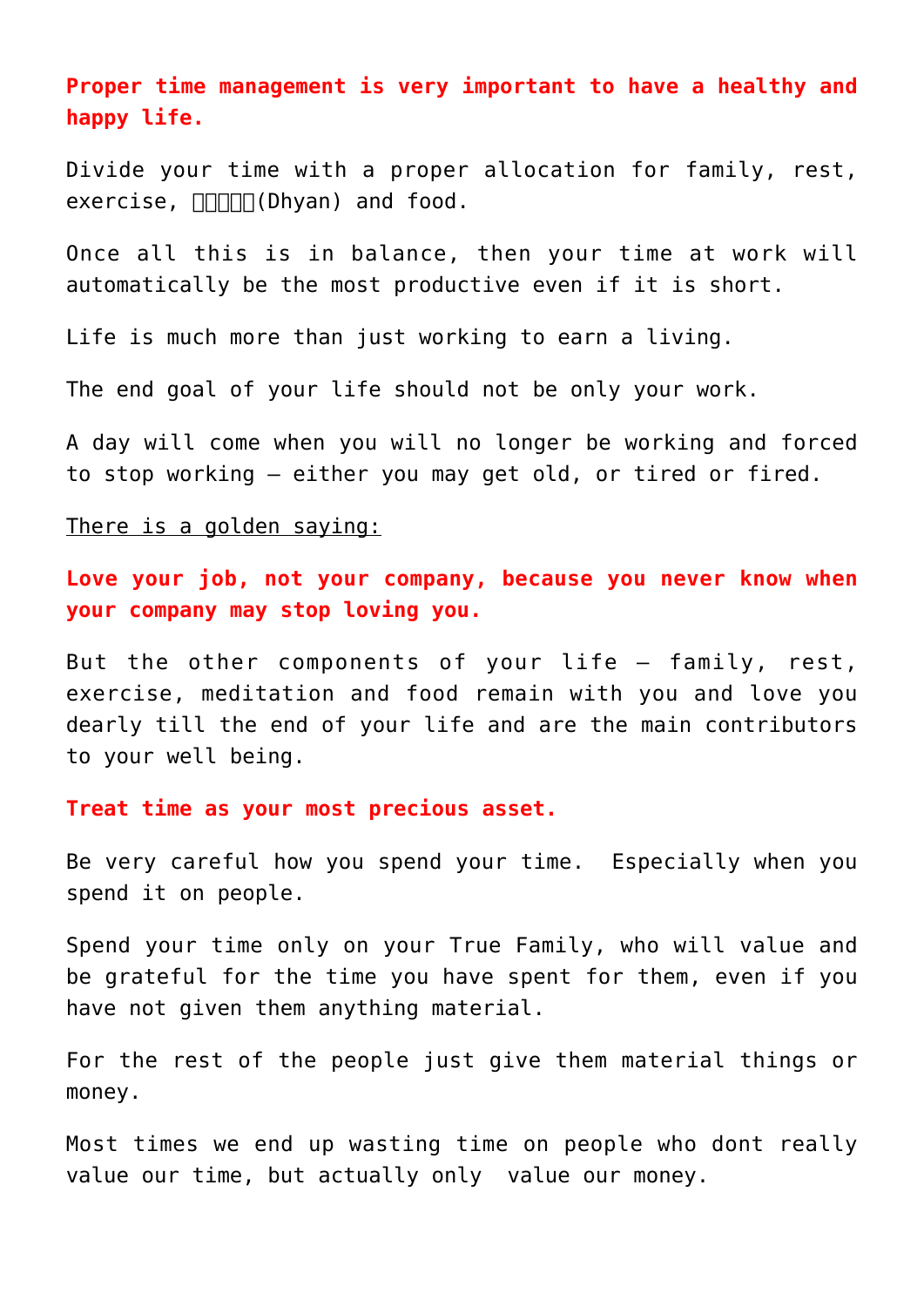#### **Be a Finder, not a Seeker.**

A seeker is looking for something, they are so caught up looking for that one single thing, that they forget the pleasures of the journey itself.

Be a finder, like a child on a picnic in a forest.

Have no goal, instead be free and open.

Be open to receive even the smallest of wonders that life sends you, even the simplest of things like the flight of a butterfly or the falling of raindrops.

Let things discover you, dont go out trying to discover things.

Only finders discover happiness, seekers are always frustrated pursuing and looking for the next big high.

As [Jiddu](http://en.wikipedia.org/wiki/Jiddu_Krishnamurti) said:

**"Happiness is not a thing to be pursued; it comes.**

**But if you seek it, it will evade you."**

**Always be polite and respectful and start off being nice.**

I have made more friends than enemies and that is how I always start off any relationship.

**Always try to have a discussion, not an argument.**

**A discussion:** A polite and civil exchange of enlightened knowledge and ideas without ego and anger and acceptance of an enlightened view even if it is contrary to your own.

**An argument:** A violent exchange of ignorance, anger and ego by dumbasses.

# **Always forget what you give, but never forget to forgive.**

I got the above wonderful saying from this wonderful Youtube video: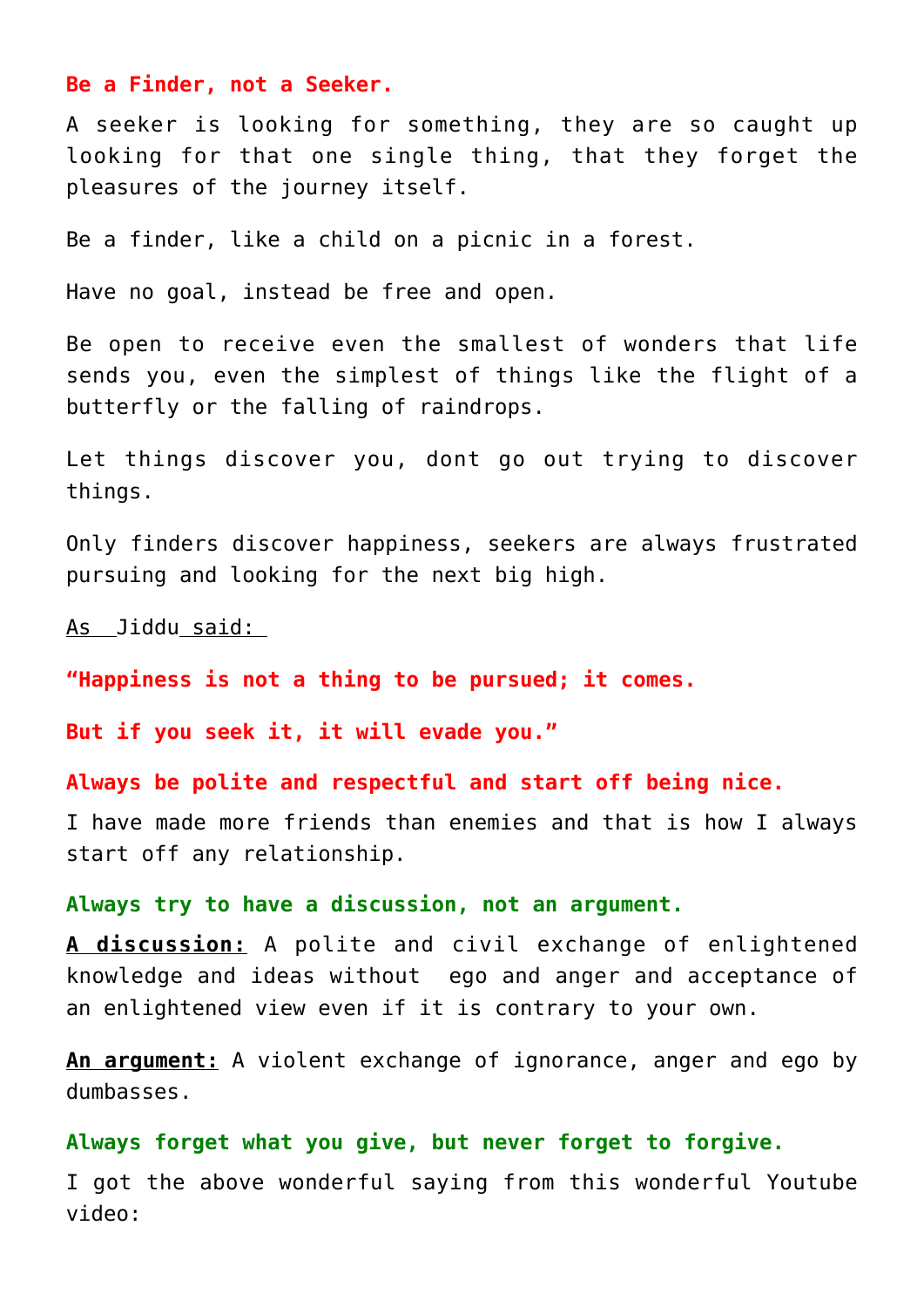# **It is the thought and devotion that counts, not the value of the gift.**

Some people think only people who give them really expensive gifts really care for them.

They also think the only way that they can show they care for a person is to buy an expensive gift for that person.

As Jiddu said:

**Now you have the mind full and your heart empty.**

Value people according to the thought and dedication they put into the gift.

Rich people may send their drivers to buy an expensive Rs 500 greeting card with pre-written fancy words from a fancy store, but a poor person who puts his heart and soul into the greeting even if he writes in pencil on a cheap ordinary piece of paper and with a lot of spelling mistakes, it has more value than a careless pre-written fancy greeting card.

As [Lord Krishna](https://en.wikipedia.org/wiki/Krishna) said in the [Gita:](https://en.wikipedia.org/wiki/Bhagavad_Gita)

**If one offers Me with love and devotion a leaf, a flower, fruit or water, I will accept it.** [Chapter 9 \(Raja Yoga\), Verse 26](http://www.bhagavad-gita.us/bhagavad-gita-9-26/)

**You never know what you can get until you ask for it.**

**You can never know another's suffering unless you go through the same suffering yourself.**

**A good way to start a conversation with a stranger is to ask the question "Where are you from?" and then "What do you do?"**

# **Have an open mind – Learn to listen and listen to learn.**

A mind that is closed and has preconceived and rigid notions is a mind that is closed and anything closed does not have room to grow and flourish.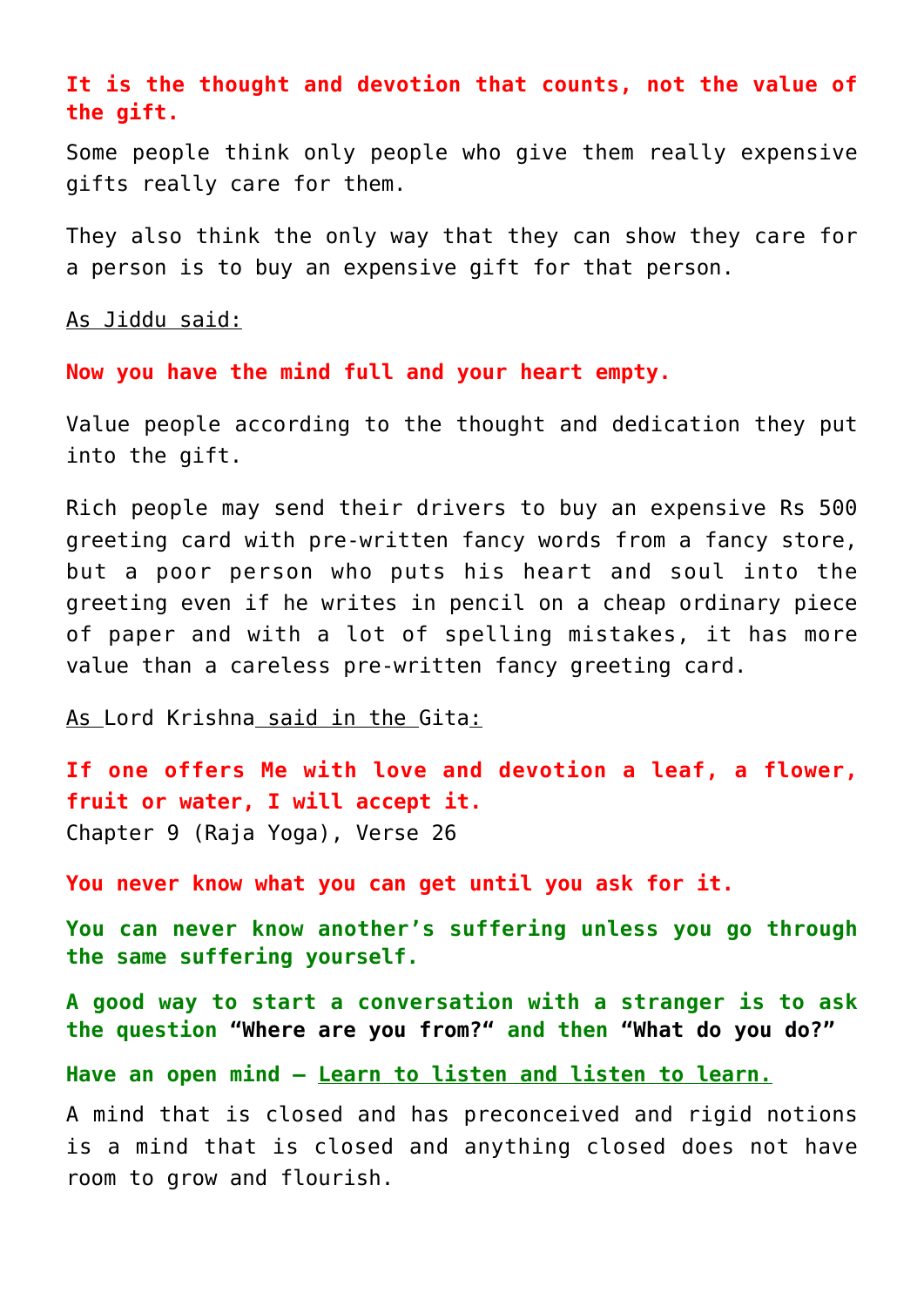A closed mind is like dark and stuffy room where there is no light and fresh air, it is absolutely not a comfortable place to be.

As [Leo Tolstoy](http://en.wikipedia.org/wiki/Leo_Tolstoy) said:

**The most difficult subjects can be explained to the most slowwitted man if he has not formed any idea of them already; but the simplest thing cannot be made clear to the most intelligent man if he is firmly persuaded that he knows already, without a shadow of doubt, what is laid before him.**

**Clarity of purpose beats force of will any day.** 

When you have clarity of purpose, you will automatically find a way that is sure and simple.

The saying "**Where there is a will, there is a way**" is a stupid saying devised by a world class dumbass.

It is like taking a hammer to get through a brick wall, when you can just look around the corner and find the door and get behind the wall with much less time and effort.

**First develop clarity of purpose, then the way will automatically unfold in front of you.**

**To be a success at work or at anything material, do things because you want to do it, not because you have to do it.** 

When you work on something because you **want to do it**, you dont need to be motivated.

You will do it wholeheartedly and with full devotion.

Whenever you do something wholeheartedly and with full devotion it is usually a success as long as you have **clarity of purpose.**

**But to be a success at life and achieve [Moksha,](https://en.wikipedia.org/wiki/Moksha) for the protection of [Dharma](http://aryadharma.world/concepts/brahman/dharma/), do things because you have to do it,**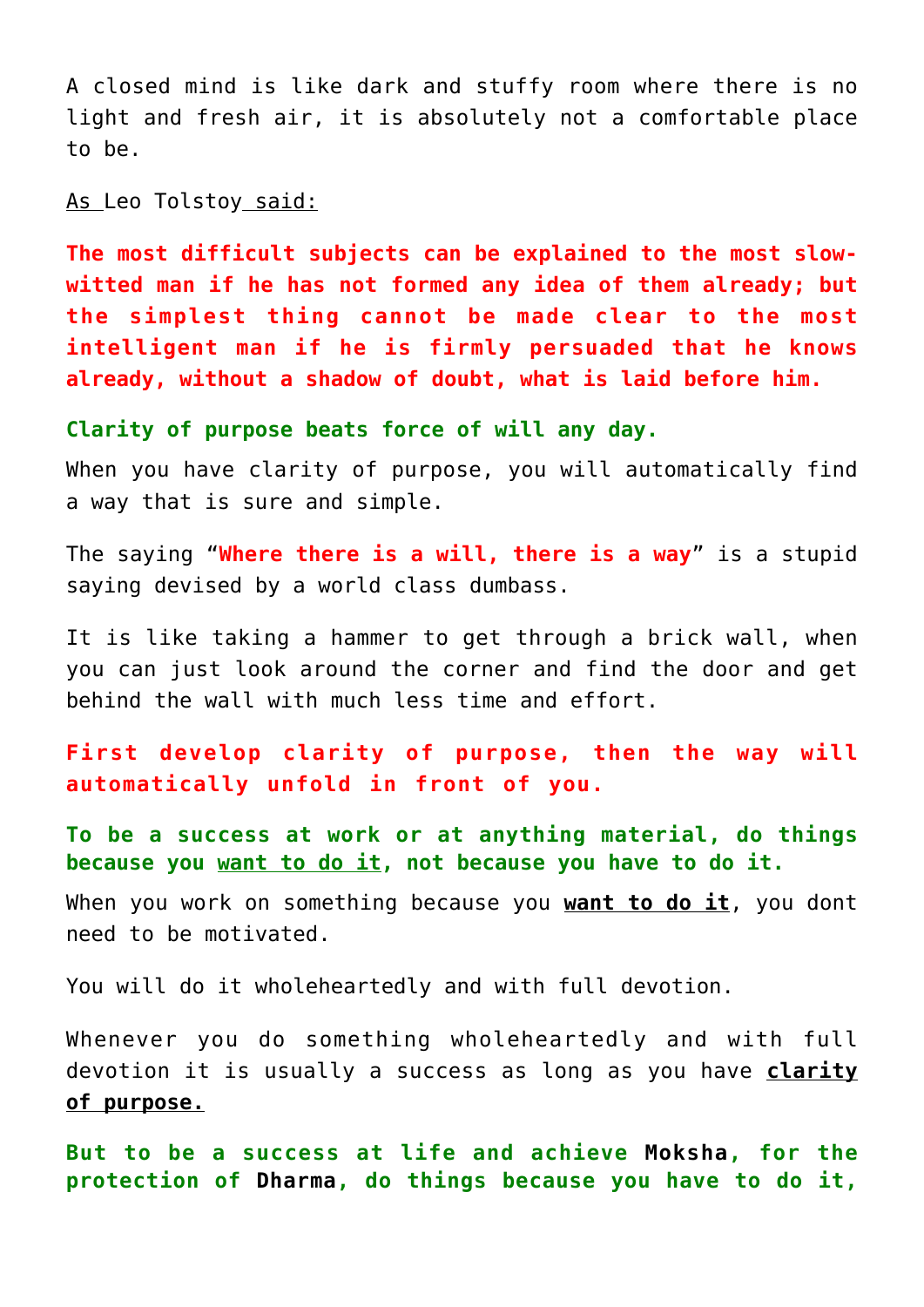**even if you dont want to do it.**

## **Always be assertive, but never be aggressive**

**Assertiveness is the ability to express yourself and your rights without violating the rights of others.** Stanlee Phelps & Nancy Austin, The Assertive You

I wasted 42 years of my life because I was not assertive and always tried to please my aggressive and ungrateful father because he was paying my bills for my education and upbringing.

#### **Dont ever repeat my mistakes.**

There is no need to be obliged to you parents for your education and upbringing.

It is their duty to educate and raise you **as per your dreams and wishes.** 

You can repay that debt by taking care of them in their old age.

But never sacrifice your youth, dreams and aspirations for the dreams of your parents.

If you want to pursue something, always have a Growth mindset.

In any given moment, we have two options: to step forward into growth, or to step back into safety. **Growth must be chosen again and again;** fear must be overcome again and again. Abraham Maslow

# **Do everything with devotion not dedication.**

Being dedicated is going to work and sincerely doing your duty.

Being devoted is like going to a temple, or for the more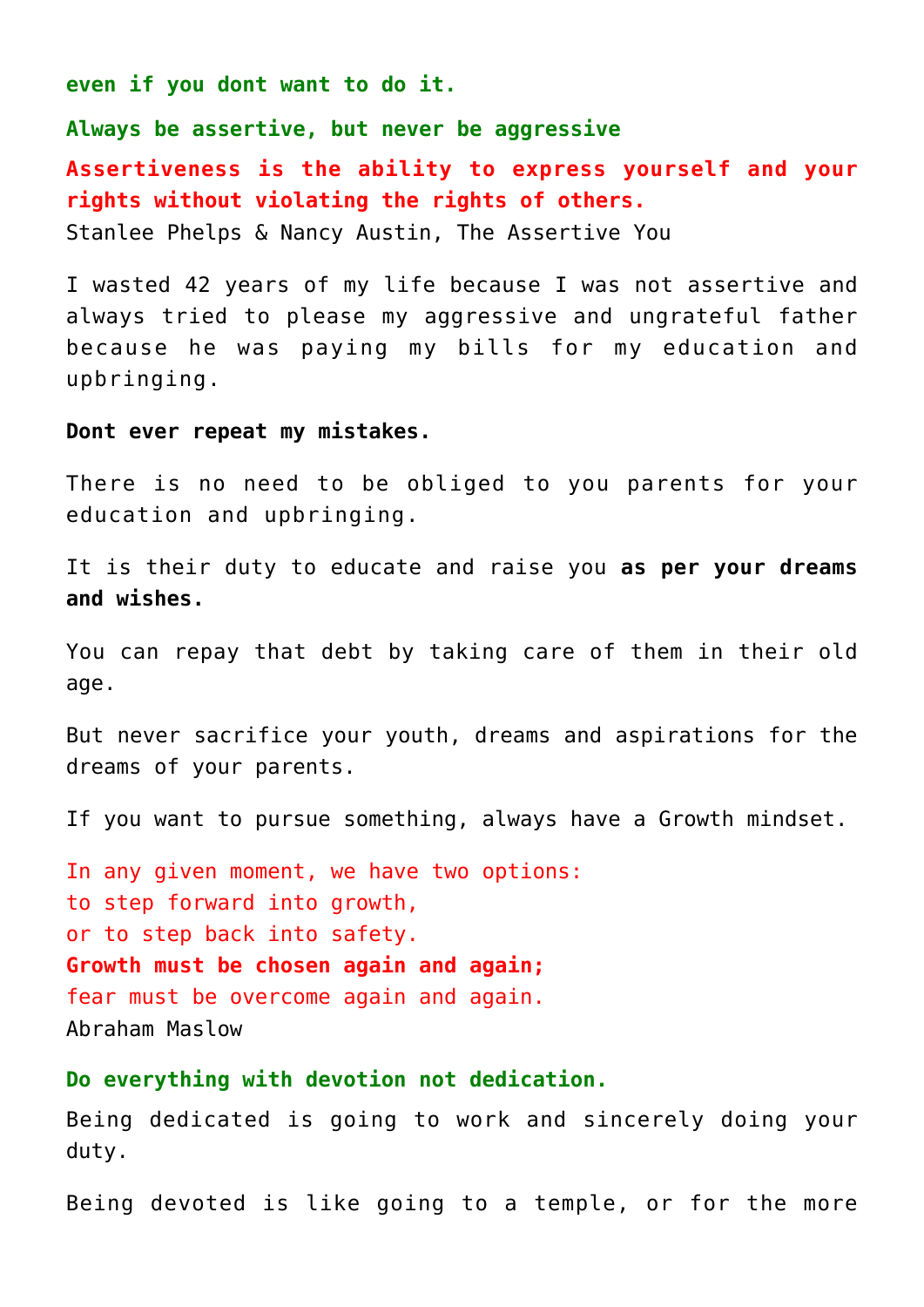enlightened, practicing **FIFILE (Dhyan)** and serving [Nature](http://aryadharma.world/articles/nature/) and the [True Temples.](http://aryadharma.world/concepts/truetemples/)

There is no expectation of a reward, just the joy of the action.

**Devotion is doing it for love, dedication is doing it for duty.**

**Working with devotion is useless without discipline and perseverance.**

**Discipline and perseverance (grit) are the keys for any achievement in life.**

A person may have focus, clarity of purpose, force of will and devotion.

But without discipline and perseverance(grit), everything is useless.

**What exactly is perseverance(grit)?**

Like the boxing saying goes:

[Take a licking but keep on ticking.](https://idioms.thefreedictionary.com/take+a+licking+and+keep+on+ticking) 

Grit means never giving up even after failing.

# **What exactly is discipline?**

Discipline starts by first being willing to accept responsibility for one's actions.

Only a person who is willing to be responsible, is capable of being disciplined.

Our fraud education system thinks that caning and threat of punishment will inculcate a sense of discipline.

Discipline cannot be inculcated by punishment.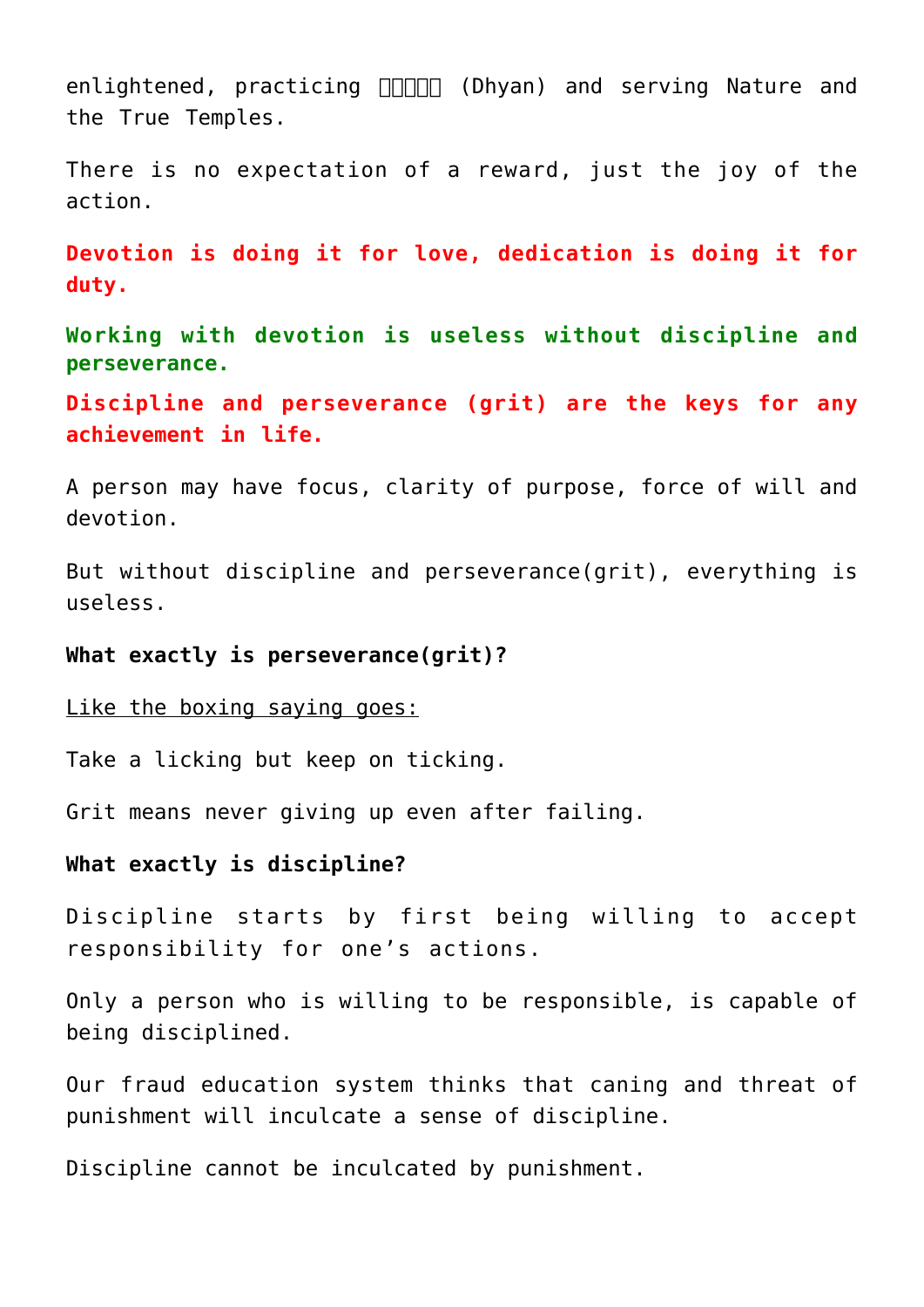It has to be inculcated by motivating the heart and cheering and enlightening the spirit.

The Army is the paradigm of discipline.

Some people may say that the army inculcates discipline by harsh methods and threat of punishment.

This is not completely true.

The Army inculcates discipline by developing the **ultimate sense of [SEVA](https://aryadharma.world/vedasandupanishads/dharma/) in a solider** – a sense of responsibility for the well being of the nation.

Hence developing a sense of [SEVA](https://aryadharma.world/vedasandupanishads/dharma/) in a person will automatically inculcate discipline.

Some may say that [SEVA](https://aryadharma.world/vedasandupanishads/dharma/) is a too philosophical term and why do I always bring the concept of SEVA to all my writing.

There is a saying:

**Charity begins at home.**

So first inculcate a sense of [SEVA](https://aryadharma.world/vedasandupanishads/dharma/) towards your own well being.

**Only a person who can take care of themselves first, is truly capable of taking care of others.**

**Don't ever be selfish or unreasonable or unwilling to compromise.**

**Wealth is important, but not everything.**

It is good to have money, but money alone wont make a person happy.

Instead of being unhappy in a one room thatched leaking house, you may be unhappy in a marble floored bungalow, **but the fact remains you are still unhappy.**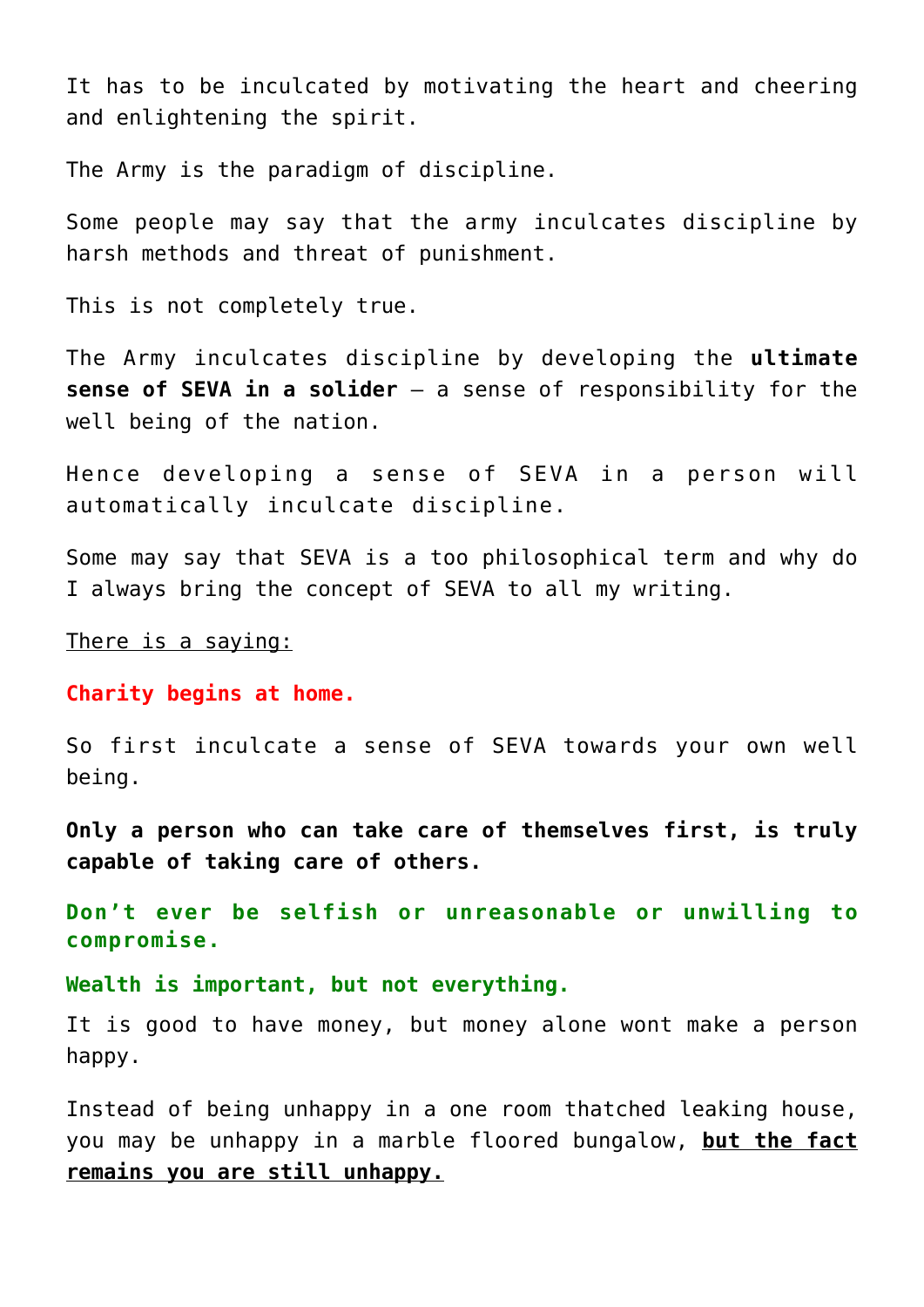**Dont love and respect monetarily rich persons, but love and respect good persons.**

[Ram](http://en.wikipedia.org/wiki/Rama), [Jesus](http://en.wikipedia.org/wiki/Jesus), [Buddha,](http://en.wikipedia.org/wiki/Gautama_Buddha) [Ramakrishna](https://en.wikipedia.org/wiki/Ramakrishna) and [Swami Vivekanand](https://en.wikipedia.org/wiki/Swami_Vivekananda) were not the monetarily richest men of their times.

But they remain the richest men, even after millenniums, for they remain in our hearts and we value them for their goodness and character and the examples they set of themselves for humanity to follow.

Can you name even one of the monetarily richest men of those times?

# **[Empathy](https://en.wikipedia.org/wiki/Empathy) and generosity of heart is much more valuable than generosity of money.**

True generosity is if you are willing to sacrifice your most cherished and valued efforts for the benefit of somebody else without any expectations.

And more importantly if your willing to let that person take the benefit of your efforts and give them the free will and choice to let them grow and direct the progress of your gift to them.

Even if you are pauper but have the above generosity of heart, you are much richer than any billionaire who can only give paper money, that too only after they die and that too only for "charitable" purposes that they propose and specify in their will which is mainly for the sole purpose of furthering their legacy and for the own self interest.

## **Do not judge a book by its cover.**

The only way to judge a book is by reading the content of every chapter to the entire end of the book.

That is the same way to judge a person:

By reading the content of their character and the sum of their actions, not just the content of their external appearance or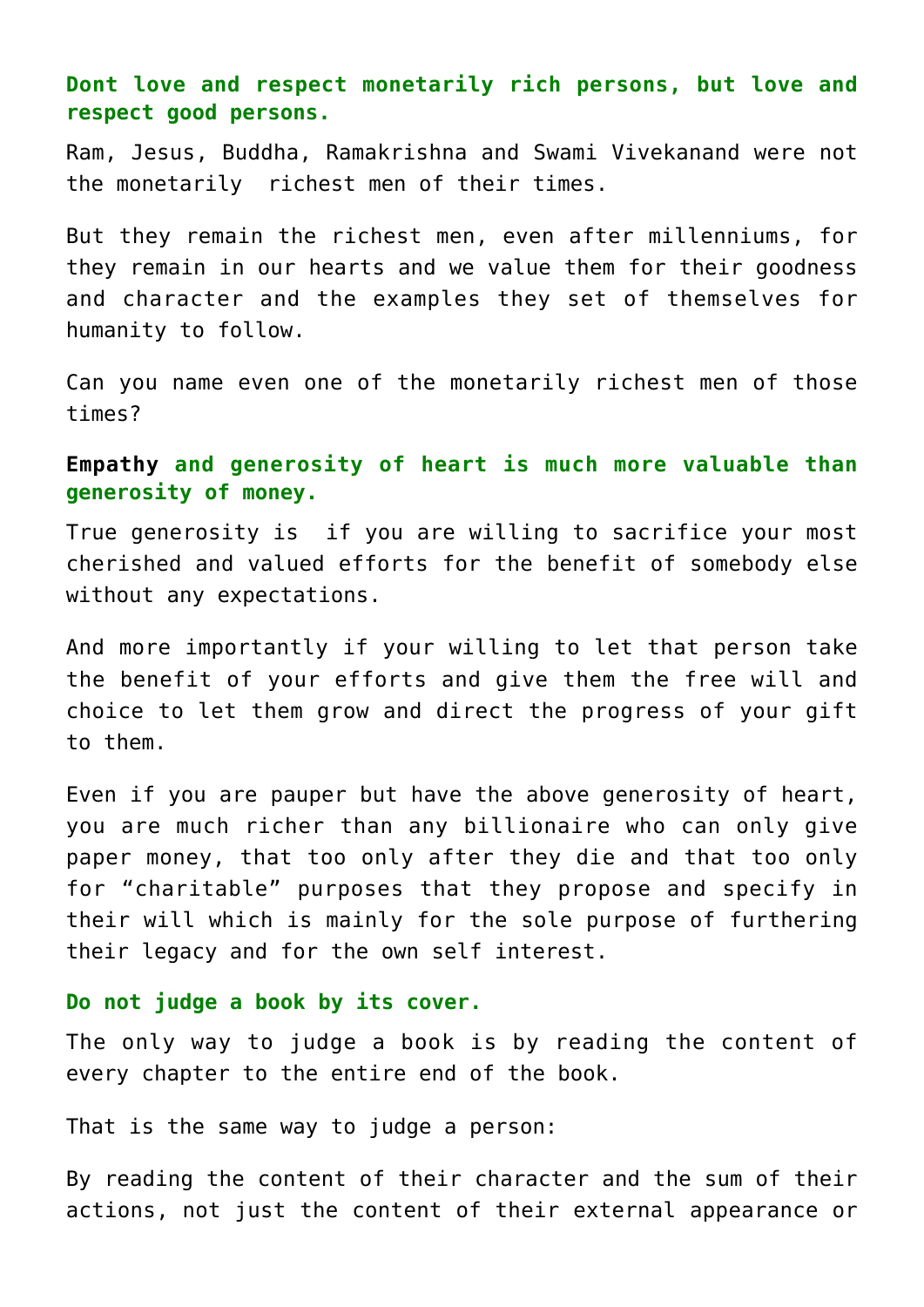most recent actions.

A persons external appearance is just like the cover page of a book.

**Their character and sum of their actions are the true indicator of their worth.**

We must never judge a person based on preconceived notions or assumptions based on their appearance, gender, religious, economic or social back ground.

**Many times, almost 99.99999% of the time, the most remarkable of people are found only when you take the trouble to bother to remove the apparent veil over their appearance.**

**The veil should be removed from your eyes, it is your veil of ignorance which is blinding your vision.**

Their appearance is as radiant and beautiful as it always ways, it is just covered by your veil of ignorance.

There is a saying that is absolutely true:

**What you see in others is a true reflection of what you actually are yourself.**

Never care about people who only judge you by your by your wealth or appearance or ancestry.

They will be the first to abandon you when you lose the above.

Always care about people who have a rich heart.

They care about you, not your wealth or appearance or ancestry.

**A rich heart may be under a poor coat.**

This is wonderful video below from which I got the above saying: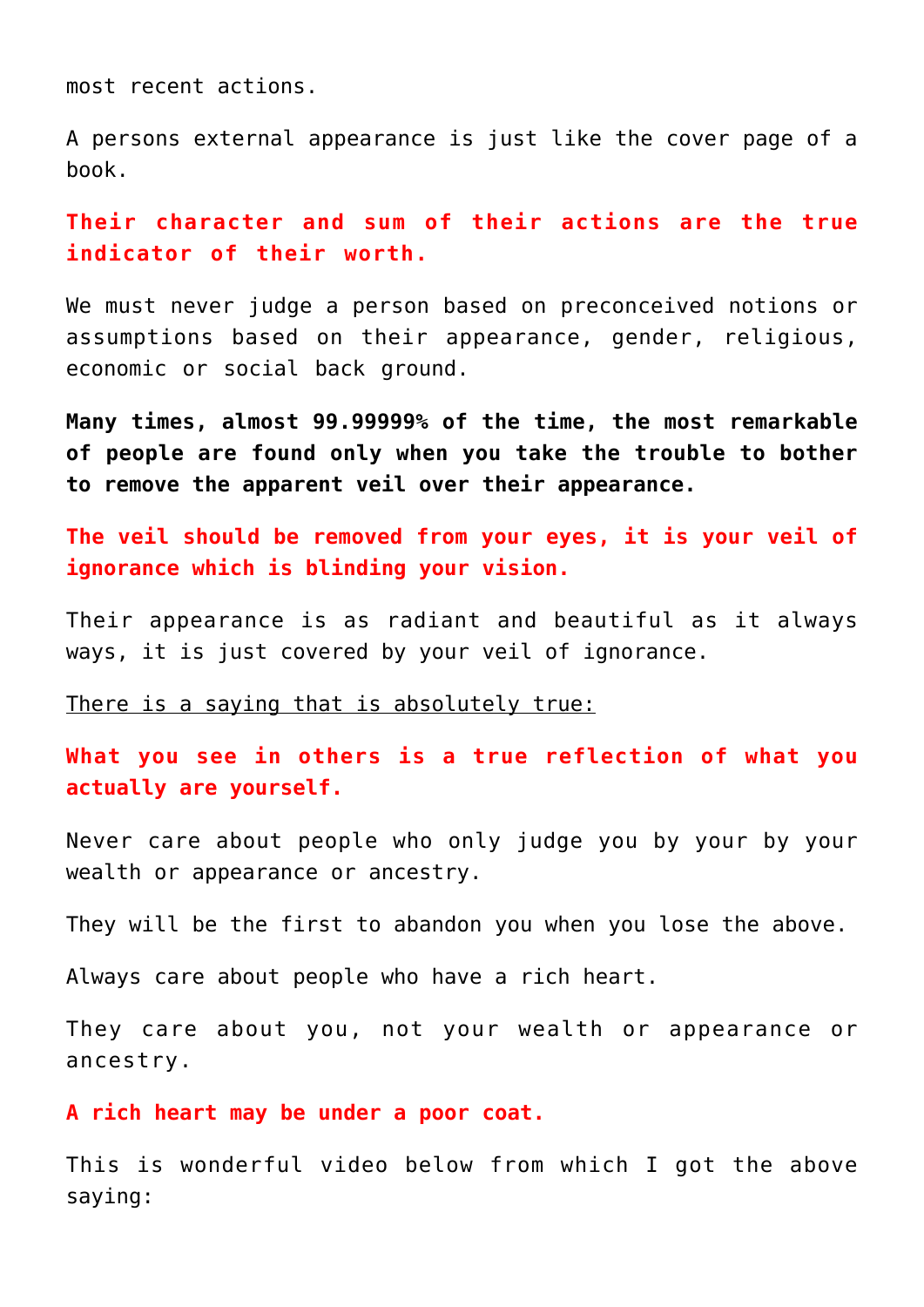#### **Do not judge beauty only by good looks.**

[Mother Teresa](https://en.wikipedia.org/wiki/Mother_Teresa), [Ramakrishna,](https://en.wikipedia.org/wiki/Ramakrishna) [Sharada Mata](https://en.wikipedia.org/wiki/Sarada_Devi), [Swami Vivekanand](https://en.wikipedia.org/wiki/Swami_Vivekananda) were beautiful human beings, though they may not have been as good looking as our [eye candy](http://www.thefreedictionary.com/eye+candy) supermodels and movie stars.

This world is fooled by appearances and material illusions like wealth, dynasty, fame, good looks, rituals, public prayer, big talk, flattery, false claims and promises and the arrogance of title and power.

It does even pause to consider and realise the true value of actual wisdom, character, and a sense of [Dharma](http://aryadharma.world/concepts/brahman/dharma/) in not just words, but also in thought and action.

## As [Jiddu](http://en.wikipedia.org/wiki/Jiddu_Krishnamurti) said:

**Outward beauty can never last, it is marred always if there is no inward delight and joy.**

**We cultivate the outer, paying so little attention to the thing inside the skin; but it is the inner that always overcomes the outer.** 

**It is the worm inside the apple that destroys the freshness of the apple.**

**The true character of a person is known only when you give them wealth and power.**

If you really want to know the true character of a person, give them wealth and power, and then ask the employees and associates junior and subordinate to the person.

Especially the most junior level of his employees and associates from who he feels he has nothing to gain like the cleaner, teaboy, driver and officeboy.

If you dont work with the person, then go out with them to the cheapest restaurant and see how they treat the waiter and table cleaner.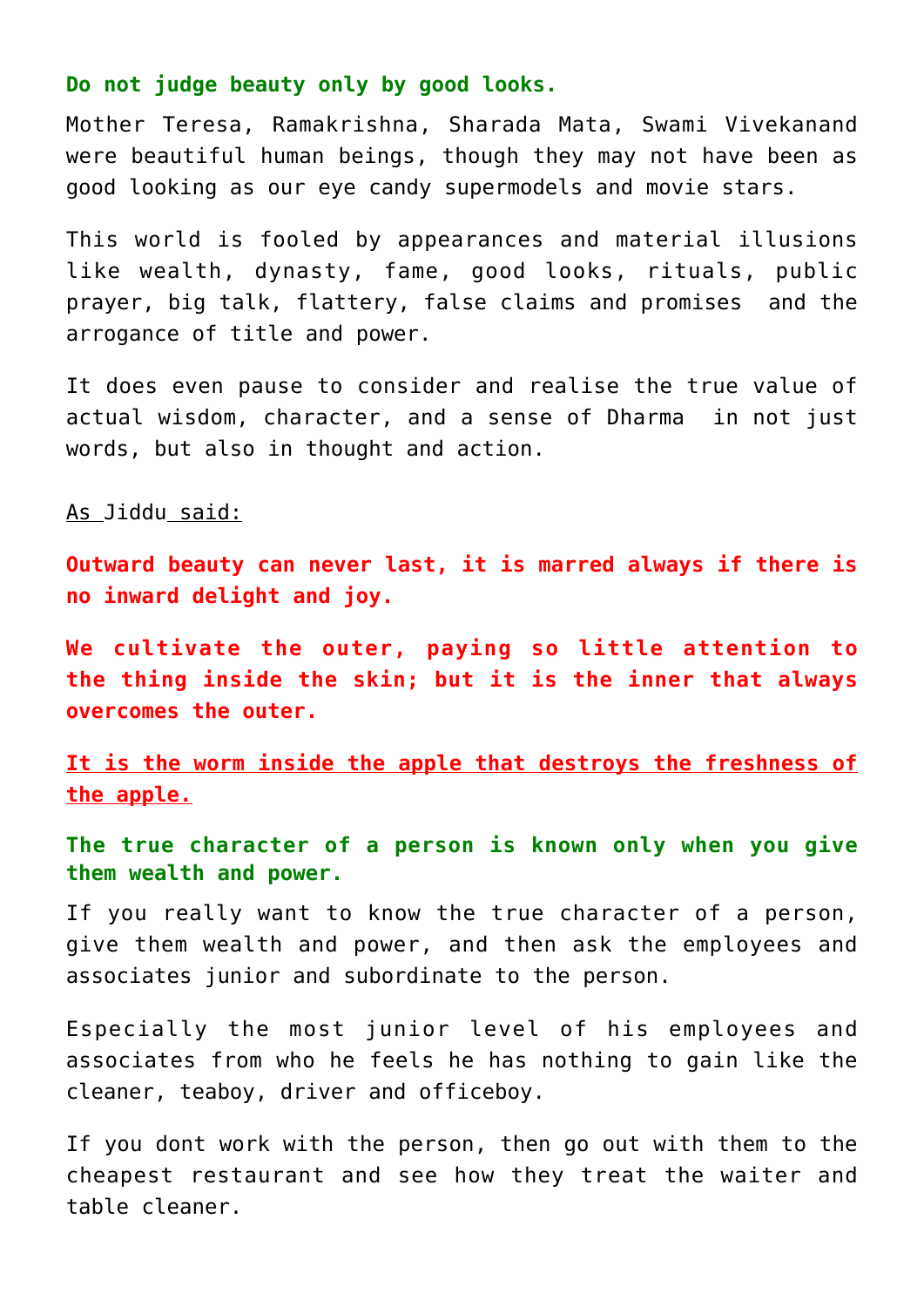**You cannot have a split personality – there is no separate business and personal character**

There is only one character and it shows both in business and personal affairs.

**Your true friends, relatives and well wishers are known only when you have lost all your wealth and power.**

**Actions speak louder than words.**

There is a saying in English:

**"Empty vessels make the most noise".** 

Never trust a person who flatters you and uses sweet words and swears undying loyalty to you.

Never count on a person who boasts and talks big, to do any task of importance.

The person who you should trust the most is the one who walks into your life and stands by you in the worst of times.

A person who is genuinely happy for your joys and truly sorry for your sorrows.

Such people dont make a show of such things in big flowery words or big actions like cheering and clapping.

It is usually in small gestures of warm hugs and silent but brilliant smiles of joy, and silent but painful tears of sorrow.

**Empty Vessels make the most noise.**

Never take a person who talks big of himself seriously.

Unfortunately most of our [Representative DFIs](http://aryadharma.world/fukus/repsofpeople/), including our [NRI Business Development Manager,](http://aryadharma.world/bharat/the-magic-of-the-nri-business-development-manager) his [chaddi dost](https://sites.google.com/site/brfdictionary/glossary/c/chaddi-buddy) [Obama](http://aryadharma.world/fukus/obama/) and also the [Pompous Prick](https://aryadharma.world/fukus/the-pompous-prick/)  $\sqcap$  in the USA, come to power because the public thinks they are **"Brilliant Orators".**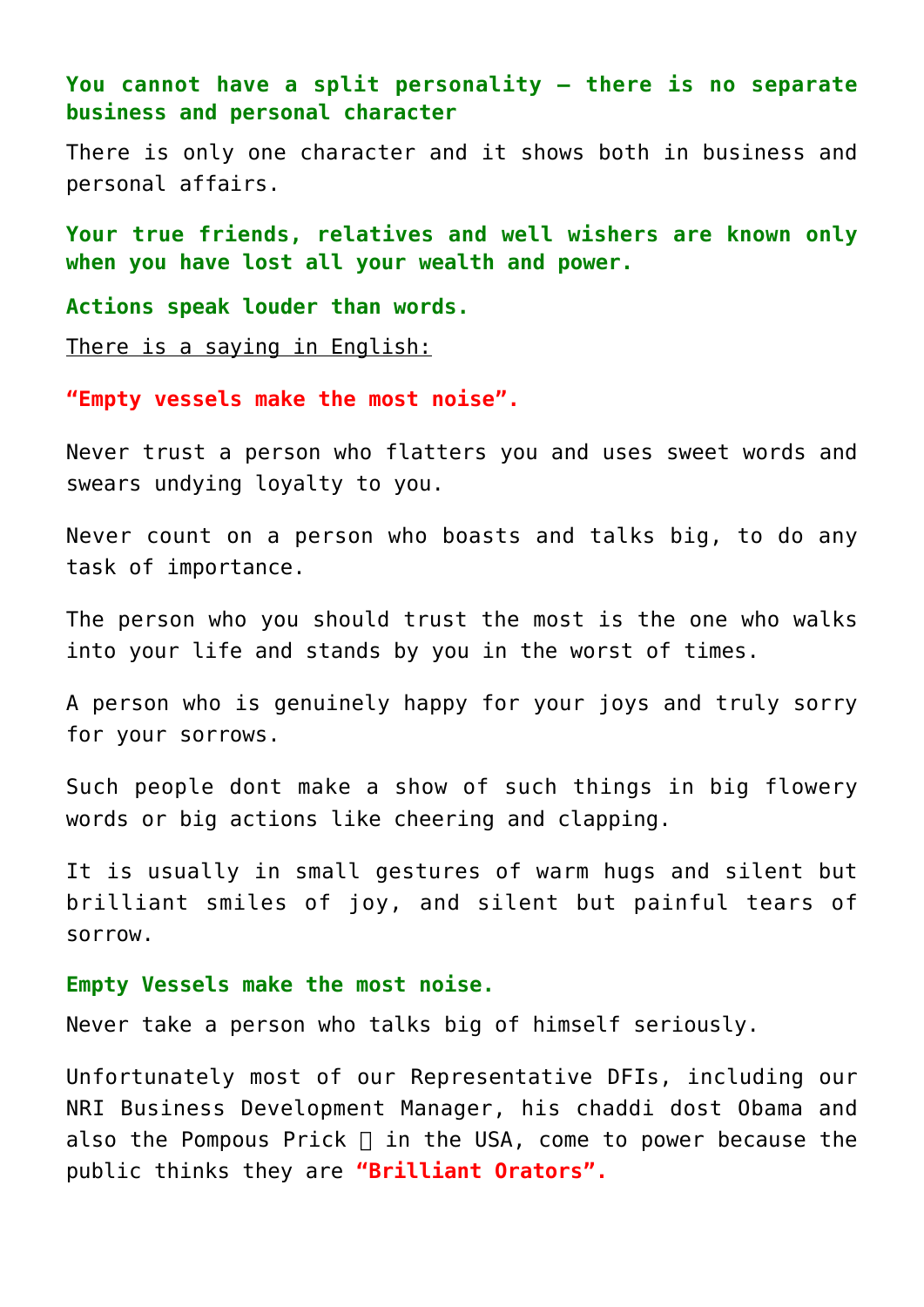**There is no difference between a "Brilliant Orator" and a "Smooth Talker".** 

**The end result of both is to impress people by their words and not their actions.**

A "Brilliant Orator" is like a loud [fart:](https://en.wikipedia.org/wiki/Flatulence)

First all you hear is the loud noise and you even laugh and even joke about it, and some even are proud of it.

Only later do you realise the stinky smell of shit which causes embarrassment and discomfort not only to the farter but mainly to the others also in the same room.

**There is no difference between a "Brilliant Orator" and an [asshole](https://en.wikipedia.org/wiki/Asshole).**

**Finally all that comes out of them is stinky shit.**

## **[Still Waters run Deep.](http://idioms.thefreedictionary.com/Still+Waters+Run+Deep)**

This is a really brilliant saying in the English language.

It means a person who has deep character, knowledge, experience and wisdom, will usually be humble and quiet and let their achievements speak for themselves.

They will not foolishly promote themselves by making loud verbal diarrhea farts with their **"Brilliant Oratory".**

**Never sacrifice your self-respect or principles for money.**

As they say:

**"A man for whom money is everything, will do anything for money."**

#### **Poverty is the worst of crimes against humanity.**

As the [Shanthi Parva](http://aryadharma.world/shantiparva/) says, to be poor is to be cursed.

A person in poverty only thinks about survival and getting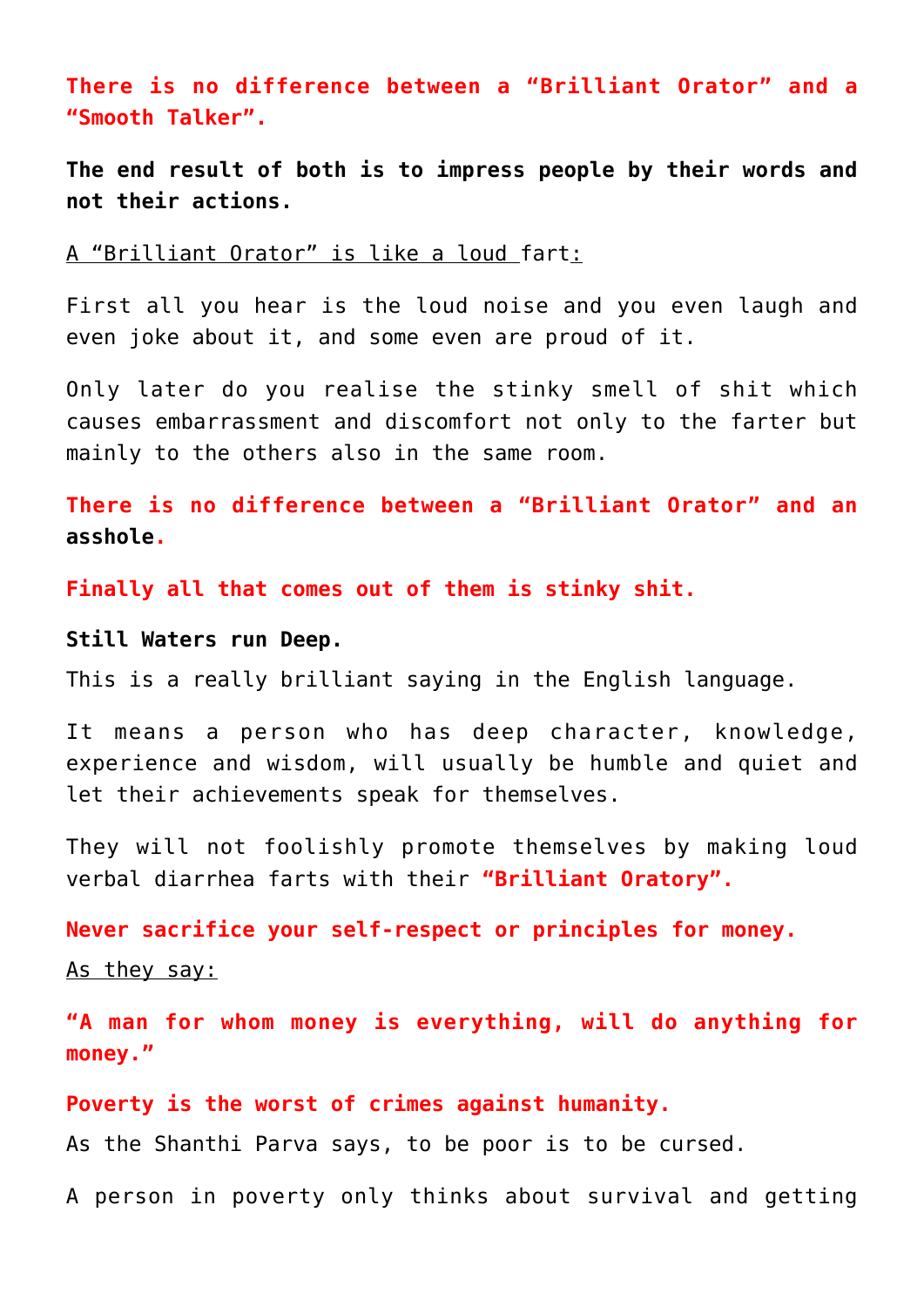their next meal and not going hungry.

There is even a story in the [Upanishads,](https://en.wikipedia.org/wiki/Upanishads) about a learned [Vedic](https://en.wikipedia.org/wiki/Vedic_and_Sanskrit_literature) scholar who could recite all the [Vedas](https://en.wikipedia.org/wiki/Vedas) by heart, but completely forgot all the [Vedas](https://en.wikipedia.org/wiki/Vedas) when he went hungry.

The poor do not even dream about living or being spiritual or trying to inquire into the higher ideals of life.

Poverty also sometimes makes a person desperate and a desperate person does wicked actions.

# **How would one define poor?**

I would say that one is poor if one does not have access primarily to food, water, health care, education, accommodation, justice, rule of law, and security.

Once we develop these basic things, in the next step we can then also add telephone and internet communication and public transport.

# **Go to school and get a [true education](http://aryadharma.world/articles/education/) at least till 3rd form (8th Standard).**

I do not remember most of what I was taught in school, but the memories of the friends I made and the joy I brought to my parents, when I did well at school and when I graduated from college will always remain.

It also did help me get my job.

I did learn things in school that did have applications in my job too.

Some of the smartest people I know only had a 3rd form (8th Standard) education.

They knew how to read, write and count and used it in varied ways with a very open and flexible mind.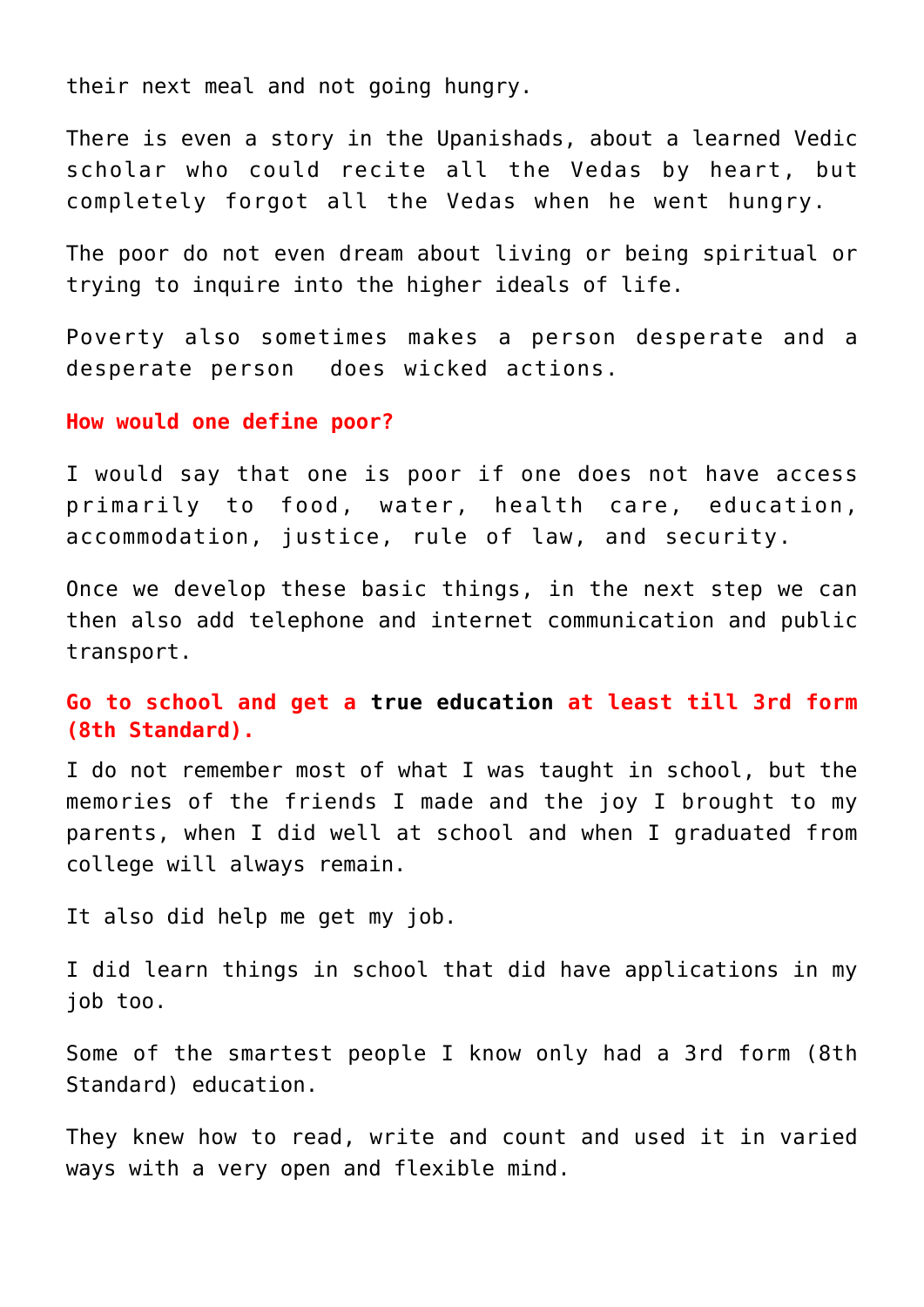And they did much better than many PhD graduates.

They even raised children who went on to become Generals, Doctors, Lawyers and world class businessmen.

In [Bharat,](http://aryadharma.world/bharat/) especially in these times, only those who study in English medium are considered to be "educated".

**A person who studies in English medium, can only be considered English literate.**

Most likely, fit only to be a qualified candidate to write job exams in English.

**[True education](http://aryadharma.world/articles/education/) is only attained when one becomes a decent human being.**

**Dont work just to make money and get rich.**

**You will never be successful, nor make any money, if you work only to make money and get rich.** 

Develop a talent and work hard, smart, persistently, patiently and devotedly to perfect that talent.

Work to achieve extreme expertise and competence in that talent.

Once you develop extreme expertise at you talent you will automatically be successful.

All that follows your success, like money and fame is just because of your extreme expertise in the talent you have.

**Money and fame are not end results in themselves.**

**They are byproducts for the success you have achieved at perfecting your talent and this can only come from vision, devoted, sustained hard and smart work.**

**Remember it is smart work that counts, not hard work.**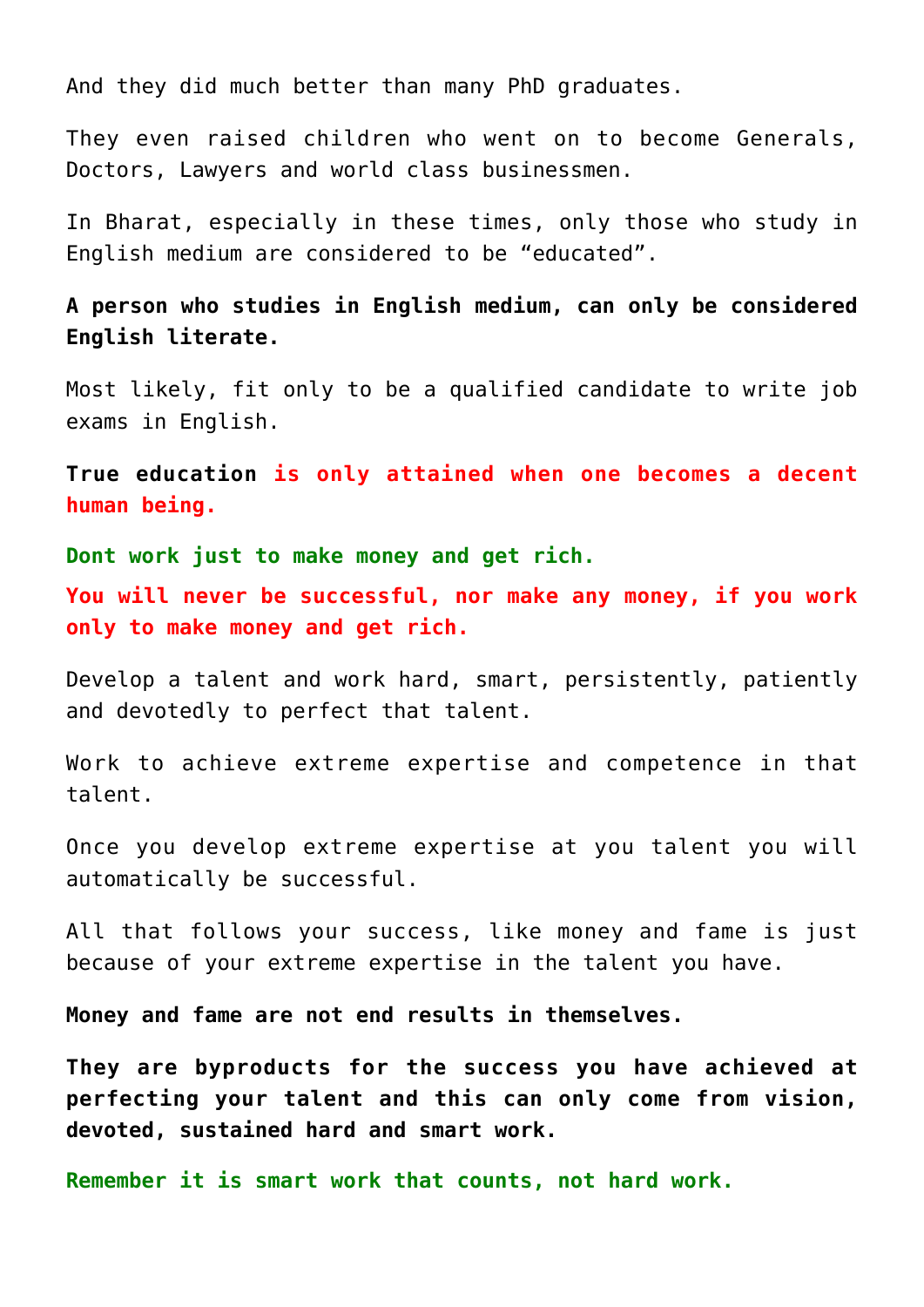The donkeys are the hardest working animals, but the man who rides the donkey cart is the smartest worker.

Even though he is just one man, he can get a hundred donkeys to work for him, and even though he is not doing as much physical work as the donkeys, the success of the donkeys' journey depends on him.

His success lies in the fact that he knows the road ahead and where it will lead while the donkey just concentrate on the potholes in front of them.

Because the donkeys are just looking at the potholes on the road, and not where the road leads, they may end up on a one way road that leads off a cliff.

**To be truly happy and successful you must follow your talents, not passion or monetary incentives as your main vocation.**

Choosing a job just for the sake of a good salary is the biggest lie that you are telling yourself.

Just because you have a passion for something does not mean you are good at it.

Everybody has a passion to be a musician, actor, dancer or painter, but very few have any real talent for it.

**Find your talent, everybody has some gift that they are really good at.**

## **What is talent?**

It is doing something really well that comes naturally to you, without any additional effort but others find difficult to do and even admire you for your ability to do it.

#### **Remember even talent has to be developed.**

Develop your talent with regular practice, devotion, perseverance, and hard and smart work.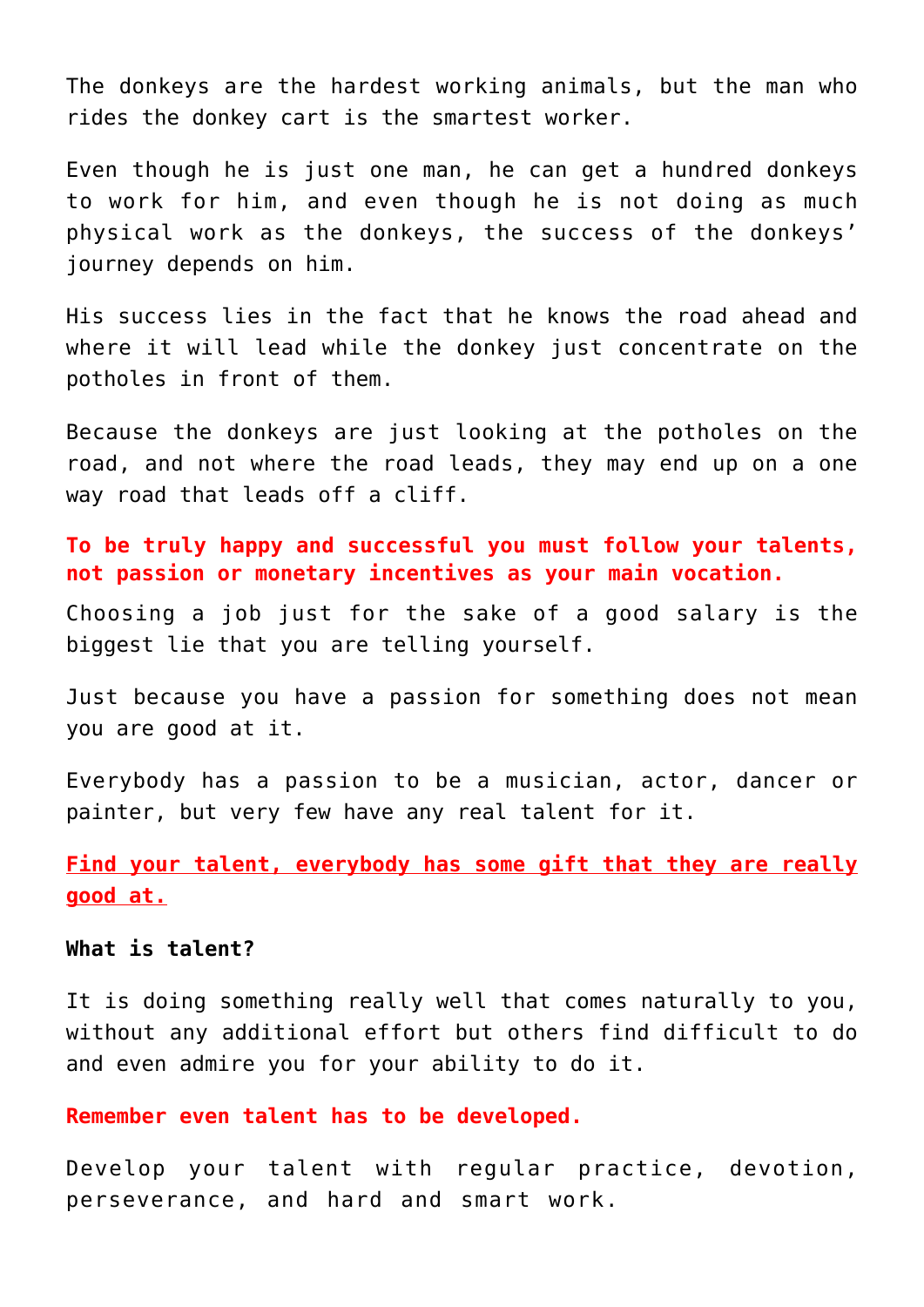Once you are really good at it, it will automatically make a living for you.

Some people say that if you have a passion for something and work hard at it, you will surely work wonders.

I do not think that this is true, there has to be some basic level of talent first.

You cannot make a [crystal glass](http://en.wikipedia.org/wiki/Lead_glass) from pure sand alone.

No matter how much you try, some amount of [lead](https://en.wikipedia.org/wiki/Lead) has to be added to make crystal glass.

**Talent is that "[lead](https://en.wikipedia.org/wiki/Lead)", you must have it to make crystal.**

Without talent (**[lead](https://en.wikipedia.org/wiki/Lead)**), you will only have ordinary [glass,](http://en.wikipedia.org/wiki/Glass) no matter if you use the same technique to manufacture crystal glass a thousand times.

However **[lead](https://en.wikipedia.org/wiki/Lead)** will always remain **[lead](https://en.wikipedia.org/wiki/Lead)**, if it is not mixed with sand and then made to undergo the melting heat and the rest of the arduous process to be manufactured into crystal.

**Hence a talent is useless unless it is developed, and that is possible only by practice, devotion, persistence and smart work.**

#### **Triumph only comes through trials.**

Anybody who boasts that they have never failed, has not tasted true success at all.

Only a person who has tasted failure, knows how to succeed.

Anybody who boasts that they have achieved things easily without much effort has not has not tasted true success at all.

**Only a person who has recovered from failure, and not only worked hard, but also worked smart and with clarity of purpose**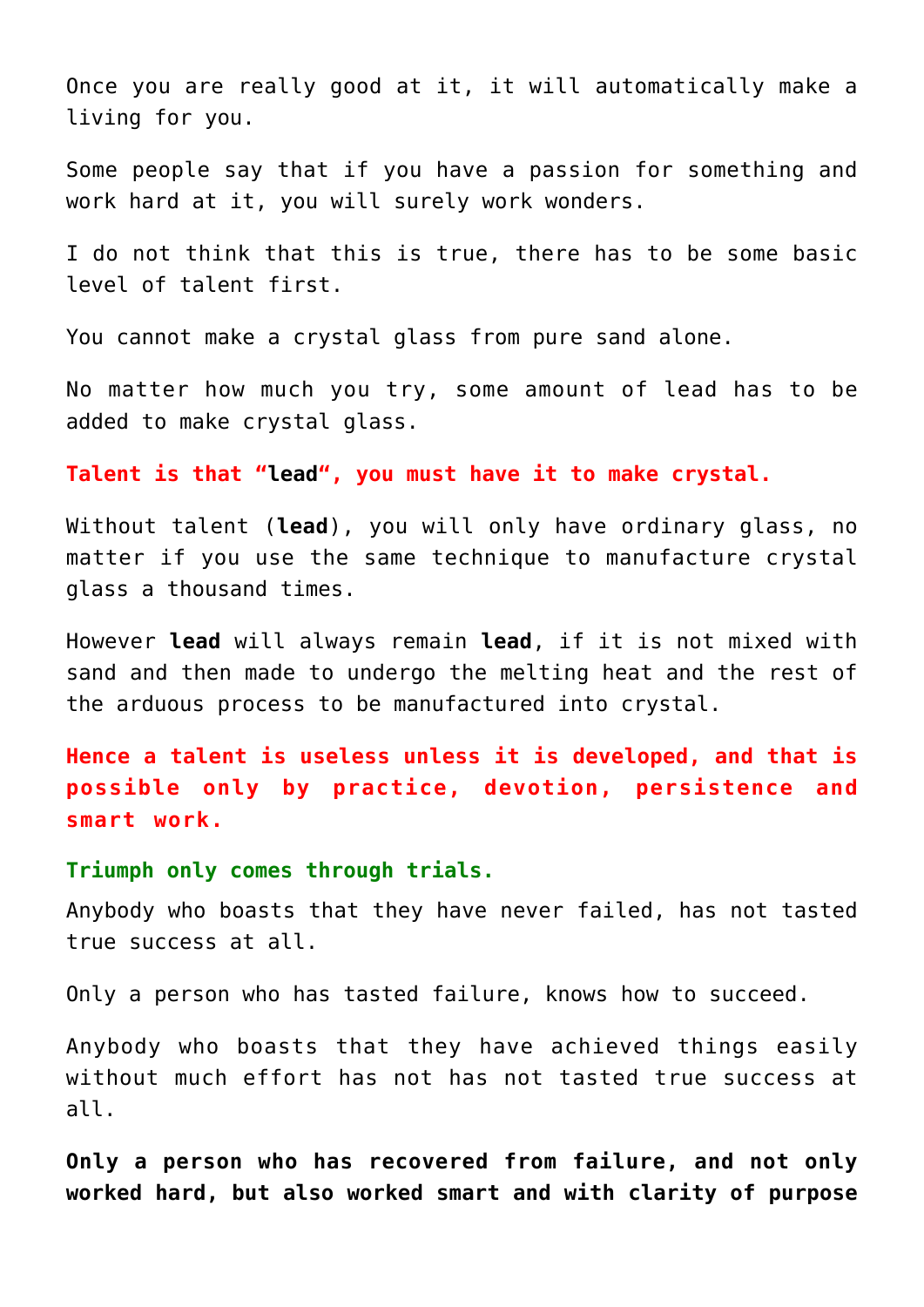**has tasted true success.**

Triumph only comes through trials.

**Have compassion and be charitable in thought, word and deed.**

**Do not wish for things to happen, do something to make it happen.**

**Destiny is what you make of it, but your [Karma](https://aryadharma.world/vedasandupanishads/karma-or-destiny/) is your potters mould and [Brahman](http://aryadharma.world/brahman/) dispassionately turns the wheel of the [Rtam](http://en.wikipedia.org/wiki/%E1%B9%9Ata).**

Remember you are responsible for your [Karma.](https://aryadharma.world/vedasandupanishads/karma-or-destiny/)

Just like a [potter's mould,](https://en.wikipedia.org/wiki/Potter%27s_wheel) your [Karma](https://aryadharma.world/vedasandupanishads/karma-or-destiny/) is mainly is in your hands.

But like the [potter's wheel,](https://en.wikipedia.org/wiki/Potter%27s_wheel) [Brahman](http://aryadharma.world/concepts/brahman/) is responsible of turning of the wheel, for the absolutely dispassionate dispensation of the [Rtam.](http://en.wikipedia.org/wiki/%E1%B9%9Ata)

The [Rtam](http://en.wikipedia.org/wiki/%E1%B9%9Ata) just keeps turning like the [potter's wheel](https://en.wikipedia.org/wiki/Potter%27s_wheel), it does not care what you make of your Karma.

If you have good [Karma](https://aryadharma.world/vedasandupanishads/karma-or-destiny/) you will have a beautiful pot, if you have bad [Karma](https://aryadharma.world/vedasandupanishads/karma-or-destiny/) you will have a wrangled mess of clay.

If you have bad [Karma](https://aryadharma.world/vedasandupanishads/karma-or-destiny/), you have to start all over again with that wrangled mess of clay.

**A man cannot directly choose his circumstances, but he can choose his thoughts, and so indirectly, yet surely, shape his circumstances.**

This is a wonderful saying by [James Allen.](https://en.wikipedia.org/wiki/James_Allen_(author))

**Only losers complain about problems, winners provide solutions to problems.**

**Use moderation in everything you do.**

Even a little drinking or gambling is fine.

As long as it is done in moderation and not in excess.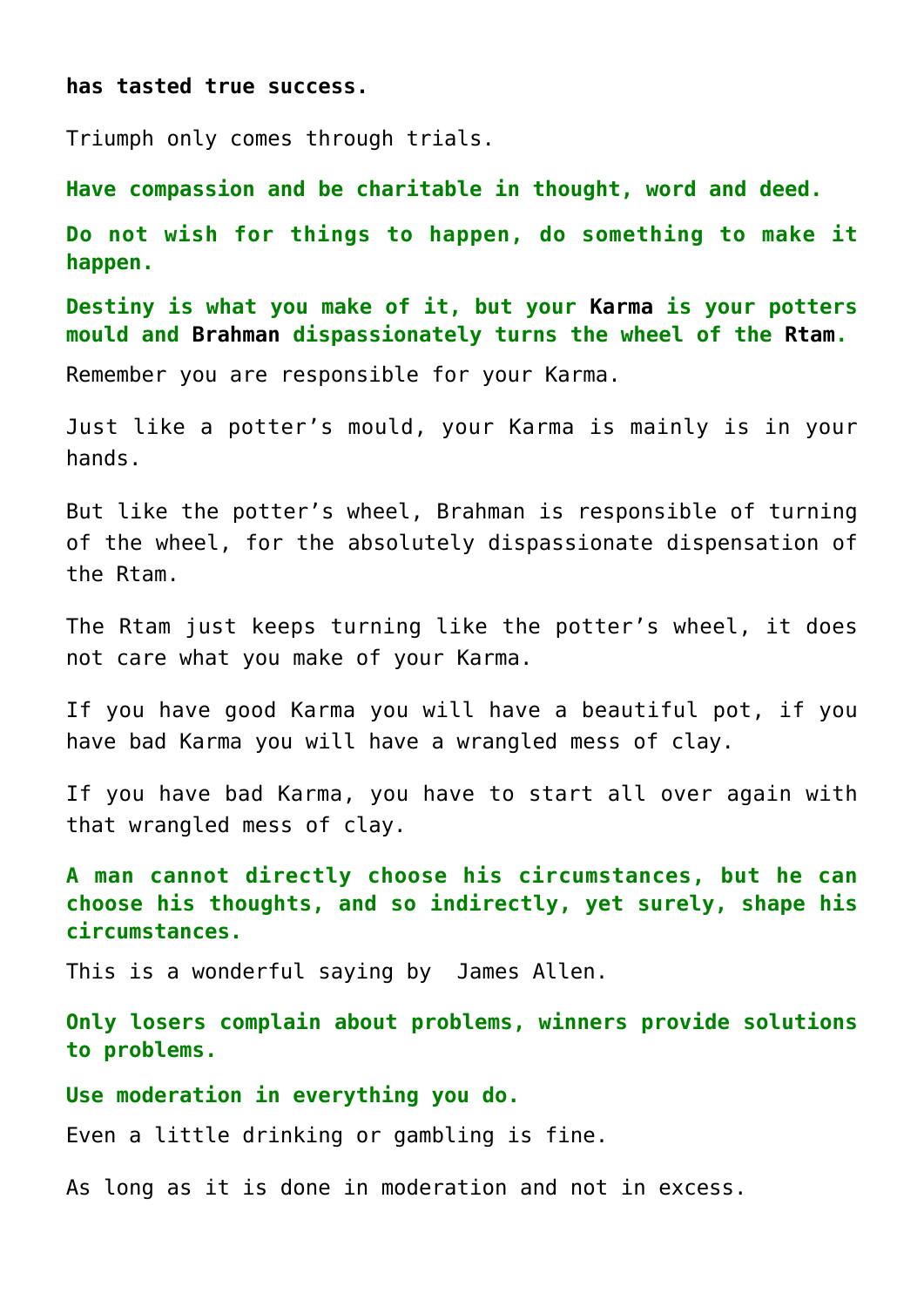Anything done in excess, not only drinking and gambling, but even being excessively loving and kind to somebody, finally only brings ruin to a person.

**Do hate anything or anyone, just ignore and forget about them.** Ignoring and indifference is much more hurting to a person than hating them.

Get these people you dont like out of your mind.

Dont even think about them.

As [Swami Vivekanand](http://en.wikipedia.org/wiki/Vivekananda,_Swami) said:

**I gain whether you love or hate me, If you love me I am in your heart, If you hate me I am in your mind.**

**Do not hate or fear the unknown.**

**Do not hate or prejudge any group of people you dont know personally at an individual level.**

It is wrong to hate all Muslims or Blacks or Mexicans or Pakistanis.

There are many [Arya](http://aryadharma.world/whoisanarya/) and [Brahma Dana](http://aryadharma.world/brahmadana/) among them.

**Do not love or prejudge any group of people you do not know personally at an individual level.**

It is wrong to like all Whites, or Hindus or Jews.

There are many [Anarya](http://aryadharma.world/whoisafool/) and [Wicked](http://aryadharma.world/wicked/) among them.

**Make fun of the government and people in authority, always be cynical about them and always verify their motives and expose any hypocrisy.**

**Do not make fun of a persons [God](http://aryadharma.world/brahman/), family, friends or some achievements they are proud of.**

Some people will fight you bitterly for this even and destroy decades long relationships, even if you know them really well.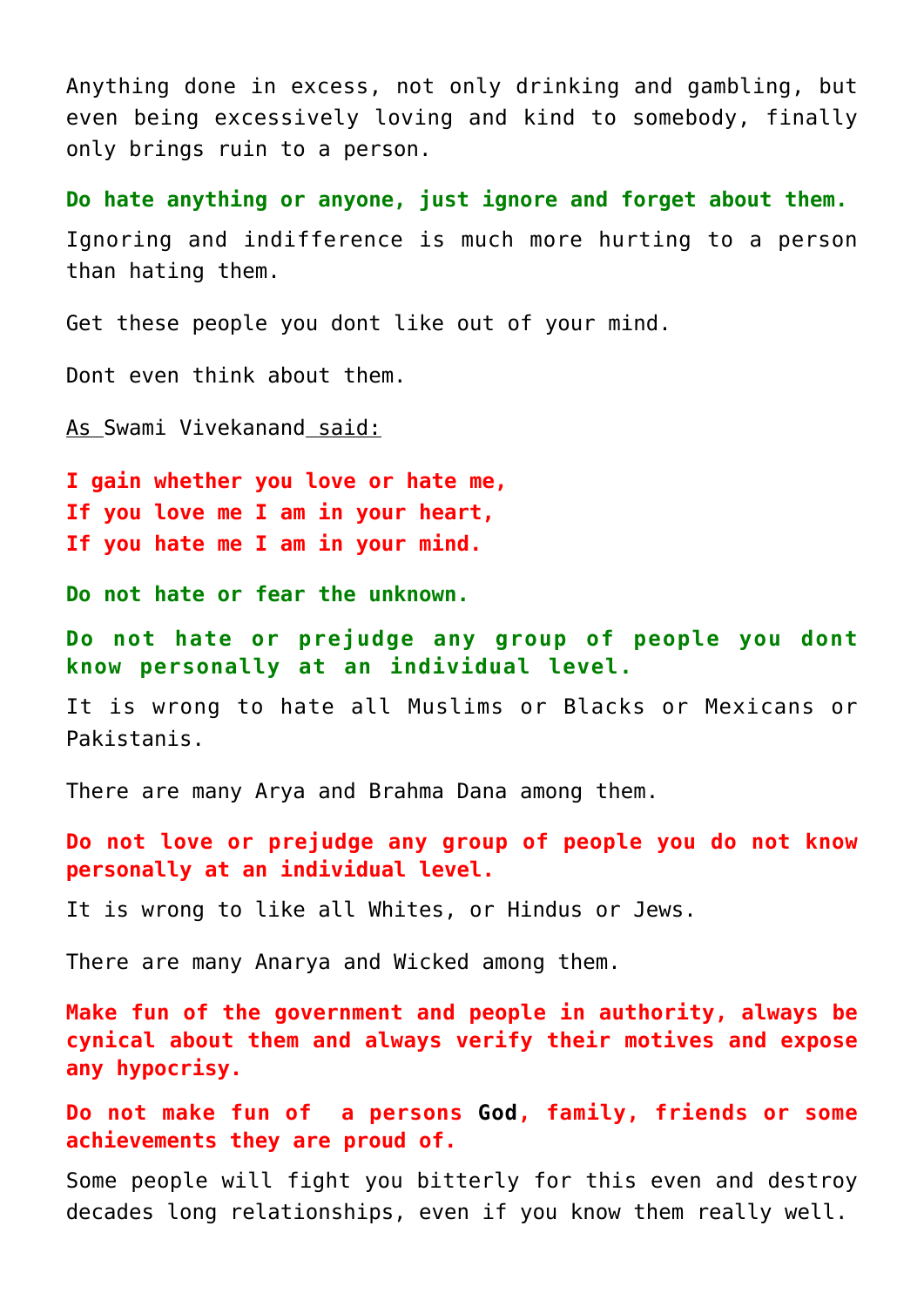**If you don't think about women as sex objects or don't think that you are better than them, you will have more women friends and associates.**

**Have long term relationships.**

Long term relationships in business or personal affairs are stable, and stability brings trust and that is a good thing.

**Only make promises you can keep otherwise just say no.**

**Do not fight with violence (forcefully) unless you have exhausted all other options and absolutely have no other option.**

According to the [Sanathan Dharma](http://aryadharma.world/vedasandupanishads/) there are [four stages](http://en.wikipedia.org/wiki/S%C4%81ma,_D%C4%81na,_Bheda,_Danda) of fighting:

- Sama (try to befriend or form alliance)
- Dana (give gifts, presents and do favours)
- Bheda (confuse, deceive, separate, divide and rule)
- And finally when all else fails Dhand (military or physical force).

# **Be fearless but also pragmatic and realise that discretion is the better part of valour.**

Some of the greatest battles were won by people who were not only fearless but also had discretion and knew when to retreat when faced with losses, then regrouped and came back much stronger.

Remember the saying:

**He who fights and runs away, lives to fight another day.**

Some people may think I am talking like this since I am basically a coward.

I also used to think like the rest of the so called brave but actually [foolhardy](https://www.merriam-webster.com/dictionary/foolhardy) people:

**Stand to the last man.**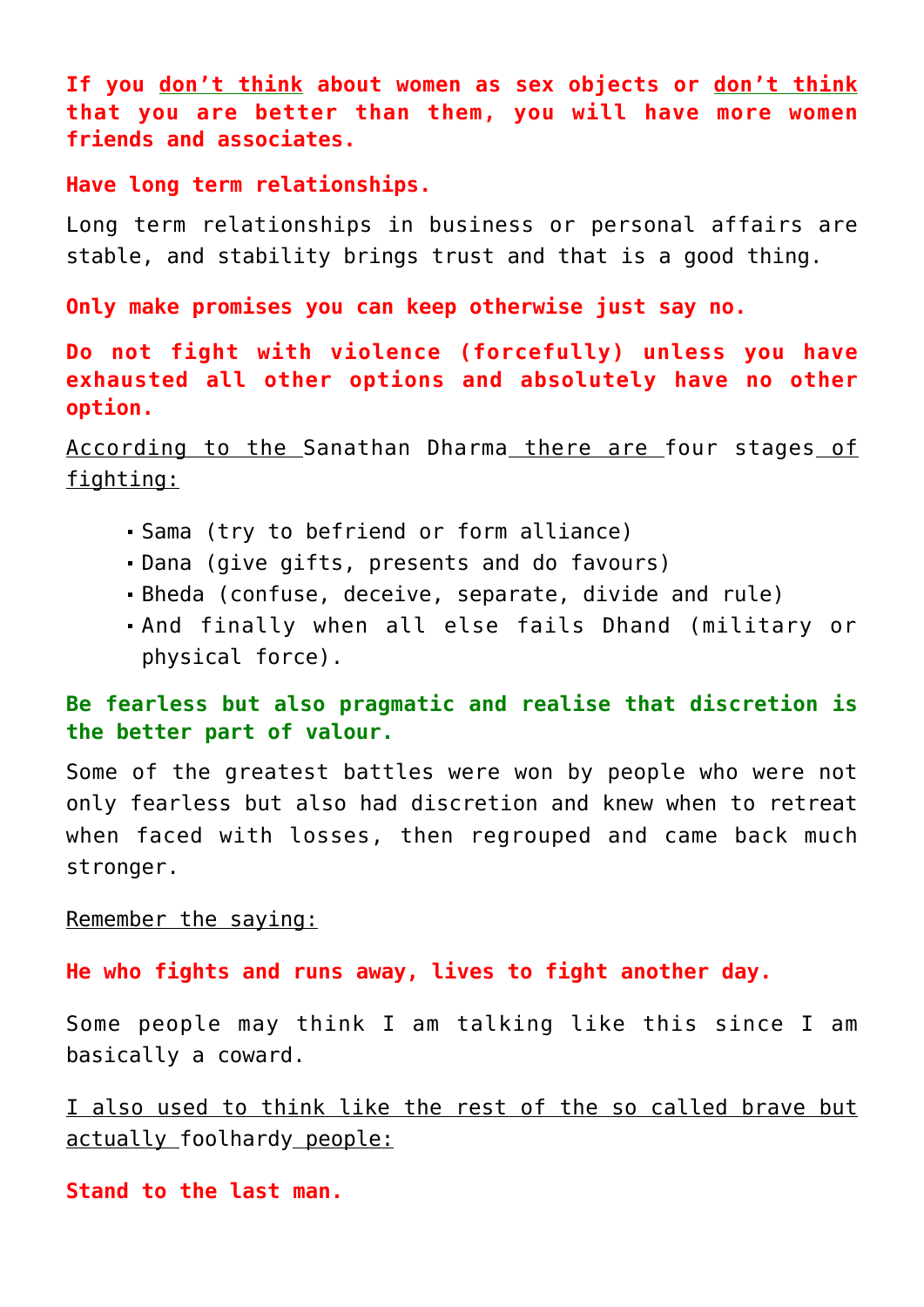Sometimes I have taken the most foolish risks standing alone unarmed against a bunch of uncouth lecherous rowdies.

But by the grace of [Brahman](https://aryadharma.world/concepts/brahman/), I was blessed to have not a hair touched on my head by rowdies, because the crowd who faced me were basically cowards.

So they just walked away when faced with my resistance and threat of much worse to happen to them than what they would do to me.

I have also wandered in gang violence prone areas in the USA counting only on the protection of [Brahman,](https://aryadharma.world/concepts/brahman/) who of course did protect me since I am still standing unharmed today.

What I believe is sometimes true:

**Sometimes all it takes it one brave heart to strike fear in millions of cowards.**

You will notice I said **"sometimes"**.

There are always many exceptions to the above rule and my idealism also got tempered by harsh reality when I read the advise of [Bhishma](https://en.wikipedia.org/wiki/Bhishma) in the [Shanti Parva](https://aryadharma.world/bharat/shantiparva/).

It dont remember the exact words but it was something on the lines of:

**When in extreme danger and all is lost, save yourself at all costs. You can regain everything you lost and help everybody who depend on you, if you save yourself. If you lose yourself, everything you have is lost, and your**

**family is left to the wilderness.**

There can be no braver man and greater general than [Bhishma](https://en.wikipedia.org/wiki/Bhishma).

So what I say has the backing of one of the greatest warriors and generals in the history of the world.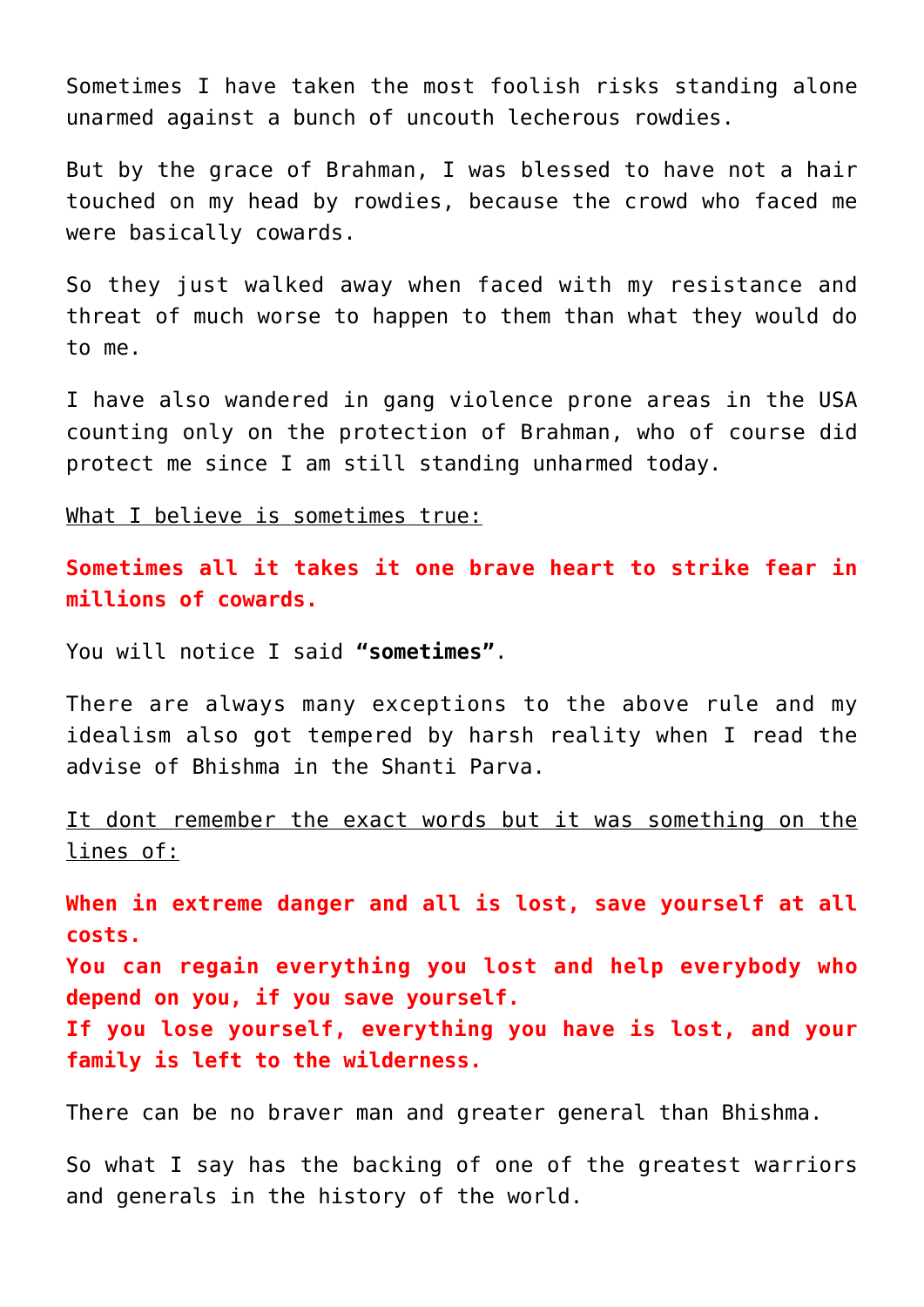#### **Value True Moral Courage more than Physical Courage.**

"Common experience shows how much rarer is moral courage than physical bravery.

A thousand men will march to the mouth of the cannon where one man will dare espouse an unpopular cause . . . True courage and manhood come from the consciousness of the right attitude toward the world, the faith in one's purpose, and the sufficiency of one's own approval as a justification for one's own acts." – **Clarence Darrow, Resist Not Evil**

"The man who can face vilification and disgrace, who can stand up against the popular current, even against his friends and his country when he know he is right, who can defy those in authority over him, who can take punishment and prison and remain steadfast-that is a man of courage.

The fellow whom you taunt as a 'slacker' because he refuses to turn murderer-he needs courage.

But do you need much courage just to obey orders, to do as you are told and to fall in line with thousands of others to the tune of general approval and the Star Spangled Banner?" – **Alexander Berkman**

## **Speak out your mind and fear no one.**

At the same time, even if you speak out your mind, try to put it the most kind, gentle and non humiliating words possible.

An iron hand behind a velvet glove, has a much better effect than whipping somebody and humiliating them in public.

**Live within your means and never borrow more than you can pay back.**

# **In fact it would be best if you do not borrow at all.**

Live simply, save your earnings and then buy things you really need, not things that you want.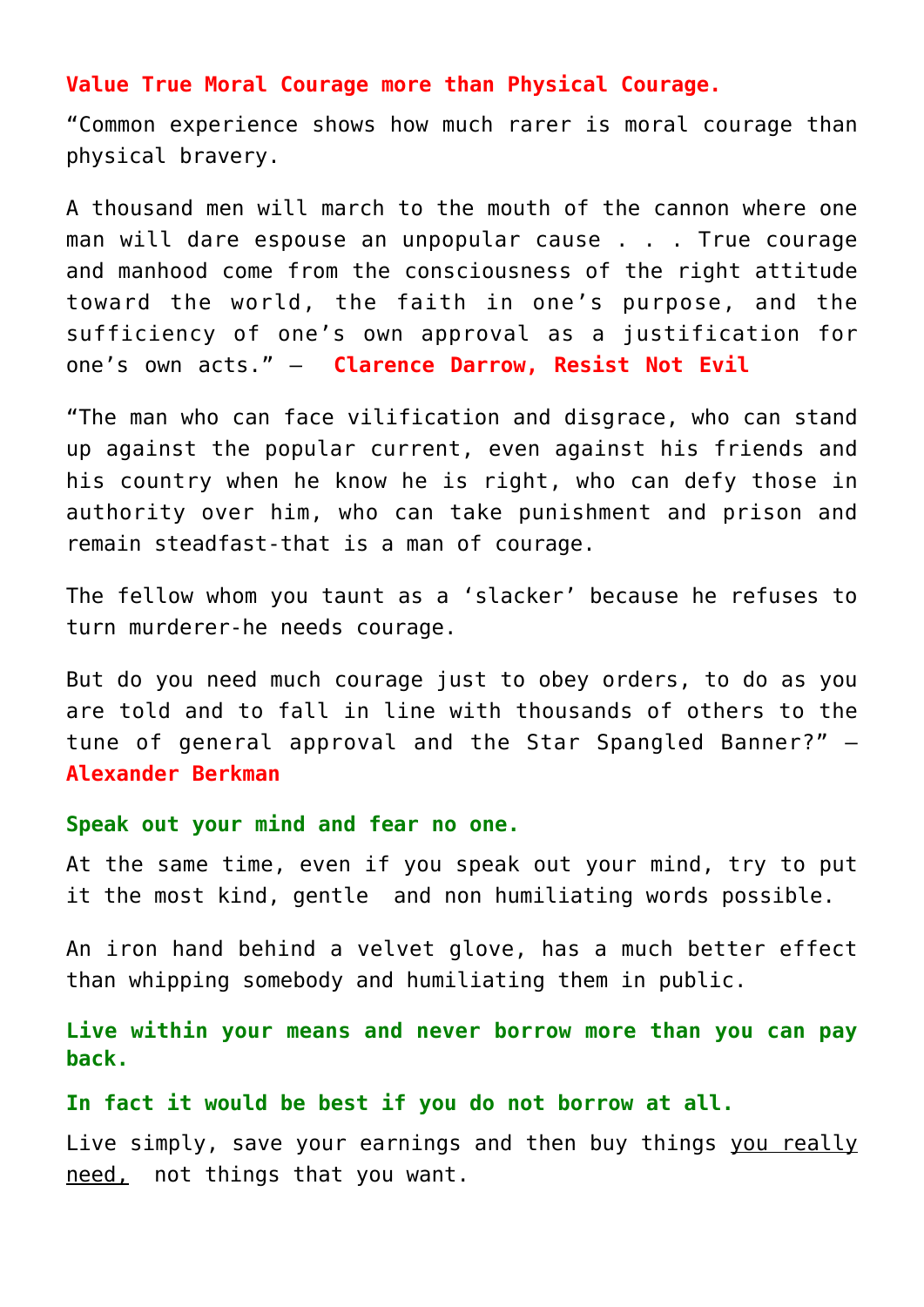**Learn from the past but do not dwell on the bad things that happened in the past.**

**Live for today, like it is your last day in this world.**

**Plan for tomorrow, but do not worry about it.**

**Read and practice the primary teachings of the [Sanathan](http://aryadharma.world/vedasandupanishads/) [Dharma](http://aryadharma.world/vedasandupanishads/) and also the [Sakyamuni](http://aryadharma.world/concepts/brahman/the-sakyamuni/).**

**Be happy with what you have especially if you have enough.**

**Learn to let go gracefully.**

When the times comes for you to leave this world, make all preparations with complete transparency and the full consent of your successors.

Otherwise all that you have built will only end in disputes, destruction, abandonment and ruin.

Let go gracefully while you are still alive. Do not wait for God to take things from you without your consent.

#### **Leave enough for needs, not for wants.**

Those of us who are fortunate and have earned enough wealth must leave at least 50% of our wealth to our family.

But do not give them so much that they lead an idle and wasteful existence.

Given them enough for their needs and for a decent living so that they have the freedom to practice their talents and passions.

Give them enough so that they do not have to be forced to do work they dont like just for the sake of earning money.

But they still have to work because they like what they are doing.

But do not give them so much that they waste their time in idleness and wasteful desires.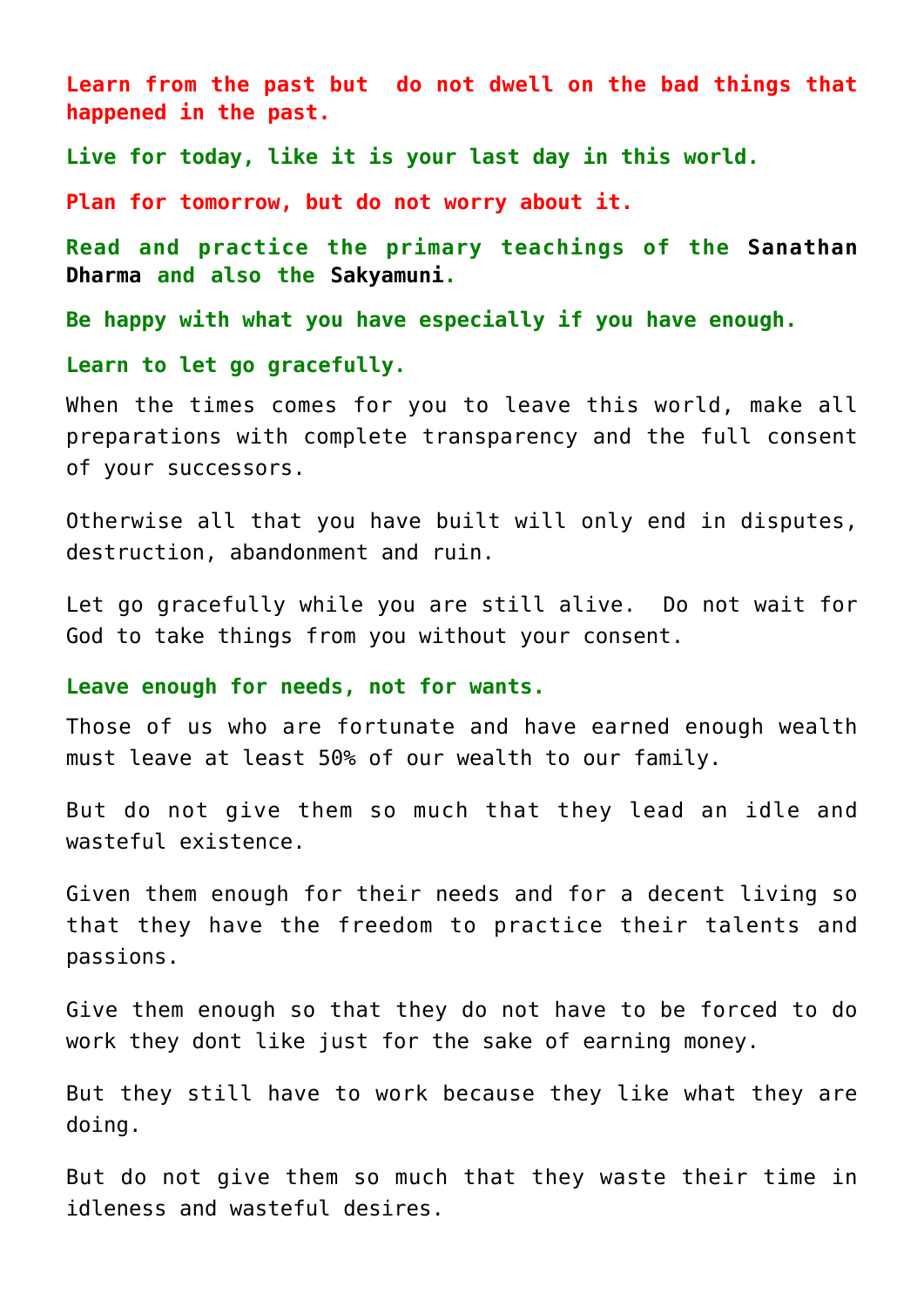If they want more than they need, let them earn it themselves.

**It helps to take risks, but only risk what you can afford to lose.**

#### **Never give up, always be persistent and patient.**

Remember even if you get **[sour grapes,](http://en.wikipedia.org/wiki/The_Fox_and_the_Grapes)** be patient, leave them to dry and you will get raisins which are much more sweeter and even more profitable than fresh grapes.

**Think big – aim for the stars.**

Then at least you will reach the mango tree.

**Always look at the big picture first, then work out the details.**

I was trained as a surveyor and mapper, so that is the fundamental rule of surveying:

**[From Whole to Part.](https://theconstructor.org/surveying/surveying-principles-methods-civil-engineering/13048/)**

**But remember the big picture can only be drawn with attention to fine details.**

# **Document what is most precious to you.**

Take photos, videos, audios, write letters and emails.

Don't just talk, memory can fail and you can forget precious moments, and you cannot share memories with your loved ones.

# **Do not watch the Presstitutes TV News.**

Instead read good independent newspapers and independent websites.

In fact many news papers also today are Presstitutes.

TV News from the Presstitutes is for people who are ignorant and lazy and dont want to think and find out for themselves.

The only option left is some independent reputed newspapers, independent news websites and reputed blogs on the internet.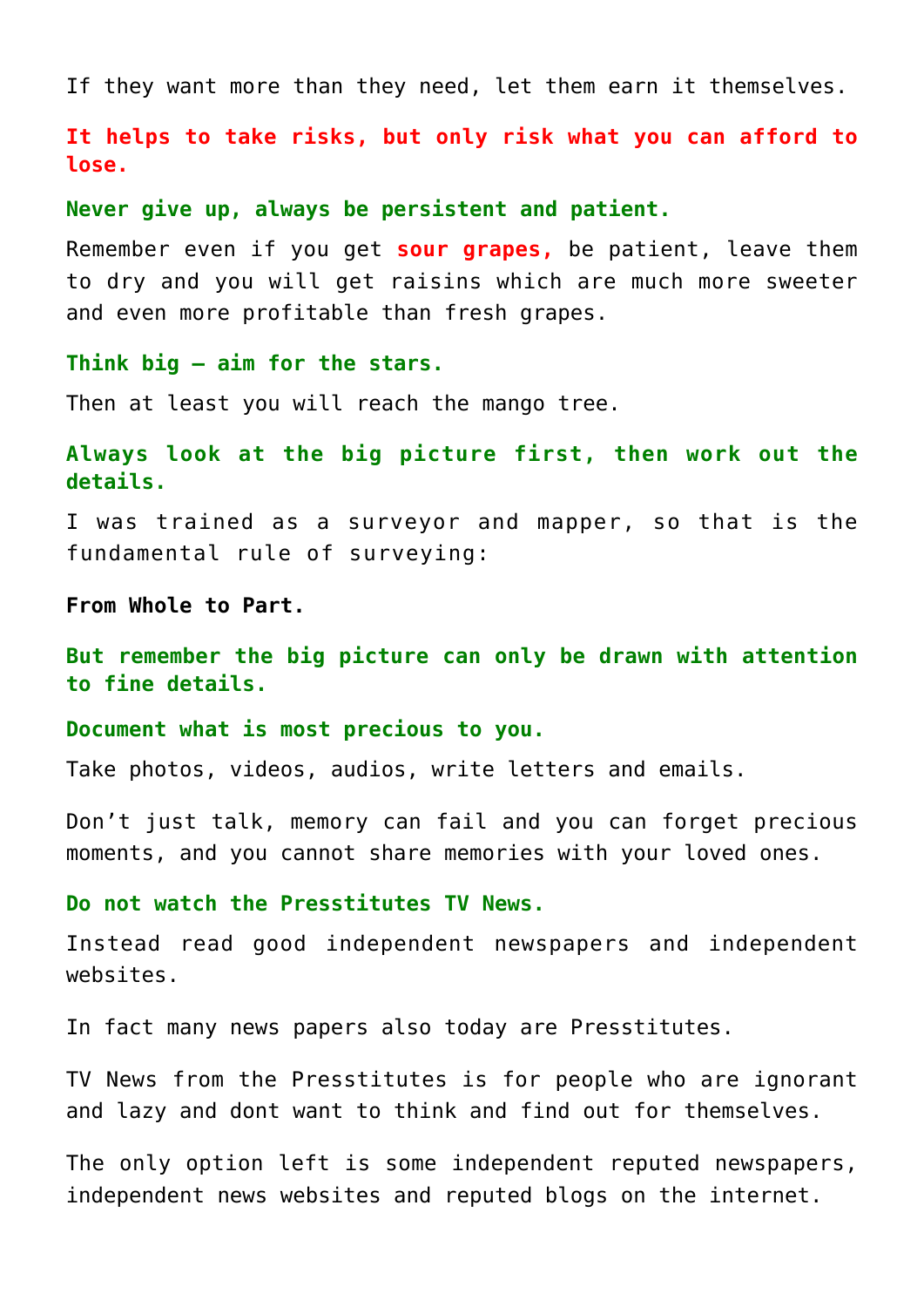Never get your news from Whatsapp and Facebook. It is highly unreliable.

**Watch very little TV and do not have a cable TV connection.** Watching TV really does rot your brain and make you a dumbass.

There are many reputed scientific studies that have proven that TV really does rot your brain especially in young children who watch TV.

Watching TV leads to antisocial behavior, lowered verbal IQ, obesity, diabetes and mental health problems because of altered brain structure.

# **Develop a good and consistent reading habit.**

Develop a good and consistent reading habit right from childhood.

Read a wide variety of material – from comics to novels to spiritual stuff to anything that really interests you.

Now with the advent of the Internet the whole worlds library is available on your computer or tablet or even mobile, a major part of it for free, even from the world's leading universities like [MIT](http://ocw.mit.edu/index.htm) and [Harvard](http://www.extension.harvard.edu/open-learning-initiative) and [IIT.](https://www.nptel.ac.in/)

There is even [Google Translator](http://translate.google.com/) so you can reasonably translate foreign material also.

It may not be the perfect translation, but it gives you a decent idea of the material.

**Try to be an intellectual but definitely be an expert at something.**

An intellectual is someone who knows a little about a lot of things and knows where to find experts.

An expert is someone who knows more and more about less and less.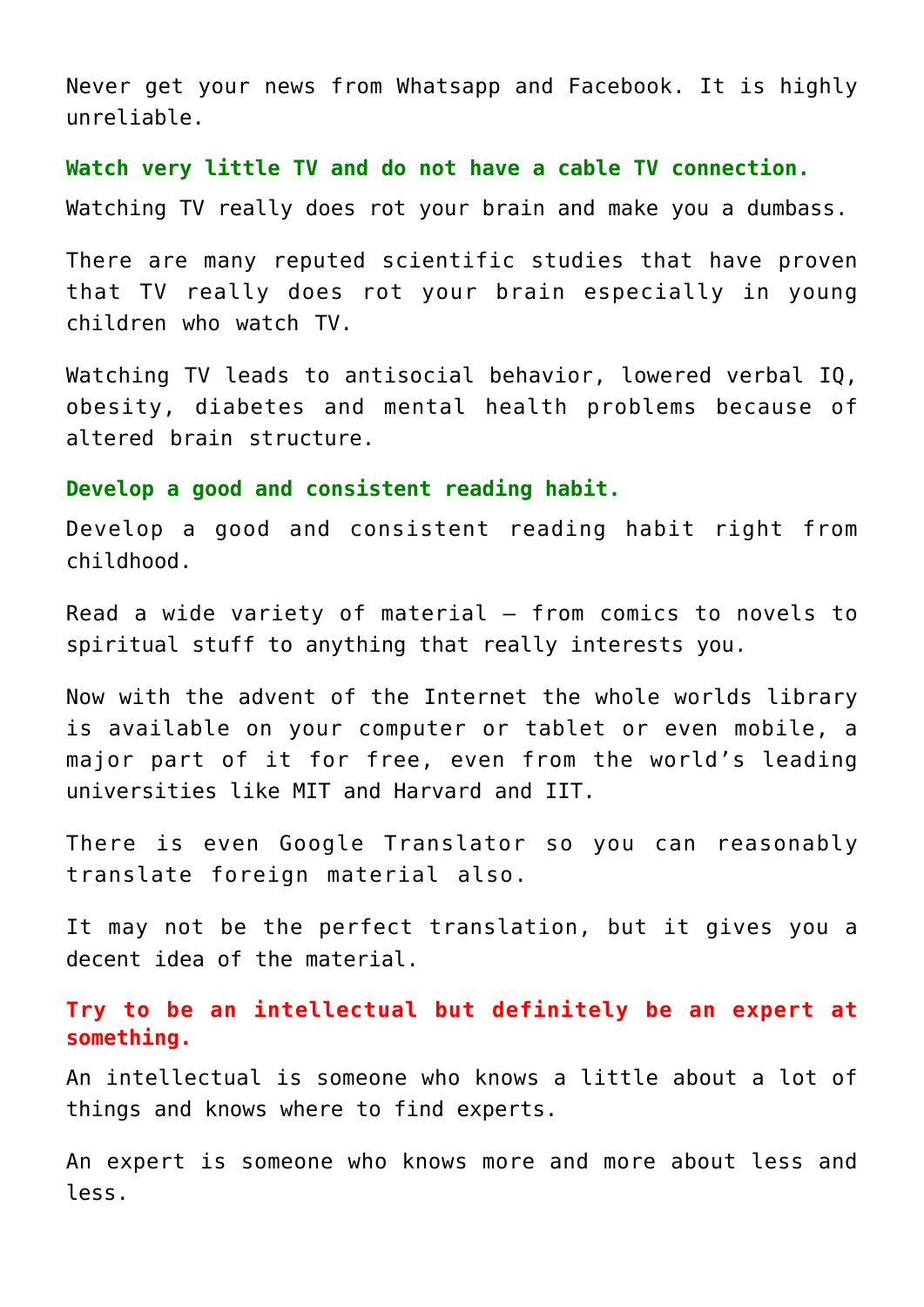**Below are some really good sayings that have helped improve my perspective of life:**

When I Asked God for Strength He Gave Me Difficult Situations to Face

When I Asked God for Brain & Brawn He Gave Me Puzzles in Life to Solve

When I Asked God for Happiness He Showed Me Some Unhappy People

When I Asked God for Wealth He Showed Me How to Work Hard

When I Asked God for Favours He Showed Me Opportunities to Work Hard

When I Asked God for Peace He Showed Me How to Help Others

God Gave Me Nothing I Wanted He Gave Me Everything I Needed.

[Swami Vivekanand](https://en.wikipedia.org/wiki/Swami_Vivekananda)

# **Golden Rules of Management**

More kindness, less judgment. More freedom, less micromanagement. More appreciation, less criticism.

[Oleg Vishnepolsky](https://www.linkedin.com/in/vishnepolsky/)

The secret to living well and longer is: Eat half, Walk double, Laugh triple And love without measure. Tibetian Proverb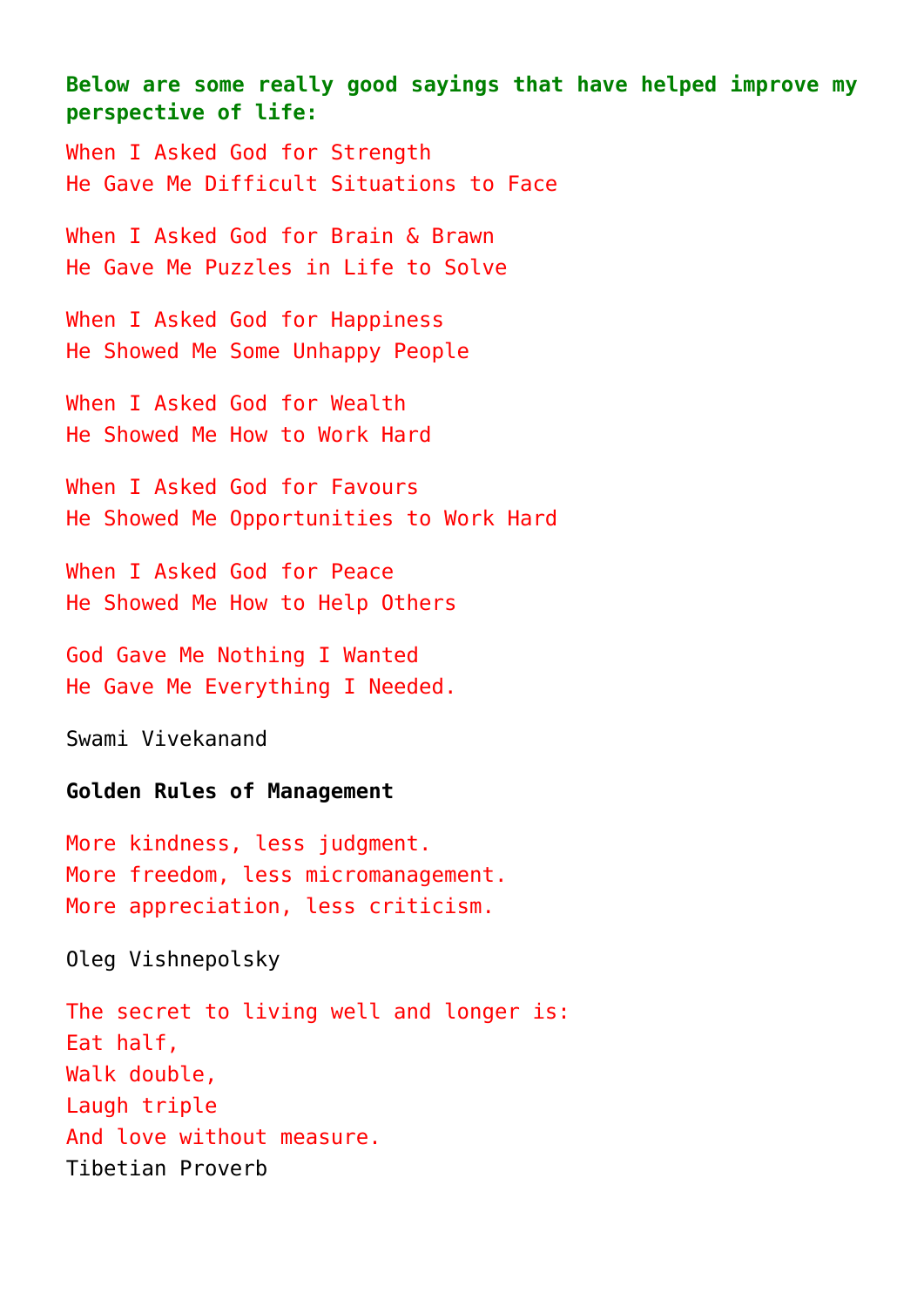To get the full value of joy you must have someone to divide it with.

Mark Twain

Happiness consists more in small conveniences or pleasures that occur every day, than in great pieces of good fortune that happen but seldom.

Benjamin Franklin

I have often wondered how it is that every man loves himself more than all the rest of men, but yet sets less value on his own opinion of himself than on the opinion of others.  [Marcus](https://en.wikipedia.org/wiki/Marcus_Aurelius) [Aurelius](https://en.wikipedia.org/wiki/Marcus_Aurelius)

Never let the future disturb you.

You will meet it, if you have to, with the same weapons of reason which today arm you against the present. 

[Marcus Aurelius](https://en.wikipedia.org/wiki/Marcus_Aurelius)

And above all, watch with glittering eyes the whole world around you because the greatest secrets are always hidden in the most unlikely places. Roald Dahl

There is a great difference between knowing and understanding. You can know a lot about something and not really understand it. Charles F Kettering

I do not fear the man who has practiced 10,000 kicks.

I fear the man who has practiced one kick, 10,000 times.

Bruce Lee

Opportunity comes, but it doesn't come often, so seize it when it does come.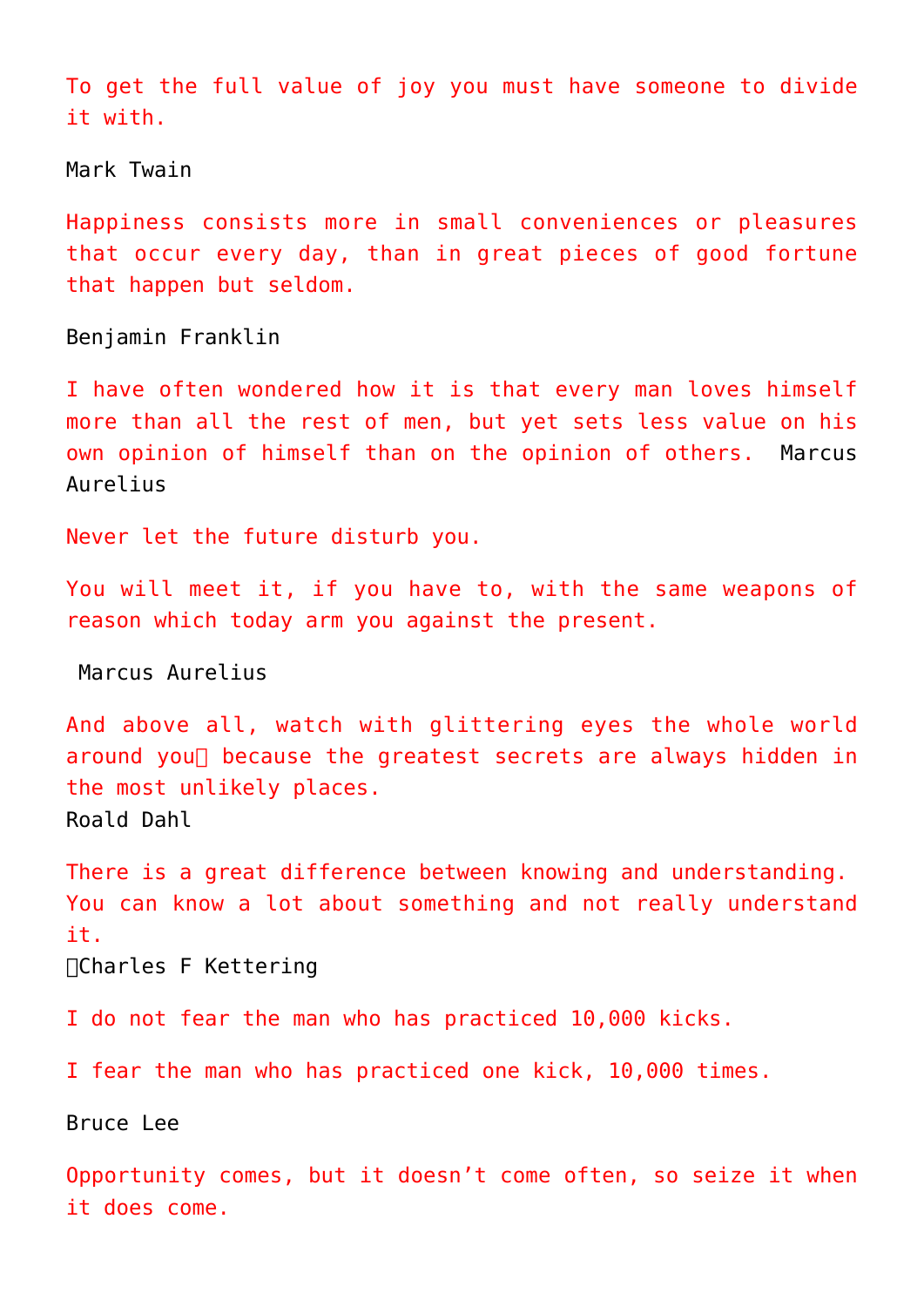Charlie Munger

In the end, we will remember not the words of our enemies, but the silence of our friends. Martin Luther King Jr.

If a man is offered a fact which goes against his instincts,

he will scrutinize it closely,

and unless the evidence is overwhelming, he will refuse to believe it.

If, on the other hand, he is offered something which affords a reason for acting in accordance to his instincts, he will accept it even on the slightest evidence. – Bertrand Russell, Roads to Freedom

"You can sway a thousand men by appealing to their prejudices quicker than you can convince one man by logic." – Robert A. Heinlein, Revolt in 2100/Methuselah's Children

The price good men pay for indifference to public affairs is to be ruled by evil men.

Plato

Who controls the past, controls the present, controls the future" George Orwell

Hard times create strong men. Strong men create good times. Good times create weak men. Weak men create bad times.

"Its not that a few men have the courage to be evil but that so many lack the courage to be good." – Slightly changed from the original in the script of the film "The Childhood of a Leader"

"The doorstep to the temple of wisdom is a knowledge of our own ignorance": Benjamin Franklin

"Rebellion against tyrants is obedience to God": Benjamin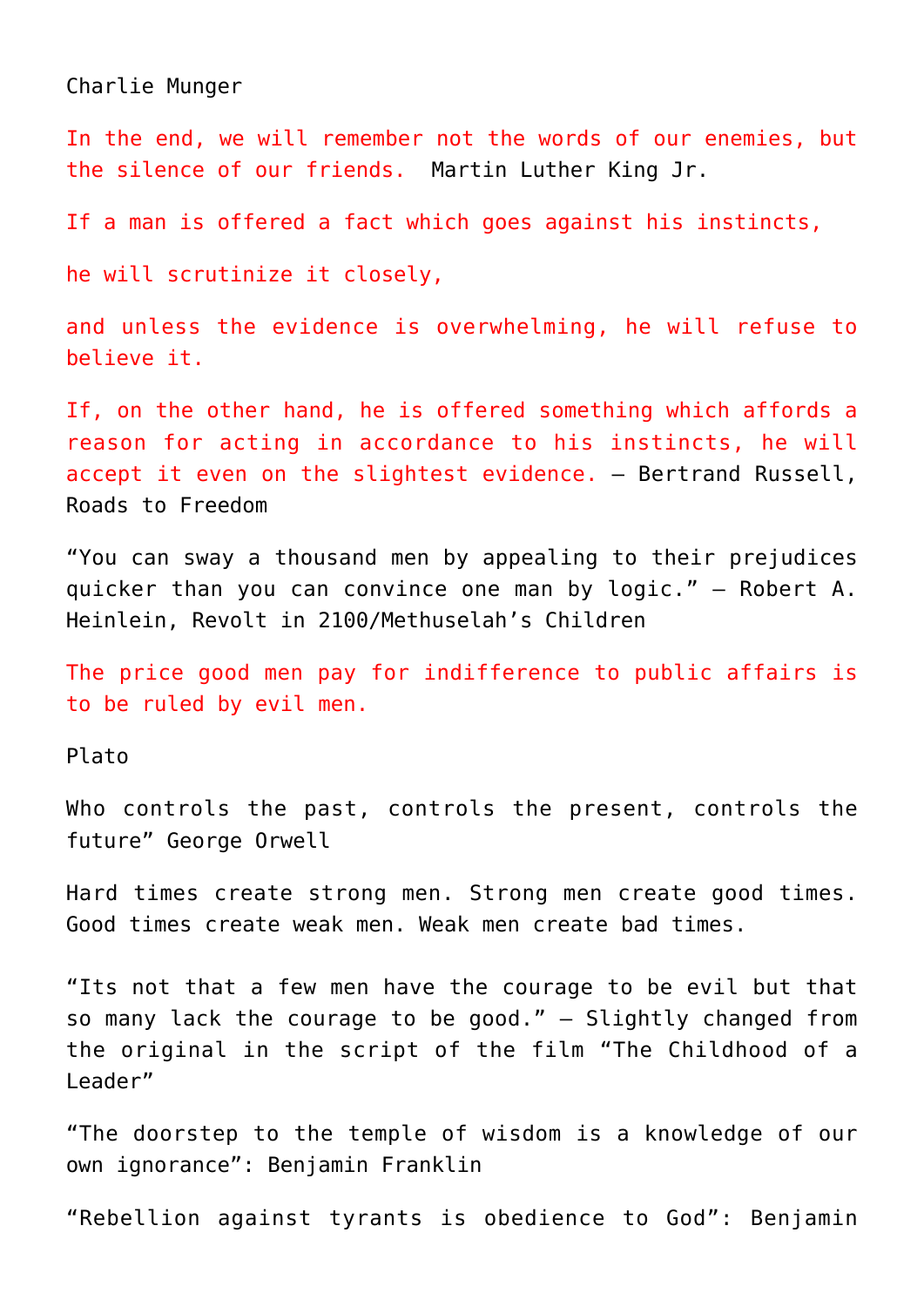Franklin

"The purpose of life is not to be happy. It is to be useful, to be honorable, to be compassionate, to have it make some difference that you have lived and lived well." ― Ralph Waldo Emerson

You're not rewarded in life for what you know. Instead, you're rewarded in life for what you create. "Watch your thoughts; for they become words. Watch your words; for they become actions. Watch your actions; for they become habits. Watch your habits; for they become character. Watch your character for it will become your destiny." — Frank  $0$ utlaw

Great spirits have always encountered violent opposition from mediocre minds. –ALBERT EINSTEIN

"War ends at the moment when peace permanently wins out. Not when the articles of surrender are signed or the last shot is fired, but when the last shout of a sidewalk battle fades, when the next generation starts to wonder whether the whole thing ever really happened."

— Lee Sandlin

"Formal education will make you a living. Self-education will make you a fortune." — Jim Rohn

"On some positions, Cowardice asks the question, "Is it safe?" Expediency asks the question, "Is it politic?" And Vanity comes along and asks the question, "Is it popular?" But Conscience asks the question, "Is it right?"… The ultimate measure of a man is not where he stands in moments of convenience, but where he stands in moments of challenge, moments of great crisis and controversy." — Martin Luther King Jr., The Autobiography of Martin Luther King, Jr.

"If you want to forget something or someone, never hate it, or never hate him/her. Everything and everyone that you hate is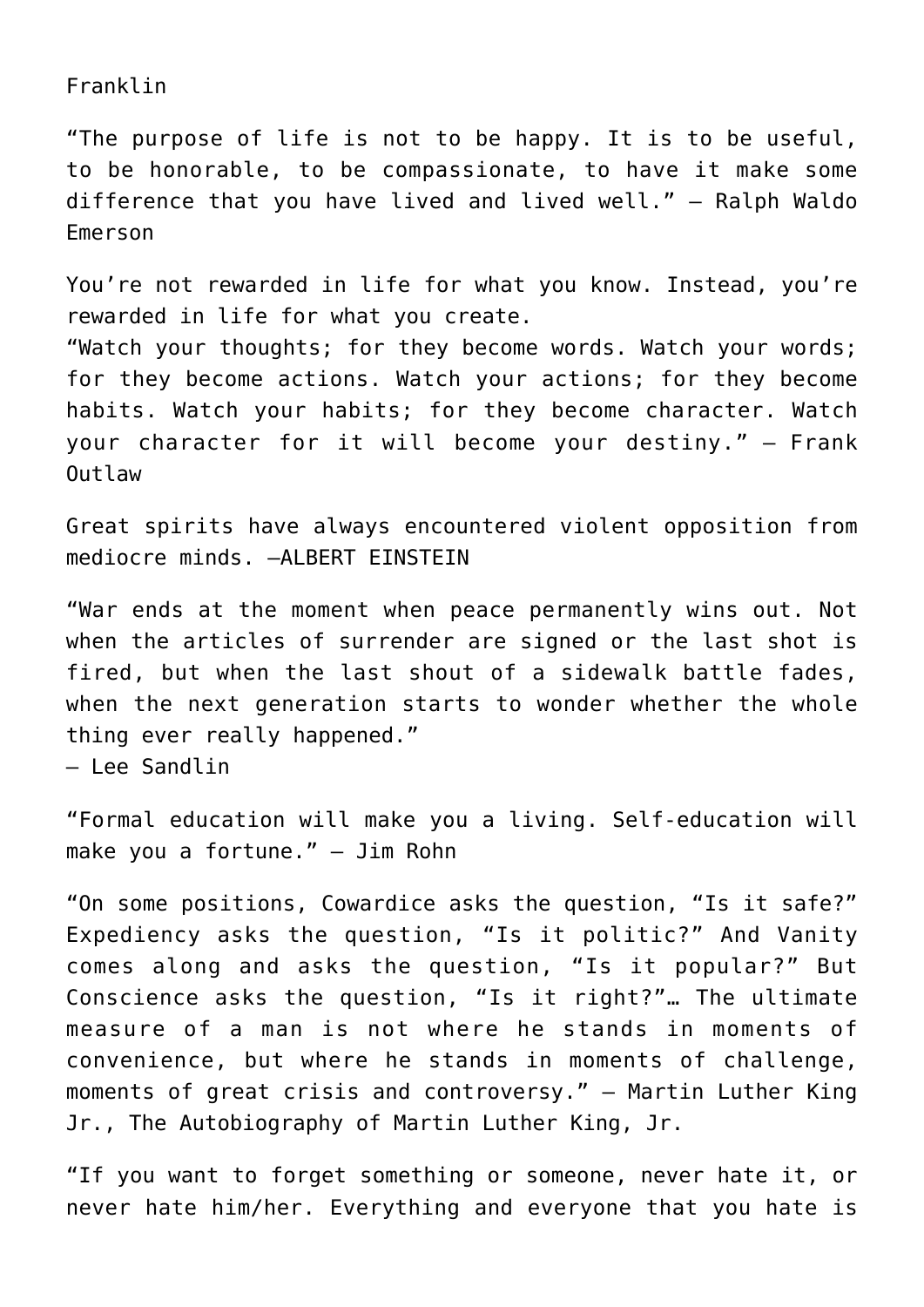engraved upon your heart; if you want to let go of something, if you want to forget, you cannot hate."  $-$  C. JoyBell C.

"If you are neutral in situations of injustice, you have chosen the side of the oppressor. If an elephant has its foot on the tail of a mouse, and you say that you are neutral, the mouse will not appreciate your neutrality." – Desmond Tutu

"Respect is how to treat everyone, not just those you want to impress." – Richard Branson

If your actions inspire others to dream more, learn more, do more and become more, you are a leader." – John Quincy Adams

"a rich family takes care of all its children, not just those with talents valued by the marketplace." Warren Buffet

"The notion that a radical is one who hates his country is naïve and usually idiotic. He is, more likely, one who likes his country more than the rest of us, and is thus more disturbed than the rest of us when he sees it debauched. He is not a bad citizen turning to crime; he is a good citizen driven to despair." – H. L. Mencken

"We cannot be both the world's leading champion of peace and the world's leading supplier of the weapons of war".  $-$  Jimmy Carter

"If you want to build a ship, don't herd people together to collect wood and don't assign them tasks and work, but rather teach them to long for the endless immensity of the sea." Antoine de Saint-Exupery:

"Most of the important things in the world have been accomplished by people who have kept on trying when there seemed to be no hope at all." Dale Carnegie

"Hope begins in the dark, the stubborn hope that if you just show up and try to do the right thing, the dawn will come. You wait and watch and work: you don't give up." Anne Lamott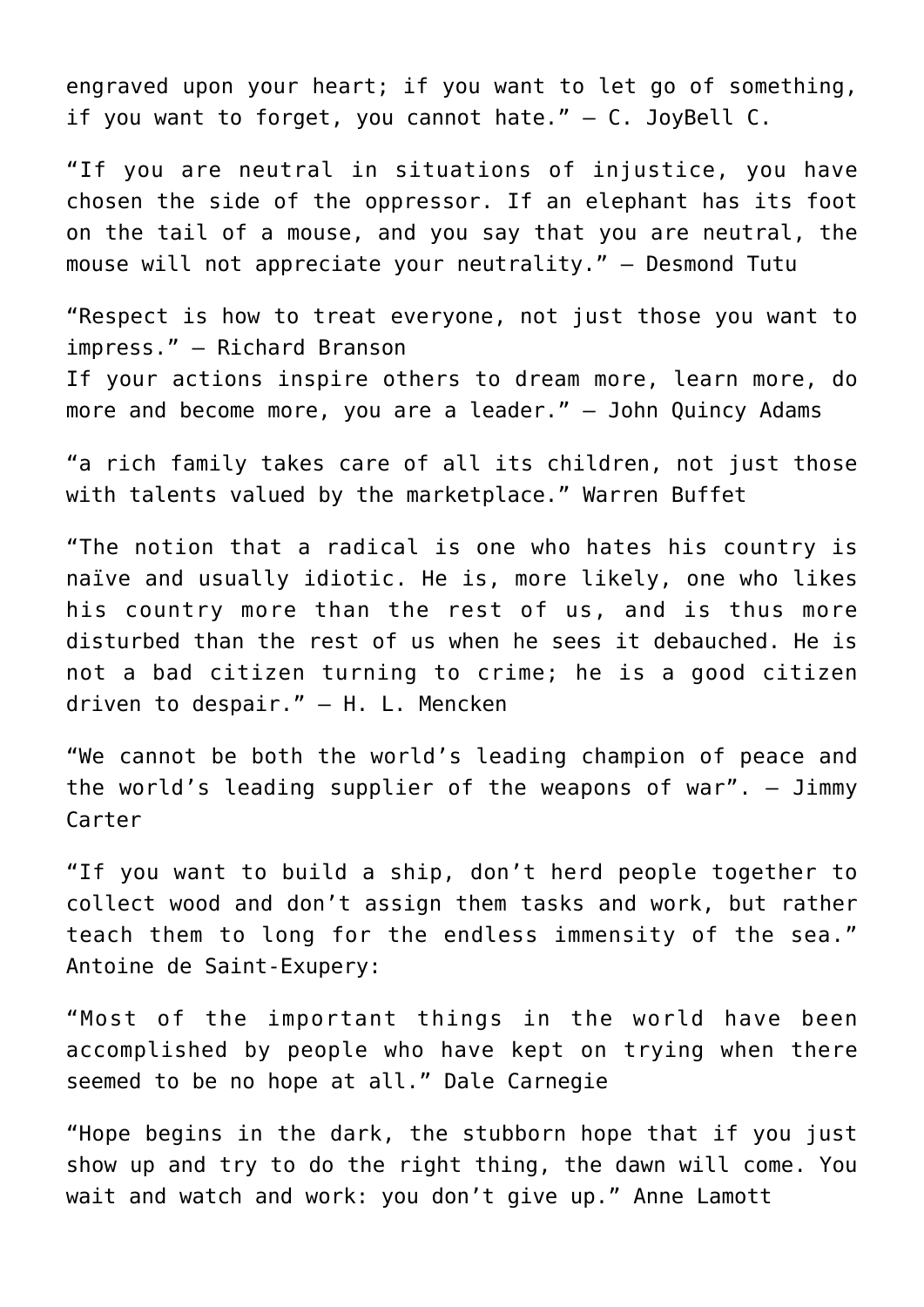"But what is liberty without wisdom, and without virtue? It is the greatest of all possible evils; for it is folly, vice, and madness, without tuition or restraint:" – Edmund Burke – Source: Reflections on the Revolution in France

"The state represents violence in a concentrated and organized form. The individual has a soul, but as the state is a soulless machine, it can never be weaned from violence to which it owes its very existence." — Mahatma Mohandas K. Gandhi –

Bhagat Singh said: "They may kill me, but they cannot kill my ideas. They can crush my body, but they will not be able to crush my spirit."

The strength of a nation is found not in the number of its laws, but in the character of its people — James Montogomery Boice

Thomas Jefferson:

A government big enough to give you all you want is strong enough to take everything you have….

"The highest education is that which does not merely give us information but makes our life in harmony with all existence." – Tagore

A hard-worker can fail but a lazy person can never succeed.

"I can calculate the movement of stars, but not the madness of men."– Issac Newton

"Maturity comes with observation and experience not with age".

"If you want to succeed you should strike out on new paths, rather than travel the worn paths of accepted success." — JD Rockefeller

Sun tzu's advice , where he had said : Never make a claim you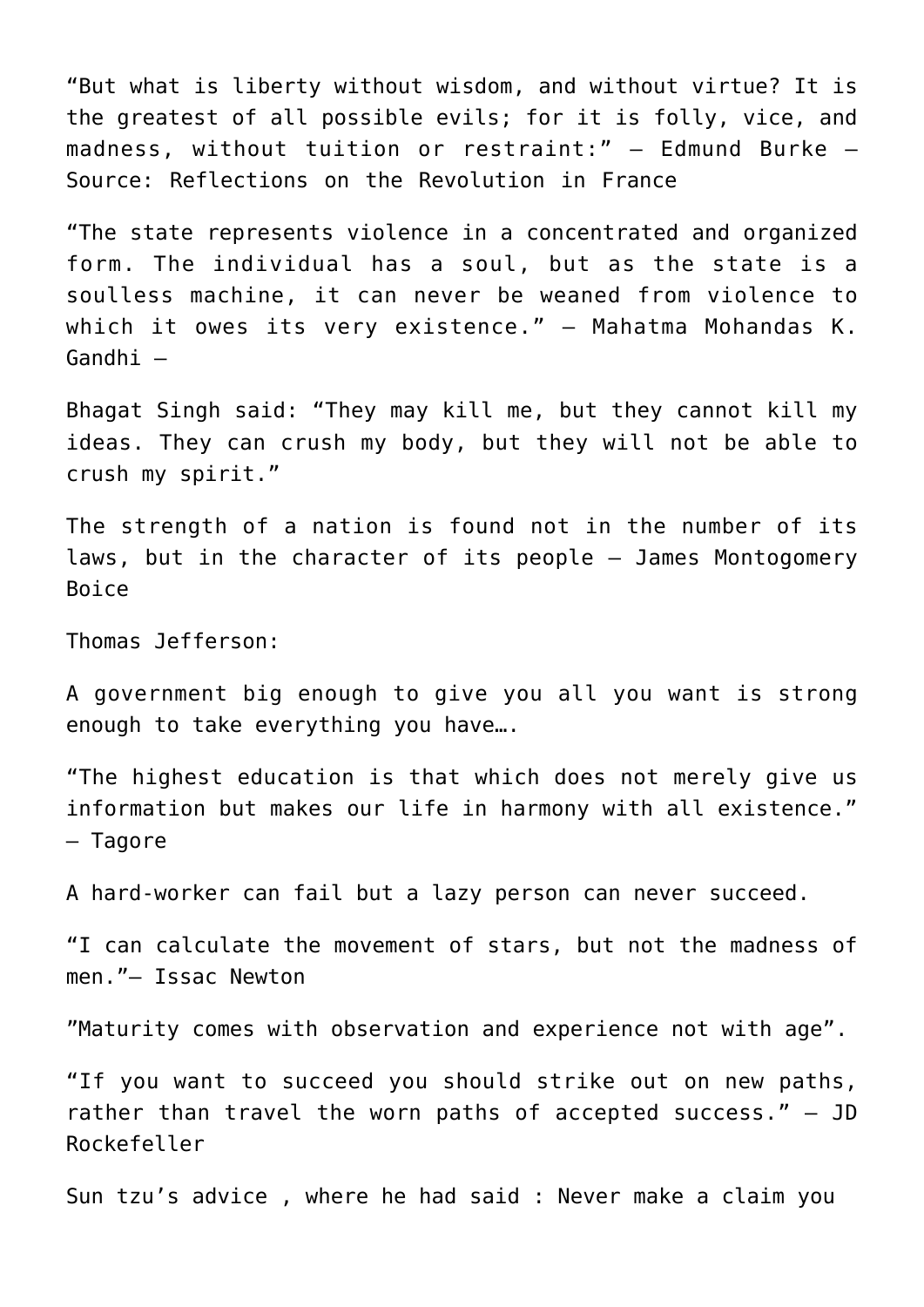The philosopher Nietzsche noted: "In individuals, insanity is rare; but in groups, it is the rule."

"The Chinese use two brush strokes to write the word 'crisis.' One brush stroke stands for danger; the other for opportunity. In a crisis, be aware of the danger — but recognize the opportunity." ― John F. Kennedy

Whoever fights monsters should see to it that in the process he does not become a monster. And if you gaze long enough into an abyss, the abyss will gaze back at you Freidrich Nietzsche

As Warren Buffet said: "in order to succeed you must first survive".

those who don't take risks should never be involved in making decisions. People who are bred, selected, and compensated to find complicated solutions do not have an incentive to implement simplified ones There is an expression "never buy when you can rent the three "Fs": what you Float, what you Fly, and what you …that something else" Taleb

Alexander said that it was preferable to have an army of sheep led by a lion to an army of lions led by a sheep.

Lenin, though a lunatic, said it well. "There are decades where nothing happens, and then there are weeks when decades happen."

Avoiding stupidity is easier than seeking brilliance. Wesco continues to try more to profit from always remembering the obvious than from grasping the esoteric. … It is remarkable how much long-term advantage people like us have gotten by trying to be consistently not stupid, instead of trying to be very intelligent. There must be some wisdom in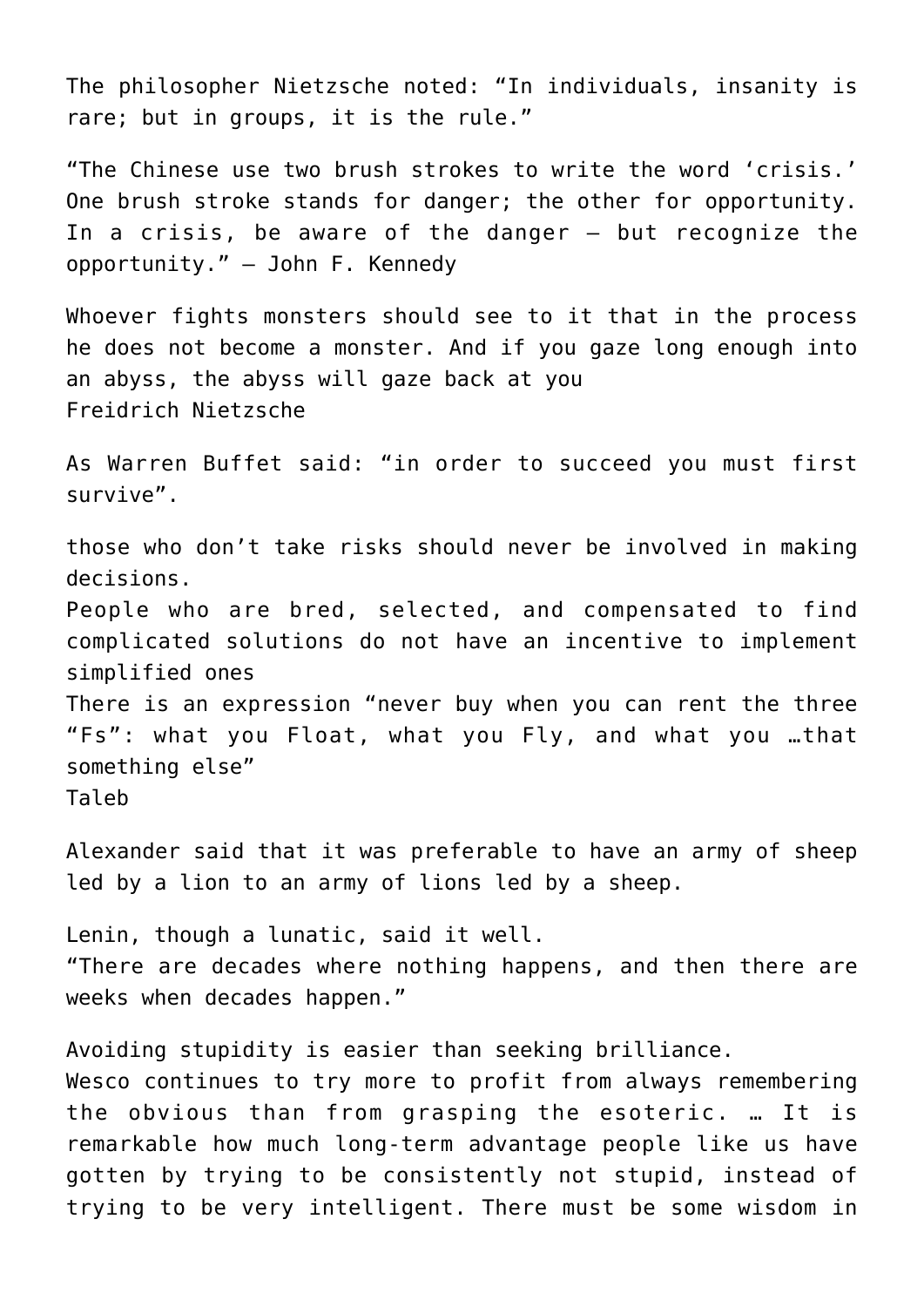the folk saying, `It's the strong swimmers who drown.' Charlie Munger

Being a leader does not mean dominating the situation. It means empowering people to do what they would not have imagined possible. **Sadhguru** 

Making assumptions about something that you do not know is a sure way to remain ignorant. Sadhguru

"Some cause happiness wherever they go; others whenever they go." -Oscar Wilde

"Graveyards are filled with indispensable men." -Charles de Gaulle

"There are many fine things which we cannot say if we have to shout," Thoreau

It is not that we have a short time to live, but that we waste a lot of it. Life is long enough, and a sufficiently generous amount has been given to us for the highest achievements if it were all well invested. But when it is wasted in heedless luxury and spent on no good activity, we are forced at last by death's final constraint to realize that it has passed away before we knew it was passing. So it is: we are not given a short life but we make it short, and we are not ill-supplied but wasteful of it… Life is long if you know how to use it. Seneca

Business and final intelligence are not picked up within the four walls the school. You pick them up on the streets. In school, you are taught how to manage other peoples money. On the streets, you are taught how to make money. Ajaero Tony Martins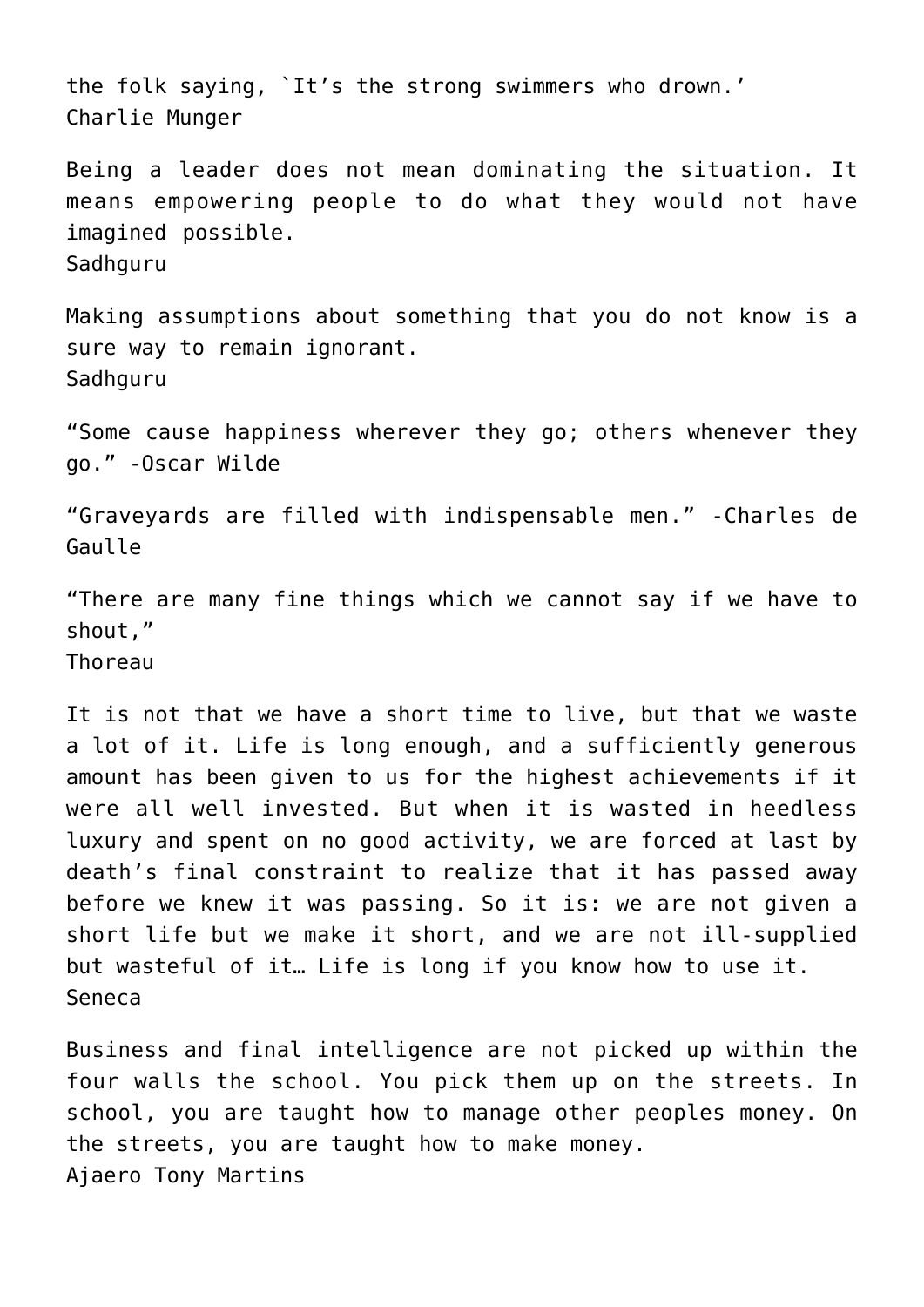"Who is rich? He who is satisfied with his lot." — Ben Zoma "Wealth consists not in having great possessions, but in having few wants." — Epictetus

"Great piles of knowledge in the head are not the same as mental activity. A man may be very learned and very useless. And then again, a man may be unlearned and very useful. The object of education is not to fill a man's mind with facts; it is to teach him how to use his mind in thinking." Henry Ford

"The illiterate of the 21st century will not be those who cannot read and write, but those who cannot learn, unlearn, and relearn." — Alvin Toffler

Power should not be given to people who have no sense of inclusiveness. sadhguru

You cannot live without dying. You cannot live if you do not die psychologically every minute. This is not an intellectual paradox. To live completely, wholly, every day as if it were a new loveliness, there must be dying to everything of yesterday, otherwise you live mechanically, and a mechanical mind can never know what love is or what freedom is. – Krishnamurti, Freedom from the Known,77

Once you shift your order of priorities from "having–doing–being" to "being–doing–having," your destiny will be in your hands. Sadhguru

What is good may not please everyone – what is pleasing may not be good for everyone. Sadhguru

How easy or difficult the spiritual process is going to be for you is determined by you – not by nature, and not by your Guru. Sadhguru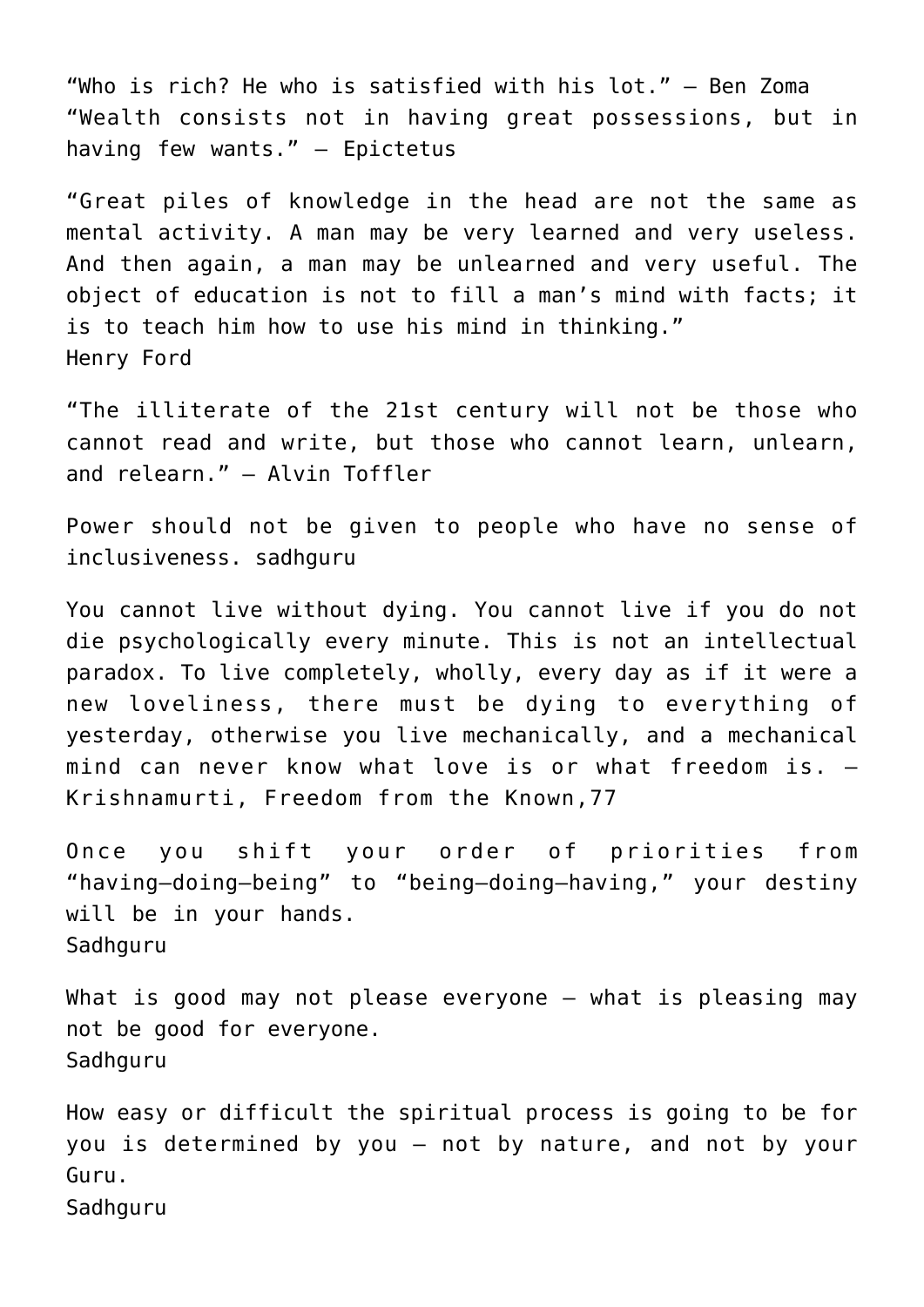Darwin wrote:"It is not the strongest of the species that survives, or the most intelligent, but the ones most adaptable to change."

"What does it mean to be mentally ill in a world that is obviously mad?"

"The master in the art of living makes little distinction between his work and his play, his labour and his leisure, his mind and his body, his information and his recreation, his love and his religion. He hardly knows which is which. He simply pursues his vision of excellence at whatever he does, leaving others to decide whether he is working or playing. To him he's always doing both."

-LP Jacks

"How strange it is, that a fool or knave, with riches, should be treated with more respect by the world, than a good man, or a wise man in poverty! " – Ann Radcliffe, The Mysteries of Udolpho, 1764

"It will be a great day when our schools have all the money they need, and our air force has to have a bake-sale to buy a bomber." – Robert Fulghum

"He that is of the opinion money will do everything may well be suspected of doing everything for money." – Benjamin Franklin (1706 – 1790)

Who you are in the world depends on the opinions of others  $$ this is not important. What is important is who you are within yourself.

The difference between knowledge, knowing, and wisdom: Knowledge can be acquired. Knowing is a realization. Wisdom, you have to earn.

If you love someone, you should do what they like for them. Not what you like.

Religions exist only because people don't experience the